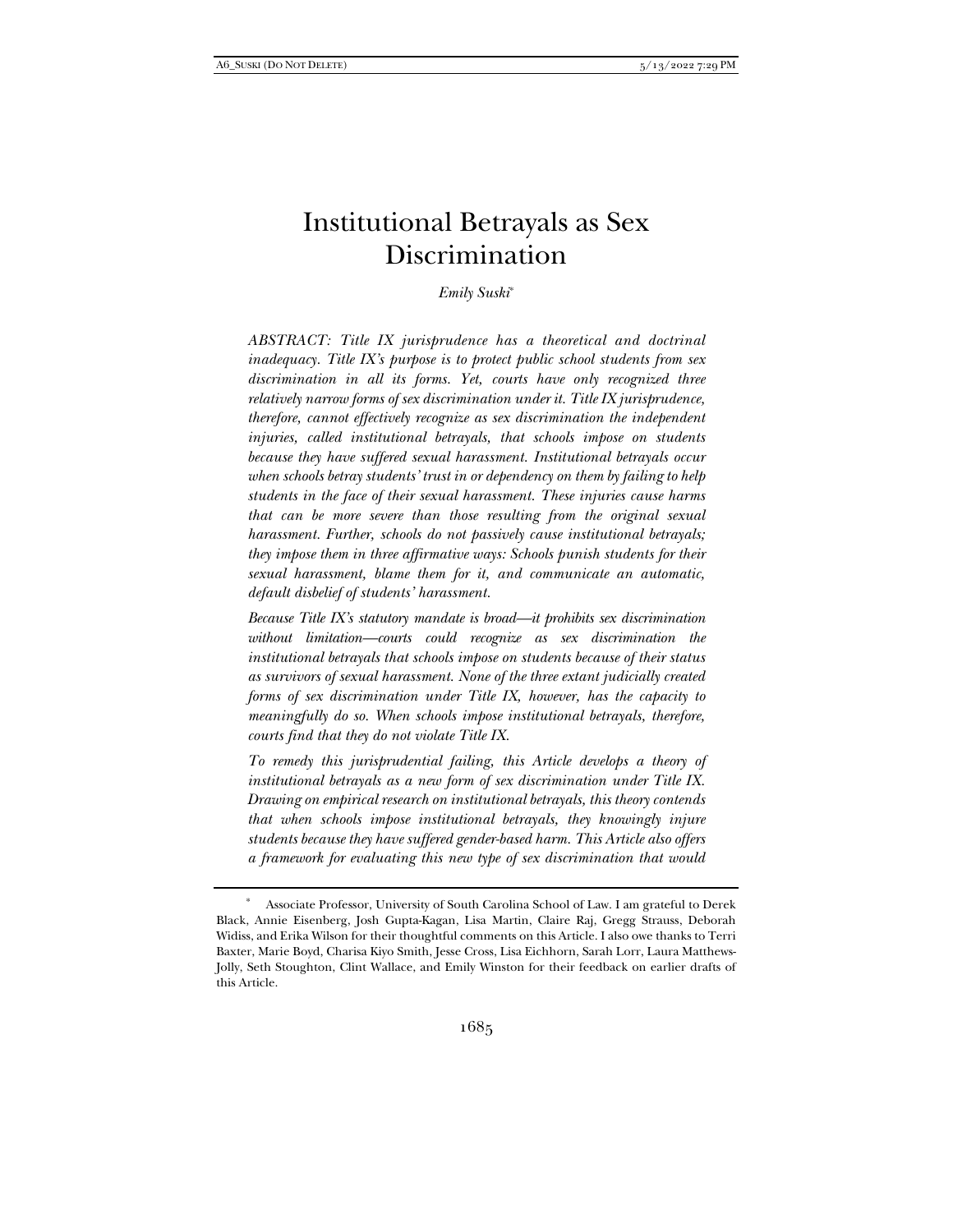*compel courts to assess institutional betrayals as sex discrimination. With such changes, Title IX jurisprudence would not only effectively recognize institutional betrayals as sex discrimination but also remedy their harms and better fulfill Title IX's protective purpose.*

| П.   | INSTITUTIONAL BETRAYALS AND STUDENTS' TITLE IX<br>CLAIMS: ADDED LAYERS OF UNRECOGNIZED TRAUMA 1694<br>$A_{\cdot}$<br>SCHOOL-IMPOSED INSTITUTIONAL BETRAYALS AND<br><i>B</i> .<br>Punishing Survivors of Sexual Harassment 1701<br>1.<br>Blaming Survivors of Sexual Harassment 1704<br>2.<br>Disbelieving by Default Survivors of Sexual<br>3.                                                                            |
|------|---------------------------------------------------------------------------------------------------------------------------------------------------------------------------------------------------------------------------------------------------------------------------------------------------------------------------------------------------------------------------------------------------------------------------|
|      | THE ADDED, UNREMEDIED HARMS CAUSED BY SCHOOLS'<br>C.                                                                                                                                                                                                                                                                                                                                                                      |
| III. | THE CURRENT INCAPACITY OF TITLE IX JURISPRUDENCE<br>TO RECOGNIZE INSTITUTIONAL BETRAYALS AS SEX<br>THE INADEQUACIES OF THE DELIBERATE INDIFFERENCE<br>А.<br>THEORY AND EVALUATION FRAMEWORK 1711<br>THE INADEQUACIES OF THE RETALIATION THEORY AND<br>В.<br>THE INADEQUACIES OF THE QUID PRO QUO THEORY AND<br>C.<br>THE DISTINCT EXIGENCIES ATTENDANT TO LEAVING K-12<br>D.<br>STUDENTS WITHOUT RECOURSE IN TITLE IX FOR |
|      | IV. RECOGNIZING INSTITUTIONAL BETRAYALS AS SEX<br>INSTITUTIONAL BETRAYAL AS SEX DISCRIMINATION 1724<br>А.<br>The Existing Theoretical Foundations of<br>1.<br>Intentional Sex Discrimination Under Title IX 1725<br>Theorizing Institutional Betrayals as Intentional<br>2.<br>Discrimination on the Basis of Sex Under<br>A FRAMEWORK FOR ANALYZING INSTITUTIONAL BETRAYALS<br>$B_{\cdot}$                               |
|      | 1. Knowledge of the Sexual Harassment 1733                                                                                                                                                                                                                                                                                                                                                                                |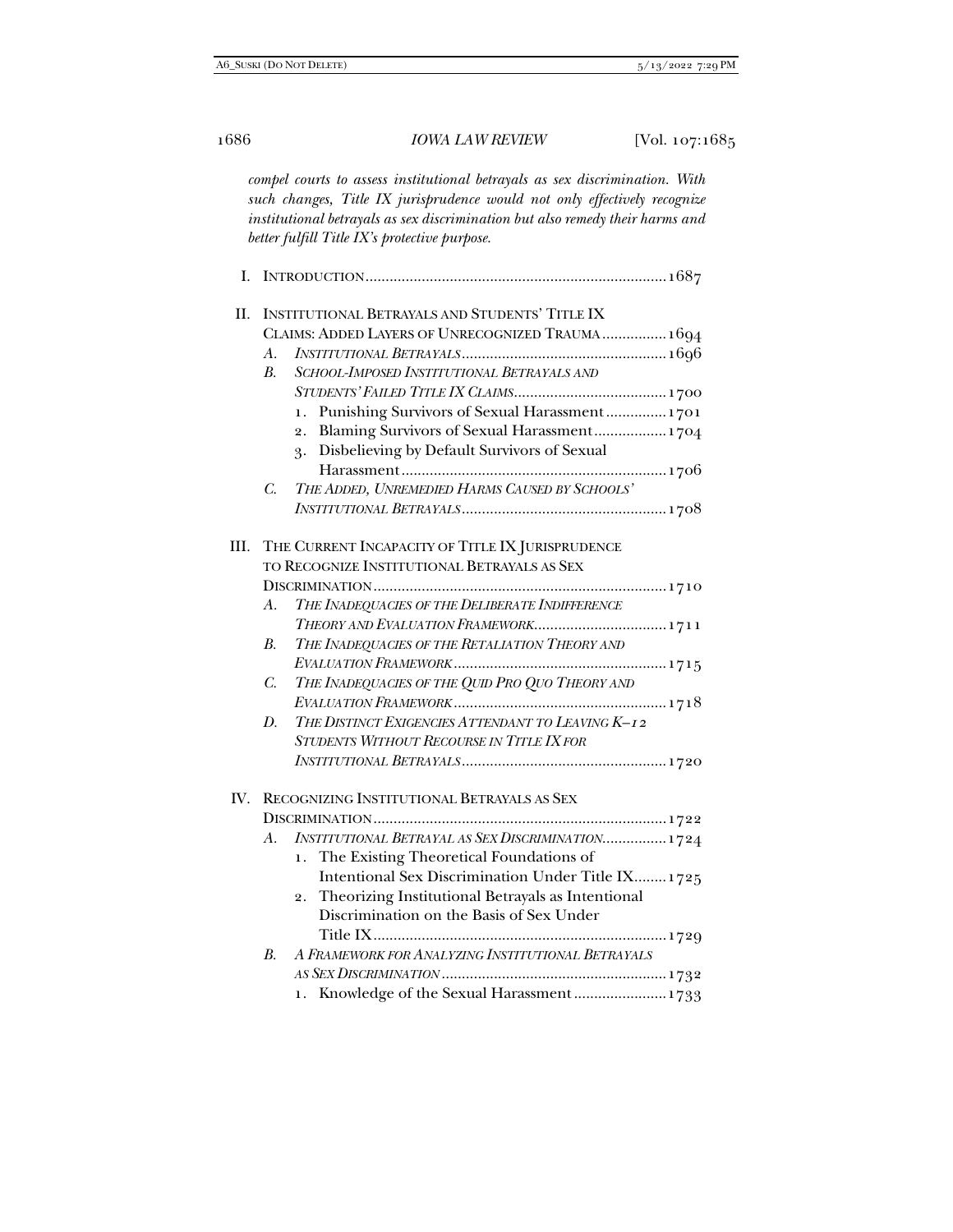| 2. Responses to Sexual Harassment that               |
|------------------------------------------------------|
| Unjustifiably Focus on the Survivor's Behavior  1734 |
|                                                      |
|                                                      |
|                                                      |

#### I. INTRODUCTION

When high school student T.M. was raped at school by another student in the spring of 2014, her trauma did not end with her rape.<sup>1</sup> T.M.'s school then caused her new, added injuries with its responses to her assault.2 First, school officials blamed T.M. for her inaction during the rape, asking her why she did not "bite [her rapist's] penis and squeeze his balls" to end the assault.3 Then, the day after her report, an assistant principal demanded that T.M. reenact the rape in the room where it occurred.4 Within days, the school also suspended T.M. for violating rules prohibiting students from engaging in sexual activity at school, effectively punishing her for her own sexual assault.5 In addition, the school district subjected T.M. to a jointly held disciplinary hearing with the boy who raped her.<sup>6</sup> In that seven-hour long hearing, T.M. was forced to testify in front of the boy and hear his testimony, which included an assertion that he could tell from her facial expression that "she wanted to" engage in oral sex.7 In the end, the school district found that the assailant was more credible than T.M. because "[s]he 'chose not to scream louder and louder as this was going on' and ha[d] 'no physical injuries.'"<sup>8</sup>

T.M. did, though, experience significant harms following both the trauma of her rape and the trauma of the school's response to it.9 T.M. was diagnosed with Post Traumatic Stress Disorder ("PTSD"), developed diarrhea,

 <sup>1.</sup> Nora Caplan-Bricker, "*My School Punished* Me,*"* SLATE (Sept. 19, 2016, 8:44 PM), https:// slate.com/human-interest/2016/09/title-ix-sexual-assault-allegations-in-k-12-schools.html [https:// perma.cc/NL7N-4DU3].

<sup>2</sup>*. Id.*

<sup>3</sup>*. Id.*

 <sup>4.</sup> Arlinda Smith Broady, *Ex-Student's Suit Says Gwinnett Violated Her Rights in Sex-Assault Case*, ATLANTA J.-CONST. (Nov. 19, 2018), https://www.ajc.com/news/local-education/student-suitsays-gwinnett-violated-her-rights-sex-assault-case/ViIaPpNXvQBOSSYmmjfucP [https://perma.cc/  $Lq2E-K6qU$ ].

 <sup>5.</sup> Caplan-Bricker, *supra* note 1.

<sup>6</sup>*. Id.*

<sup>7</sup>*. Id.*

<sup>8</sup>*. Id.* Significantly and just as disturbingly, T.M.'s case also suggests racial discrimination. T.M. is biracial and her assailant is white. *Id.*

<sup>9</sup>*. Id.*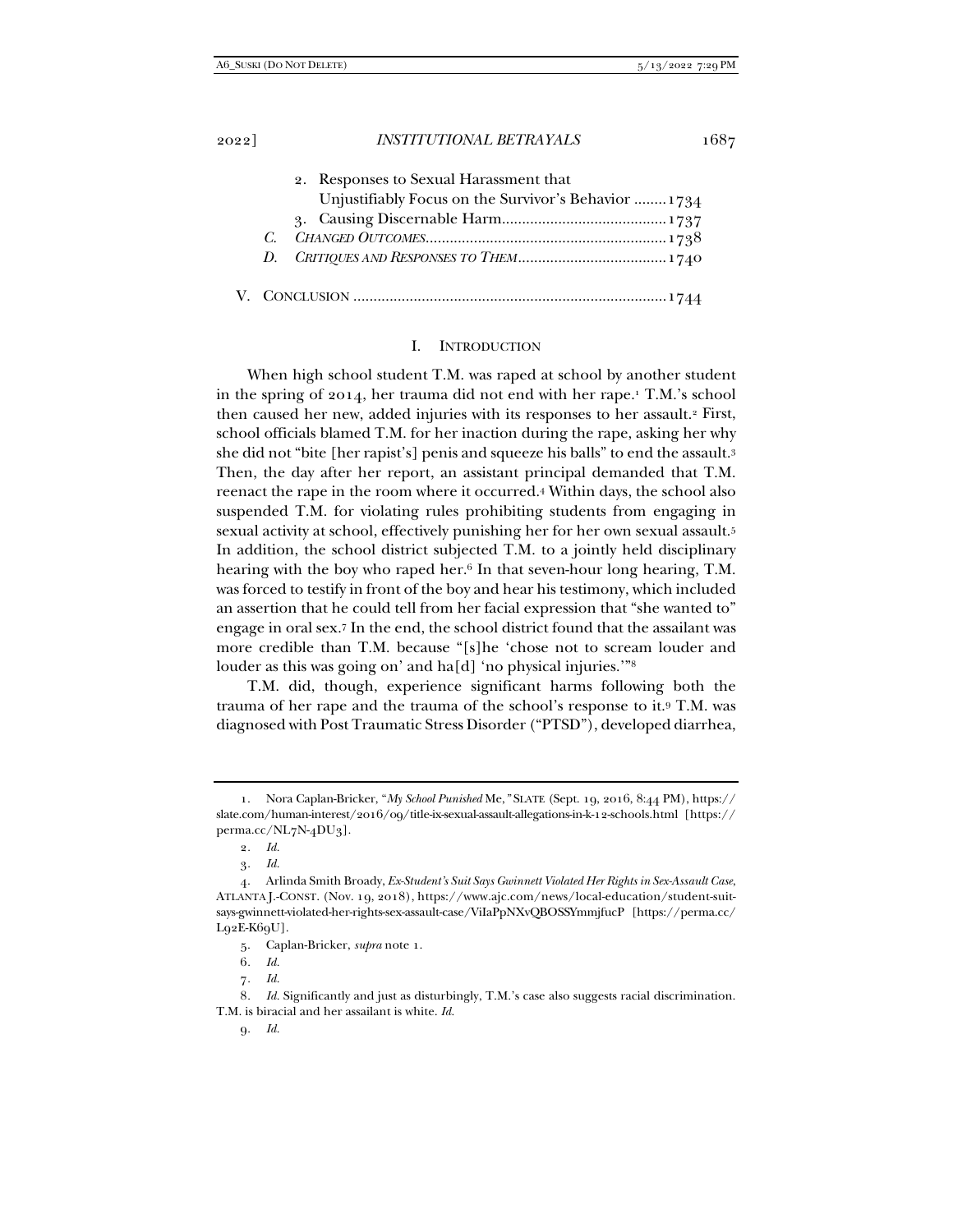began severely grinding her teeth at night, and dropped out of school.10 In late November 2018, T.M. filed a lawsuit alleging that her school's response to her rape violated her rights under Title IX.11 Title IX prohibits sex discrimination in public schools.12 However, the specific injuries she suffered when her school blamed and punished her and demonstrated an automatic, default disbelief of her sexual assault present no viable Title IX claim.13

For over two decades psychologists have developed a body of empirical research on the kinds of injuries that T.M. endured following her rape and the attendant harms they cause, called "institutional betrayals."14 Institutional betrayals happen when an individual trusts an institution to help in the face of trauma, but the institution fails to help.15 These responses violate the survivor's dependency on or trust in that institution.<sup>16</sup> Instead of helping the survivor, these responses injure by signaling, among other things, that the survivor's behavior is all or part of the problem.<sup>17</sup> Institutional betrayals,

13*. Infra* Sections II.A–.C; *Gwinnett Cnty. Pub. Schs.*, 2019 WL 12336248, at \*3. That is not to say that T.M. has not brought a Title IX claim against the school for the injuries it imposed on her. She has asserted claims that the school acted with deliberate indifference to and retaliated against her for her complaint of sexual harassment in violation of Title IX. *Gwinnett Cnty. Pub. Schs.*, 2019 WL 12336248, at \*4*.* These claims, though, face dim prospects. Students who try to fit the kinds of school-imposed harms T.M. suffered into either the deliberate indifference or retaliation framework for Title IX liability regularly do not succeed. *See infra* Section II.B.

14*. See, e.g.*, Sarah E. Ullman & Henrietta H. Filipas, *Correlates of Formal and Informal Support Seeking in Sexual Assault Victims*, 16 J. INTERPERSONAL VIOLENCE 1028, 1040–43 (2001); Carly Parnitzke Smith & Jennifer J. Freyd, *Institutional Betrayal*, 69 AM. PSYCH. 575, 578 (2014) [hereinafter Smith & Freyd, *Institutional Betrayal*]; Alan Carr et al., *Adult Adjustment of Survivors of Institutional Child Abuse in Ireland*, 34 CHILD ABUSE & NEGLECT 477, 477–78 (2010).

 15. Carly P. Smith, Jennifer M. Gómez & Jennifer J. Freyd, *The Psychology of Judicial Betrayal*, 19 ROGER WILLIAMS U. L. REV. 451, 459 (2014). Institutional betrayals can happen following almost any traumas, including domestic violence, child abuse, and elder abuse. *See* Smith & Freyd, *Institutional Betrayal*, *supra* note 14, at 577–78.

 16. Kristen M. Reinhardt, Carly P. Smith & Jennifer J. Freyd, *Came to Serve, Left Betrayed: Military Sexual Trauma and the Trauma of Betrayal*, *in* UNDERSTANDING AND TREATING MILITARY SEXUAL TRAUMA 61, 65 (L.S. Katz ed., 2016); Smith & Freyd, *Institutional Betrayal*, *supra* note 14, at 577, 580.

 17. Smith & Freyd, *Institutional Betrayal*, *supra* note 14, at 578–79, 583; Reinhardt, et al., *supra* note 16, at 65 (explaining how blaming survivors of military sexual trauma because they were drinking alcohol prior to their sexual assault is a form of institutional betrayal); Smith, Gómez & Freyd, *supra* note 15, at 459 (noting that blaming or questioning a survivor's role in her abuse is a form of institutional betrayal); Jennifer M. Gómez, *Microaggressions and the Enduring Mental Health Disparity: Black Americans at Risk for Institutional Betrayal*, 41 J. BLACK PSYCH. 121, 126, 130 (2015) (describing how racial microaggressions, including those that blame, can constitute institutional betrayals in the clinical setting).

<sup>10</sup>*. Id.*

 <sup>11.</sup> Doe v. Gwinnett Cnty. Pub. Schs., No. 18-cv-05278, 2019 WL 12336248, at \*1 (N.D. Ga. Aug. 22, 2019).

 <sup>12. 20</sup> U.S.C. § 1681 (2018). Title IX provides that "[n]o person in the United States shall, on the basis of sex, be excluded from participation in, be denied the benefits of, or be subjected to discrimination under any education program or activity receiving Federal financial assistance." *Id.* § 1681(a).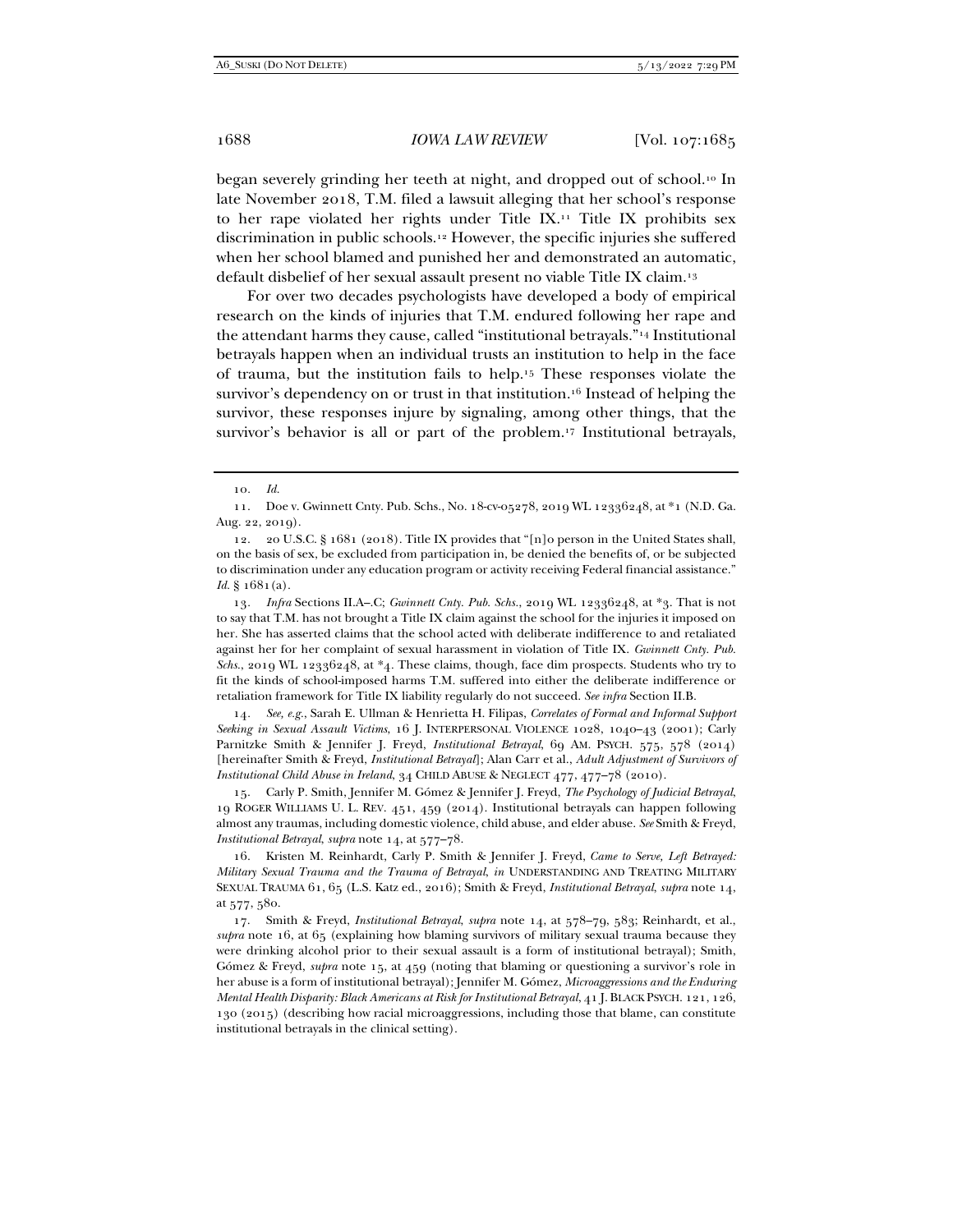therefore, are not mere extensions of the original trauma.18 They are fresh injuries, and the harms they generate can be as or more devastating than those stemming from the original trauma.19 Institutional betrayals cause survivors myriad such harms, including depression, anxiety, dissociation, and, like in T.M., PTSD.20

Students' Title IX claims reflect that schools impose institutional betrayals in response to sexual harassment in three affirmative ways.<sup>21</sup> First, schools punish survivors of sexual harassment.<sup>22</sup> Second, they blame survivors for their sexual harassment.23 Third, schools communicate their automatic, default disbelief of students' accounts of sexual harassment.24 When schools respond to student sexual harassment in these ways, they signal that the problem lies with the survivors' behavior.25 The schools thus violate the survivors' trust in or dependency on them for help.<sup>26</sup>

Although Title IX's mandate is broad and should protect students against these injuries, it does not.27 Title IX's purpose is to protect students from sex discrimination in the public schools, and it prohibits such discrimination without limitation.<sup>28</sup> When schools perpetrate institutional betrayals in response to student sexual harassment, schools discriminate by injuring students on the basis of sex.29 That is, schools' institutional betrayals injure students precisely because of their status as survivors of the gender-based harm of sexual harassment.30 Title IX's jurisprudence therefore could comprehend

20*. See, e.g.*, Carly Parnitzke Smith & Jennifer J. Freyd, *Dangerous Safe Havens: Institutional Betrayal Exacerbates Sexual Trauma*, 26 J. TRAUMATIC STRESS 119, 120 (2013) [hereinafter Smith & Freyd, *Dangerous Safe Havens*]; *see also* Smith et al., *supra* note 15, at 455.

21*. Infra* Section II.B.; *see also* Smith & Freyd, *Institutional Betrayal*, *supra* note 14, at 579 (explaining that institutional betrayals can "be actively committed by institutions," and can also "occur via omission"). Note that for the sake of brevity, references to "sexual harassment" in this Article are intended to include both sexual assaults and all other forms of sexual harassment.

- 22*. Infra* Section II.B.1.
- 23*. Infra* Section II.B.2.
- 24*. Infra* Section II.B.3.
- 25*. See infra* Section II.A.
- 26*. Infra* Section II.A.
- 27*. Infra* Sections III.A–.C.

 28. 20 U.S.C. § 1681(a) (2018). The Supreme Court has said that Congress enacted Title IX "to provide individual citizens effective protection against those [sex discriminatory] practices." Cannon v. Univ. of Chi., 441 U.S. 677, 704 (1979).

29*. See infra* Section IV.A.2.

30*. Infra* Section IV.A.

 <sup>18.</sup> Carly P. Smith & Jennifer J. Freyd, *Insult, then Injury: Interpersonal and Institutional Betrayal Linked to Health and Dissociation*, 26 J. AGGRESSION, MALTREATMENT & TRAUMA 1117, 1126 (2017) [hereinafter Smith & Freyd, *Insult, then Injury*].

<sup>19</sup>*. See id.* at 1118 ("Institutional betrayal is an unwelcome addition to a traumatic experience . . . ."); *see also generally* Rebecca Campbell & Sheela Raja, *The Sexual Assault and Secondary Victimization of Female Veterans: Help-Seeking Experiences with Military and Civilian Social Systems*, 29 PSYCH. WOMEN Q. 97 (2005) (studying predominately African American women veterans who experienced sexual assault).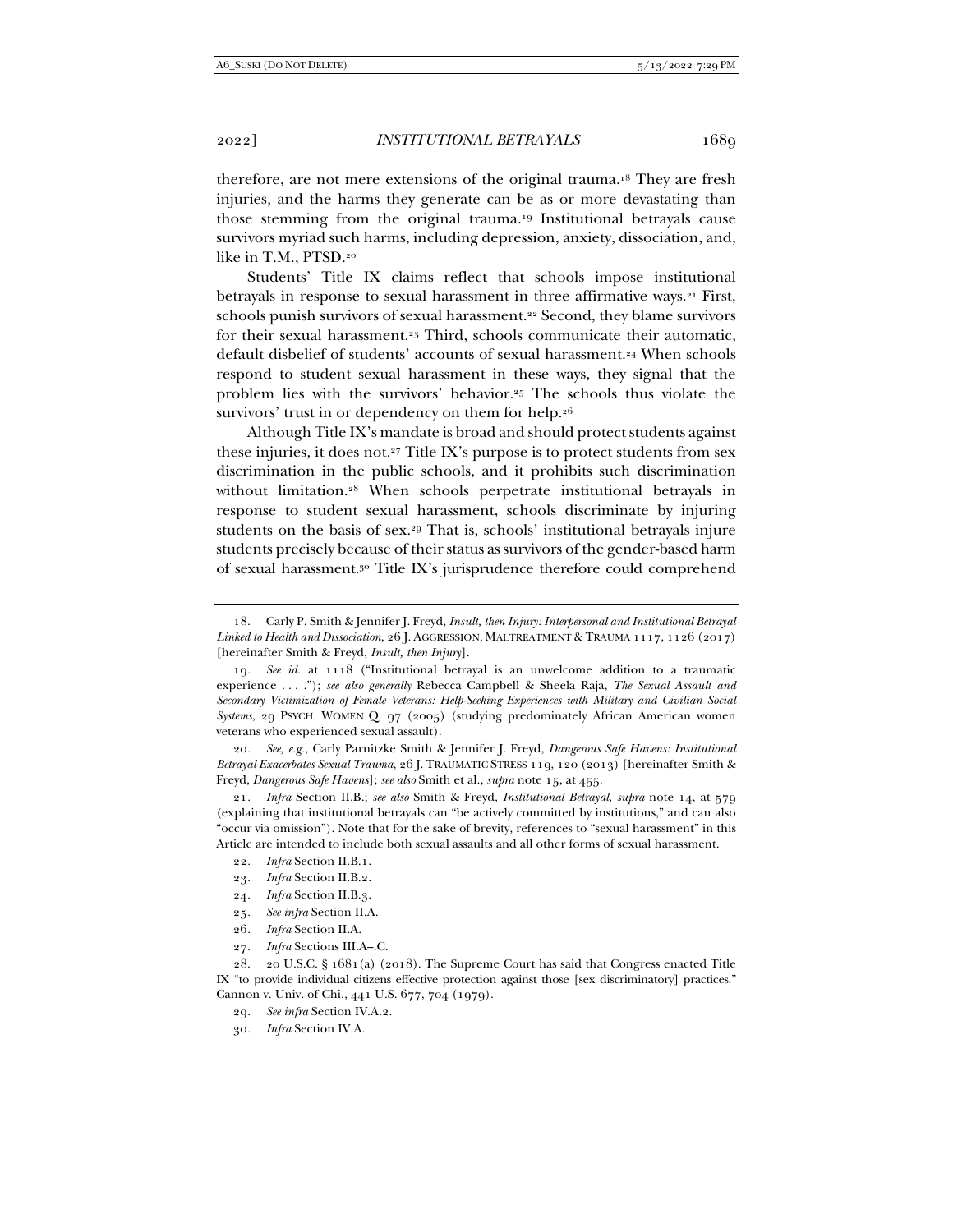institutional betrayals as a form of sex discrimination.31 Yet courts regularly conclude that only schools' complete failures to respond at all to student sexual harassment violate Title IX.32 Courts find none of the affirmative institutional betrayals that schools impose on students in response to their sexual harassment transgress Title IX.33 Title IX jurisprudence thus has a theoretical and doctrinal inadequacy.34

Current Title IX jurisprudence cannot meaningfully comprehend institutional betrayals as sex discrimination because courts have only recognized three relatively confined forms of sex discrimination under it: deliberate indifference to sexual harassment;35 retaliation for reporting sexual harassment;<sup>36</sup> and quid pro quo sexual harassment.<sup>37</sup> None of the theories underlying these types of intentional sex discrimination nor their corresponding evaluation frameworks can effectively capture institutional betrayals as a species of sex discrimination.38

Because sexual harassment occurs with alarming regularity in public schools, the number of students who suffer institutional betrayals following

<sup>31</sup>*. Infra* Section IV.A.

<sup>32</sup>*. See, e.g.*, Stinson *ex rel.* K.R. v. Maye, 824 F. App'x 849, 854 (11th Cir. 2020) (finding allegations sufficient to support a Title IX claim where a girl was gang raped at school and the school principal knew about the rape but did nothing, including "not complet[ing] any reports about the gang rape  $\dots$  not conduct [ing] any investigation into the gang rape, and  $\dots$  not undertak[ing] any further actions relating to the gang rape, including disciplining the boys involved"). Even when courts do find that schools' complete failures to respond to student sexual harassment violate Title IX, though, they do not identify those failures to respond as institutional betrayals. *See id.*; *see also generally* Emily Suski, *Subverting Title IX*, 105 MINN. L. REV. 2259 (2021) (advocating for a new framework for evaluating the Title IX standard that protects students from further sexual harassment). At least one scholar predicted this evolution in Title IX jurisprudence. Deborah L. Brake, *School Liability for Peer Sexual Harassment after* Davis*: Shifting from Intent to Causation in Discrimination Law*, 12 HASTINGS WOMEN'S L.J. 5, 27–28 (2001) ("There is a danger that courts will apply the deliberate indifference test so strictly as to exclude from liability all but those most egregious cases where schools take no action whatsoever in the face of the most severe forms of harassment.").

<sup>33</sup>*. See infra* Sections II.B.1–.3.

<sup>34</sup>*. Infra* Sections III.A–.C.

 <sup>35.</sup> Davis *ex rel.* LaShonda D. v. Monroe Cnty. Bd. of Educ., 526 U.S. 629, 648 (1999); Gebser v. Lago Vista Indep. Sch. Dist., 524 U.S. 274, 292–93 (1998). Courts sometimes refer to this form of sexual harassment as "hostile environment" sex discrimination. *See, e.g.*, Santiago v. Puerto Rico, 655 F.3d 61, 73 (1st Cir. 2011) (explaining in its evaluation of a student's Title IX claim that there are "[t]wo types of harassment [that] are actionable under Title IX: quid pro quo harassment and hostile environment"); Kinman v. Omaha Pub. Sch. Dist., 94 F.3d 463, 467 (8th Cir. 1996) ("Courts have generally separated sexual harassment claims into two categories —hostile environment, and quid pro quo cases.").

 <sup>36.</sup> Jackson v. Birmingham Bd. of Educ., 544 U.S. 167, 171 (2005).

<sup>37</sup>*. See, e.g.*, E.N. v. Susquehanna Twp. Sch. Dist., No. 09-CV-1727, 2010 WL 4853700, at \*14 (M.D. Pa. Nov. 23, 2010).

<sup>38</sup>*. Infra* Sections III.A–.C.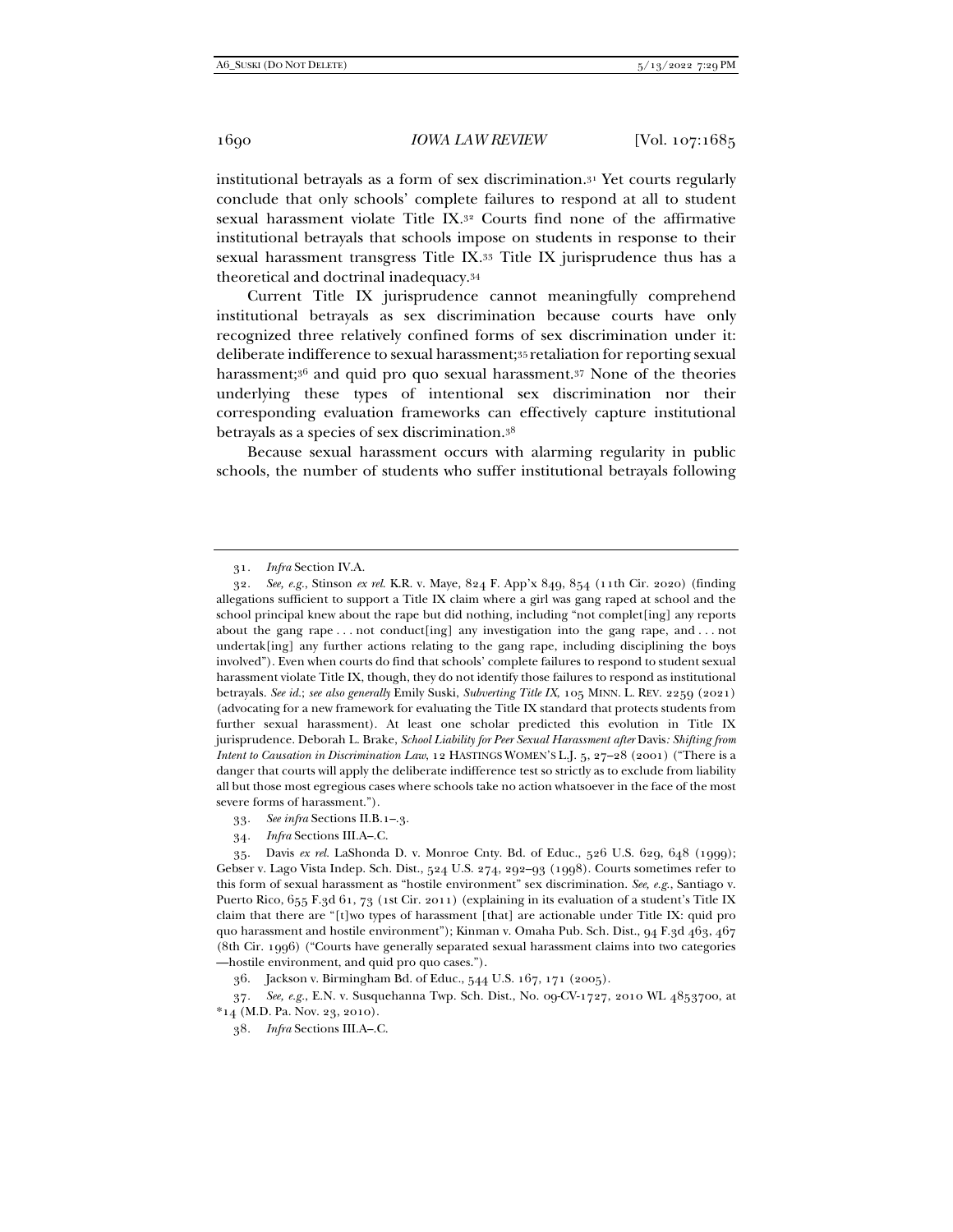their sexual harassment is likely vast.39 Nearly half of all middle and high school students alone report experiencing sexual harassment.40 Disaggregated by gender, 56 percent of girls and almost 40 percent of boys in grades seven through twelve report incidents of sexual harassment.41 Further, students of color suffer sexual assaults in school at disproportionately high rates.42 Close to one-quarter of Native American, Latina, and Black female students between the ages of 14 and 18 say they have experienced sexual violence in school.43 Female students of color thus face a higher likelihood of suffering institutional betrayals than do other students.44 When these students turn to their schools for help following sexual harassment but instead experience the added injury and pain of institutional betrayals, however, they find virtually no recourse or remedy in Title IX.45

Drawing on empirical research on institutional betrayals and the theoretical foundations in Supreme Court Title IX cases, this Article offers a corrective for this failure of Title IX jurisprudence. It develops a theory for recognizing institutional betrayals as a new form of sex discrimination under Title IX. More specifically, it contends that when public schools impose institutional betrayals, they intentionally discriminate on the basis of sex by knowingly injuring survivors of sexual harassment because they have suffered sexual harassment.46 This proposed theory of sex discrimination, thus, conceives of sex discrimination as the independent injuries that schools

 <sup>39.</sup> In the 2015–16 school year alone, almost 50,000 children reported a rape, attempted rape, or other sexual assault in school. NAT'L CTR. FOR EDUC. STAT.,INDICATORS OF SCHOOL CRIME AND SAFETY: 2017, at 161 tbl.6.1 (2018), https://nces.ed.gov/pubs2018/2018036.pdf [https:// perma.cc/X7UA-VB3J].

 <sup>40.</sup> CATHERINE HILL & HOLLY KEARL, AM. ASS'N OF UNIV. WOMEN, CROSSING THE LINE: SEXUAL HARASSMENT AT SCHOOL 2 (2011), https://www.aauw.org/app/uploads/2020/03/Cro ssing-the-Line-Sexual-Harassment-at-School.pdf [https://perma.cc/4AMN-SQ7C]. In part because of these high rates of sexual harassment in the K–12 public schools, the United State Department of Education just promulgated rules that require less stringent reporting requirements for K–12 students than for college and university students in Title IX's public enforcement system. *See* 34 C.F.R. § 106.8 (2020). Under this new rule, schools must act on a student report of sexual harassment made to any school staff member. *Id.* In Title IX's private enforcement scheme through the courts, no such concessions have been made for student reporting. *See* Emily Suski, *The Title IX Paradox*, 108 CALIF. L. REV. 1147, 1157–63 (2020).

 <sup>41.</sup> HILL & KEARL, *supra* note 40, at 2.

 <sup>42.</sup> KAYLA PATRICK & NEENA CHAUDHRY, NAT'L WOMEN'S L. CTR., LET HER LEARN: STOPPING SCHOOL PUSHOUT FOR GIRLS WHO HAVE SUFFERED HARASSMENT AND SEXUAL VIOLENCE 2–3 (2017), https://nwlc.org/wp-content/uploads/2017/04/final\_nwlc\_Gates\_HarassmentViolence. pdf [https://perma.cc/HJ8Q-4V4H].

<sup>43</sup>*. Id.* at 3. According to a 2017 study by the National Women's Law Center, "24 percent of Latina [g]irls, 23 percent of Native American girls, and 22 percent of Black girls" ages 14–18 reported experiencing sexual violence. *Id.*

<sup>44</sup>*. See id.*

<sup>45</sup>*. Infra* Sections III.A–.C.

<sup>46</sup>*. Infra* Section IV.A.2.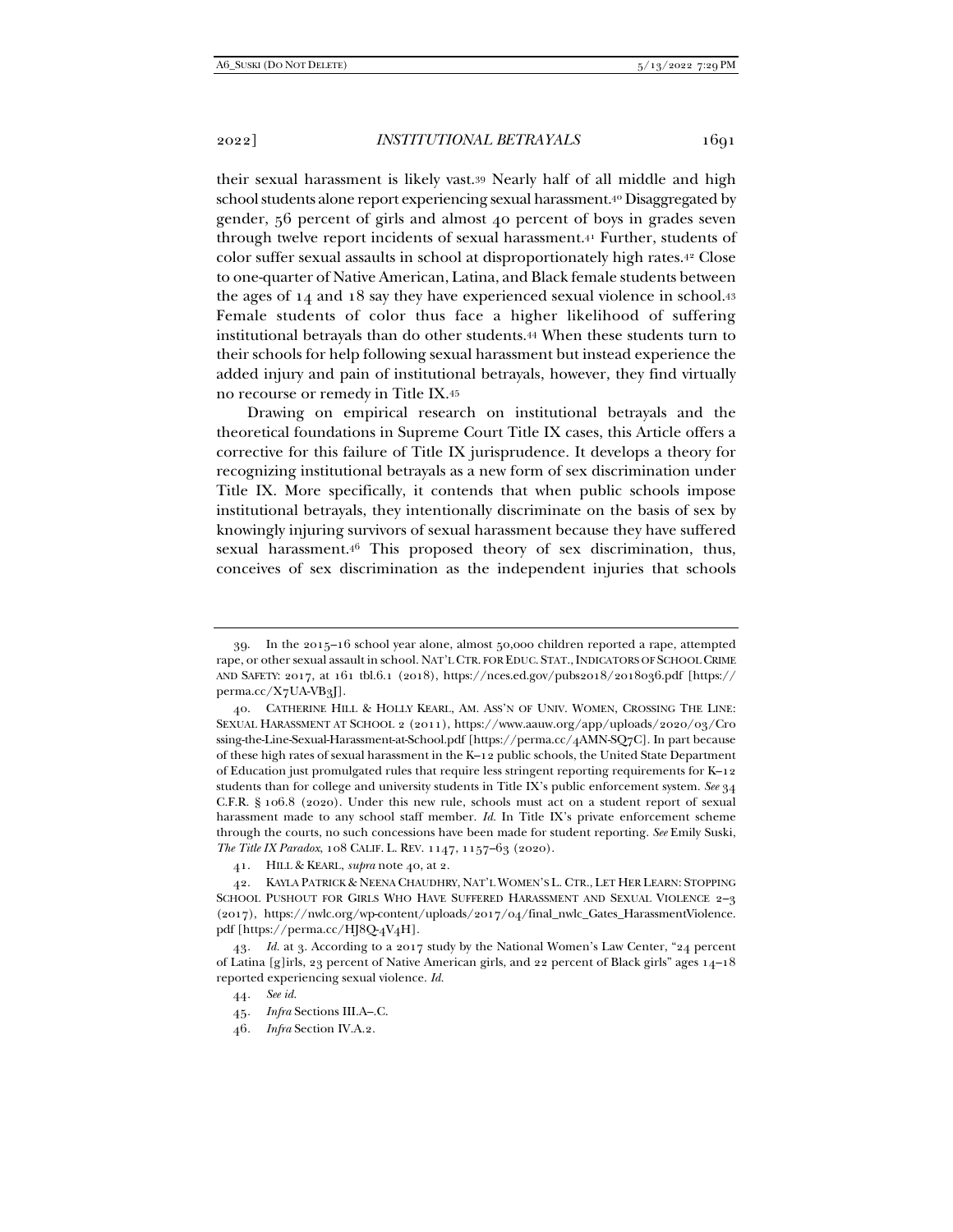impose because of a student's status as a survivor of sexual harassment.47 Those injuries occur when, in the face of knowledge of a students' sexual harassment, schools betray students' trust by locating the problem of the sexual harassment in the survivor's behavior.48

Given the decades-long, widely available research on institutional betrayals, when schools respond to survivors of sexual harassment in such ways, they knowingly risk injuring, and often do injure, survivors of sexual harassment.49 These injuries occur on the basis of sex because they would not happen but for a student's status as a survivor of gender-based harm.50 By conceptualizing sex discrimination in this way, this theory builds on the infrastructure of the deliberate indifference model of sex discrimination.51 That model identifies sexual harassment as a form of sex discrimination because it is a harm rooted in an individual's gender status.52 The new theory of institutional betrayals as sex discrimination advanced here refines that conceptualization of gender status-based sex discrimination. It understands an individual's particular status as a survivor of sexual harassment as another basis for sex discrimination.53 With this understanding of sex discrimination, courts will no longer be able to overlook institutional betrayals in assessing students' Title IX claims.54 Because they are discrete, where added injuries caused by schools' responses to students' sexual harassment would not happen but for students' status as

<sup>47</sup>*. Infra* Section IV.A.2. Importantly, whether students have suffered any actionable sexual harassment or simply perceive themselves to have suffered, it does not matter to whether they suffer institutional betrayals or, therefore, sex discrimination in the form of institutional betrayals. *See infra* Sections II.A, IV.B.1.

<sup>48</sup>*. See infra* Sections IV.A.2, IV.B.

<sup>49</sup>*. See, e.g.*, Ullman & Filipas, *supra* note 14, at 1041; Smith & Freyd, *Institutional Betrayal*, *supra* note 14, at 578; Carr et al., *supra* note 14, at 478; *see also* Janice Carello & Lisa D. Butler, *Practicing What We Teach: Trauma-Informed Educational Practice*, 35 J. TEACHING IN SOC. WORK 262, 263 (2015) (discussing how "vicarious trauma" can result in posttraumatic stress disorder symptoms); *cf. generally* Karen Rich, *Trauma-Informed Police Responses to Rape Victims*, 28 J.AGGRESSION, MALTREATMENT & TRAUMA 463 (2019) (analogizing police responses to trauma to school response to trauma). In addition to this social science research, ample, readily accessible guidance, including from the U.S. Department of Education and Justice, exists for schools that both recognize the potential for schools' responses to sexual trauma to retraumatize or otherwise add injury and provide information for schools on how to avoid doing so. *See, e.g.*, U.S. DEP'T OF EDUC., SAFE PLACE TO LEARN: IMPLEMENTATION GUIDE 1–3 (2016), https://safesupportivelearn ing.ed.gov/sites/default/files/SP2L1\_E1\_ImplementationGuide.pdf [https://perma.cc/EY3V-VEU3]; BILLIE-JO GRANT, STEPHANIE B. WILKERSON, DEKOVEN PELTON, ANNE COSBY & MOLLY HENSCHEL, NAT'L CRIM. JUST. REFERENCE SERV., A CASE STUDY OF K–12 SCHOOL EMPLOYEE SEXUAL MISCONDUCT: LESSONS LEARNED FROM TITLE IX POLICY IMPLEMENTATION 11–18 (2017), https://www.ojp.gov/pdffiles1/nij/grants/252484.pdf [https://perma.cc/NQ9F-YZJC].

<sup>50</sup>*. Infra* Section IV.A.

<sup>51</sup>*. See* Gebser v. Lago Vista Indep. Sch. Dist., 524 U.S. 274, 281–83 (1998).

<sup>52</sup>*. See id.*

<sup>53</sup>*. Infra* Section IV.A.2.

<sup>54</sup>*. Infra* Sections IV.A.2–.B.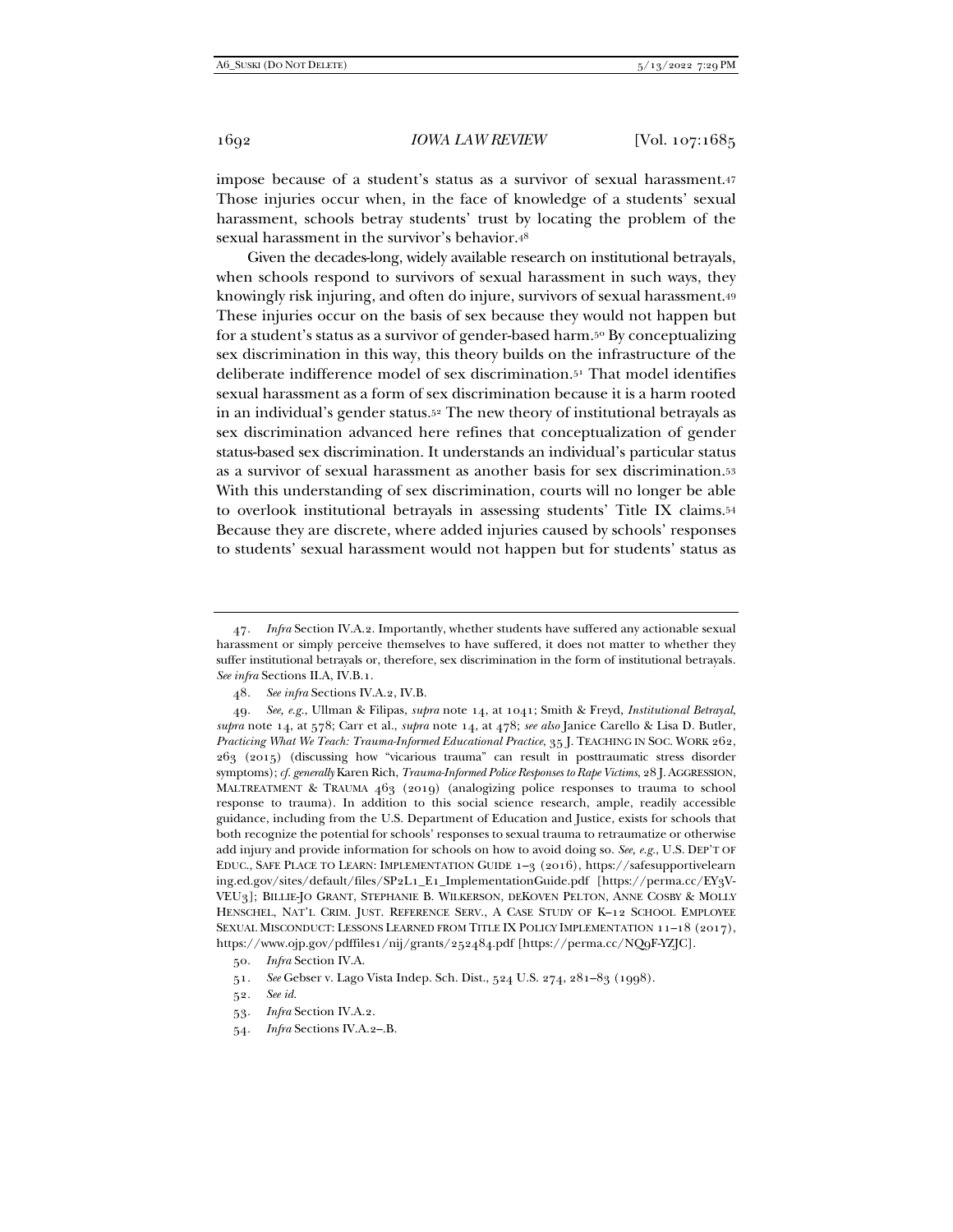survivors of that harassment, they would fall squarely within the ambit of Title IX's protections.55

To operationalize this theory, this Article develops a framework for analyzing claims of institutional betrayals as sex discrimination. It proposes a means for courts to distinguish between necessary investigations into reports of student sexual harassment and responses that amount to institutional betrayals. To that end, this model demands that courts determine whether a school: (1) knew about a student's sexual harassment; (2) unjustifiably blamed the harassment on the survivor's behavior; and (3) consequently caused the student harm. In application, this framework evaluates schools' actions that blame, punish, and disbelieve survivors of sexual harassment as forms of sex discrimination because they are injuries that result from an unjustified focus on survivors' behavior. This paradigm would thus allow courts to fully recognize, evaluate, and remedy the sex discrimination students suffer by schools' institutional betrayals. While these recommendations could apply to all Title IX claims, the need for them is particularly urgent for K–12 students.56 K–12 public school students, the majority of whom are low-income and disproportionately students of color, are especially likely to suffer longterm harms from both sexual harassment and schools' institutional betrayals and less likely to have the resources to ameliorate their effects.57

In making these arguments, this Article fills a gap in the scholarly literature on Title IX and sex discrimination. In the decades since the Supreme Court and lower courts promulgated the three extant theories of sex discrimination under Title IX, robust empirical research has proliferated on institutional betrayal and betrayal trauma more generally.58 Although others have considered the impact of this research in areas including domestic violence law, evidence, and criminal sentencing law, this research has only barely been

56*. Infra* Section III.D.

<sup>55</sup>*. See* Smith & Freyd, *Dangerous Safe Havens*, *supra* note 20, at 123.

<sup>57</sup>*. See, e.g.*, Vanessa M. Jacoby, Elisa Krackow & Joseph R. Scotti, *Betrayal Trauma in Youth and Negative Communication During a Stressful Task: The Mediating Role of Emotion Dysregulation*, 84 INT'L J. AGING & HUM. DEV. 247, 264 (2017) (noting adolescents who suffer betrayal trauma struggle with increased behavioral problems, including aggressive behaviors, as well as posttraumatic stress disorder); *see* NAT'L CTR. FOR EDUC. STAT., ANNUAL REPORT, at tbl.204.10 (2015) [hereinafter NCES, *Table 204.10*], https://nces.ed.gov/programs/digest/d15/tables/dt15\_204 .10.asp [https://perma.cc/JZ3N-FGM5] ("Number and percentage of public school students eligible for free or reduced-price lunch, by state: Selected years, 2000-01 through 2013-14[.]"); PATRICK & CHAUDHRY, *supra* note 42, at 3; *supra* note 39 and accompanying text; *see also* Gail S. Goodman, Jodi A. Quas, Josephine Bulkley & Cheryl Shapiro, *Innovations for Child Witnesses: A National Survey*, 5 PSYCH. PUB. POL'Y & L. 255, 255–62 (1999) (discussing the practical legal challenges that children face to vindicate their rights as well as the potential for harmful behavioral consequences).

<sup>58</sup>*. E.g.*, Smith & Freyd, *Insult, then Injury*, *supra* note 18, at 1118; Gómez, *supra* note 17, at 130–36; Reinhardt et al., *supra* note 16, at 63–75.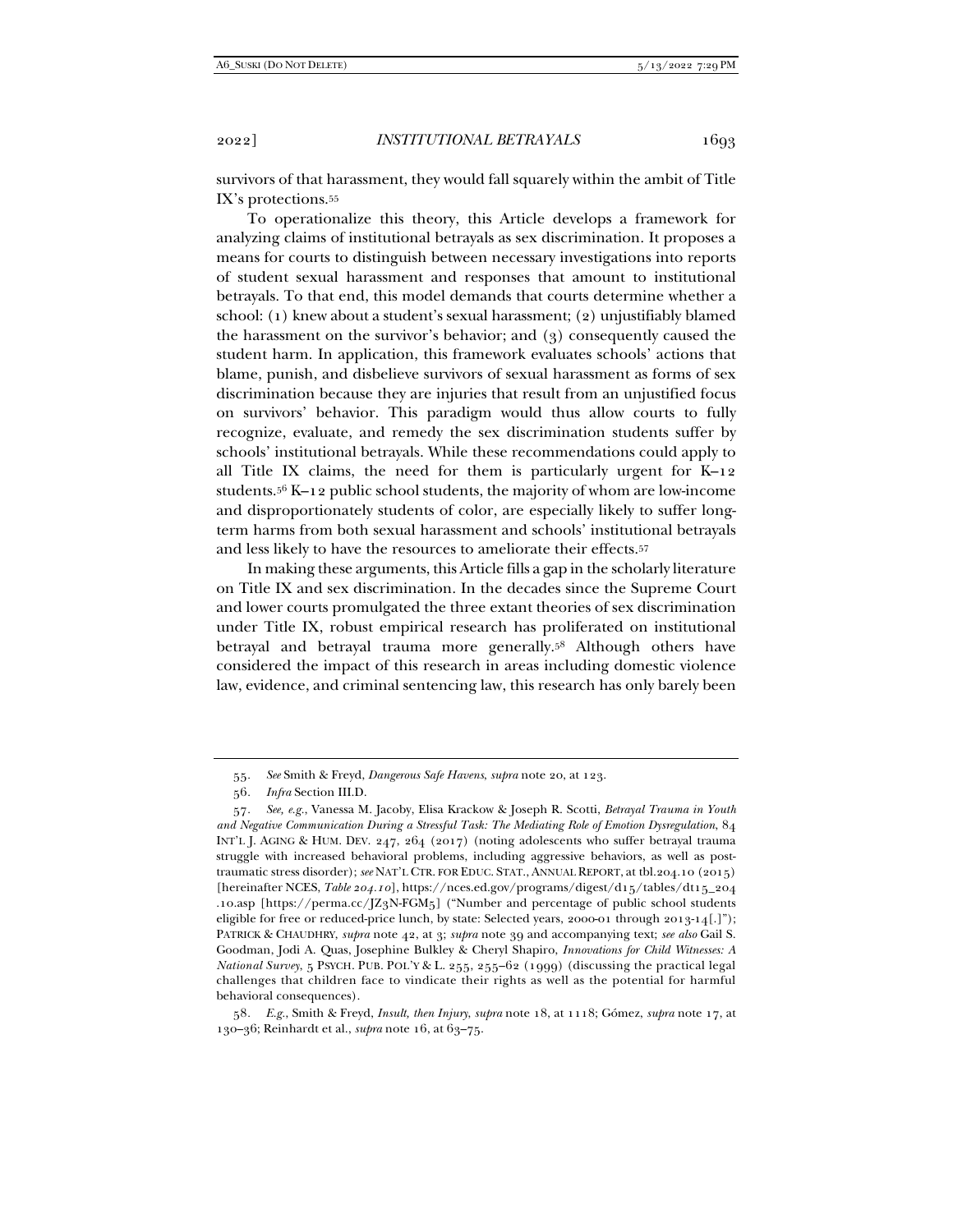accounted for in Title IX literature.59 This Article steps into that void to advance a novel theory of institutional betrayals as a species of sex discrimination under Title IX.<sup>60</sup> It is also the first to recommend a framework for applying this expanded understanding of sex discrimination. $61$ 

This Article proceeds in three parts. Part II explains the empirical research on institutional betrayals. It then describes how schools cause institutional betrayals when they respond to students' sexual harassment by punishing, blaming, and signaling their default disbelief of survivors and how each of these responses causes students additional harms that go unrecognized and unaddressed by Title IX. Part III interrogates why law's currently cognizable theories of sex discrimination and their attendant evaluation schemes cannot recognize and evaluate institutional betrayals as sex discrimination. Part IV offers a solution for this jurisprudential failing. It theorizes institutional betrayals as a new form of sex discrimination under Title IX and proposes a framework for assessing them as such. Recognizing institutional betrayals as a type of sex discrimination will provide courts a way to recognize and remedy the multiple layers of sex discrimination that students suffer in school.

# II. INSTITUTIONAL BETRAYALS AND STUDENTS' TITLE IX CLAIMS: ADDED LAYERS OF UNRECOGNIZED TRAUMA

Students who suffer sexual harassment in school confront an impossible conundrum. They must report their harassment to have any hope that schools will address it.<sup>62</sup> Yet in doing so, they subject themselves to potentially suffering

<sup>59</sup>*. E.g.*, Deborah Epstein & Lisa A. Goodman, *Discounting Women: Doubting Domestic Violence Survivors' Credibility and Dismissing Their Experiences*, 167 U. PA. L. REV. 399, 403 (2019) (analyzing "how the justice system and other key institutions of our society systematically discount the credibility of women survivors of domestic violence"); Tanya Asim Cooper, *Sacrificing the Child to Convict the Defendant: Secondary Traumatization of Child Witnesses by Prosecutors, Their Inherent Conflict of Interest, and the Need for Child Witness Counsel*, 9 CARDOZO PUB. L. POL'Y & ETHICS J. 239, 265–68 (2011); Goodman et al., *supra* note 57, at 256–59; Lauren M. De Lilly, Note, *"Antithetical to Human Dignity": Secondary Trauma, Evolving Standards of Decency, and the Unconstitutional Consequences of State-Sanctioned Executions*, 23 S.CAL.INTERDISC. L.J. 107, 109–10 (2014). Although I have previously briefly discussed how courts could fit institutional betrayals into an evaluation of schools' deliberate indifference to sexual harassment, this argument neither allows for recognition of institutional betrayal as new, discrete harms nor fully captures institutional betrayals in all their forms. *See* Suski, *supra* note 32, at 2259–66; *infra* notes 229–30 and accompanying text.

<sup>60</sup>*. Infra* Section IV.A.2.

 <sup>61.</sup> In making these arguments, this Article expands on my previous scholarship critiquing the courts' evaluations of Title IX's actual notice and deliberate indifference standards, including that their anemic applications of the deliberate indifference standard subvert students' rights under Title IX. *See* Suski, *supra* note 32, at 2287–88; Suski, *supra* note 40, at 1169–70 (contending that the particularities of Title IX's actual notice requirements create a paradox for students because they require them to report in ways that they cognitively struggle to do).

 <sup>62.</sup> Students must report their harassment as a practical as well as a legal matter. As a practical matter, if schools know nothing about students' harassment, they cannot do anything about it. As a legal matter, reporting is required because schools must have actual knowledge of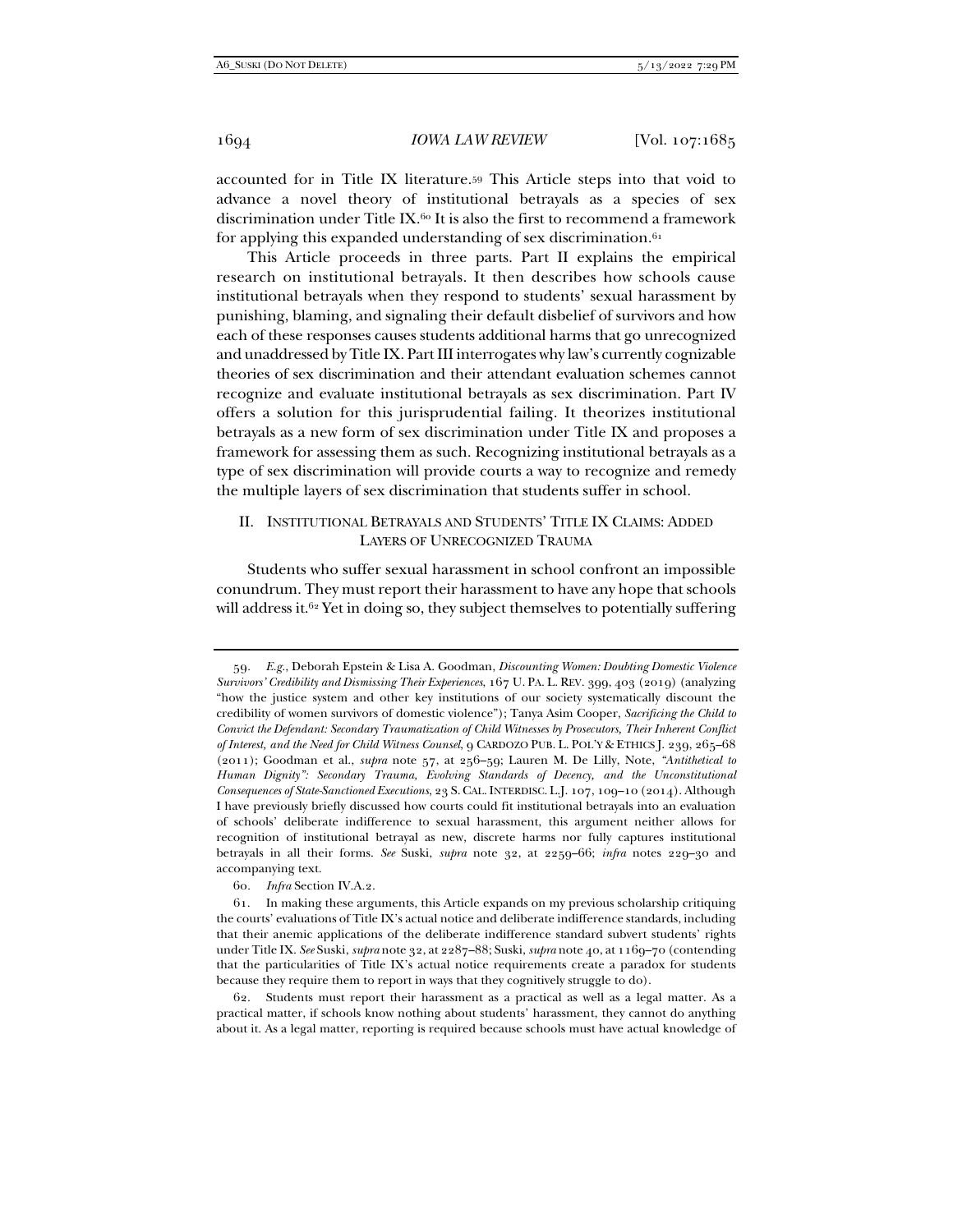additional injuries imposed by their schools.63 Schools inflict these injuries when they focus their responses to sexual harassment on the survivor's role.<sup>64</sup> These injurious responses by schools generally take three affirmative forms.<sup>65</sup> First, schools punish students for their harassment. Second, they blame them for it. Third, schools signal an automatic, default disbelief of students' accounts of their sexual harassment.

Empirical research on trauma demonstrates how these responses to student sexual harassment impose stand-alone injuries on students in the form of institutional betrayals.<sup>66</sup> They, therefore, are more than mere exacerbations of the original harm.67 Consequently, when schools respond to student sexual harassment with institutional betrayals, they impose a new layer of trauma onto the existing trauma students have already suffered because of their sexual harassment.68 Schools thus discriminate against students because of their status as survivors of sexual harassment.

Students who suffer these institutional betrayals do attempt to hold schools accountable by asserting Title IX claims against them.<sup>69</sup> They generally bring these claims based on the deliberate indifference theory of sex discrimination.70 These efforts make sense. Title IX's central purpose is to

63. Smith & Freyd, *Insult, then Injury*, *supra* note 18, at 1118, 1126; *see infra* Section II.A.

64*. See* Smith & Freyd, *Institutional Betrayal*, *supra* note 14, at 578–79, 583; Reinhardt et al., *supra* note 16, at 65; Smith et al., *supra* note 15, at 459; Gómez, *supra* note 17, at 126, 130; *see also infra* Sections II.B.1–.3 (describing school-conduct leading to institutional betrayal of students).

 65. Again, institutional betrayals can also take the form of a failure to act. *See* Smith & Freyd, *Institutional Betrayal*, *supra* note 14, at 577, 579; *supra* note 21 and accompanying text. Courts, however, do recognize a total failure to act as a violation of Title IX, albeit without recognizing those failures to act as institutional betrayals. *See, e.g.*, Stinson *ex rel.* K.R. v. Maye, 824 F. App'x 849, 854 (11th Cir. 2020); *supra* note 32 and accompanying text.

67*. Id.* That said, institutional betrayals do exacerbate the original trauma as well as cause new injuries. *See* Smith & Freyd, *Institutional Betrayal*, *supra* note 14, at 578–79.

69*. See infra* Sections II.A–.C.

student harassment before they have an obligation to address it. *See* Davis *ex rel.* LaShonda D. v. Monroe Cnty. Bd. of Educ., 526 U.S. 629, 641, 644 (1999); Gebser v. Lago Vista Indep. Sch. Dist., 524 U.S. 274, 290 (1998). Although schools can learn about students' sexual harassment in ways other than by student reports, including when schools observe them, they typically do not find out about them in these other ways. *See, e.g.*, Gabrielle M. v. Park Forest-Chi. Heights, Ill. Sch. Dist. 163, 315 F.3d 817, 824 (7th Cir. 2003) ("Nothing in the record shows that . . . school officials observed or that anyone reported sexual behavior by Jason toward Gabrielle (or anyone else) . . . . Thus, there is no evidence that the defendants had notice of any harassing conduct . . . ."); Kelly *ex rel.* C.K. v. Allen Indep. Sch. Dist., 602 F. App'x 949, 953 (5th Cir. 2015) (noting that because peer sexual harassment "happened 'whenever the teachers weren't looking,'" and "typically took place when the children were unsupervised," the school did not have actual notice of it).

 <sup>66.</sup> Smith & Freyd, *Insult, then Injury*, *supra* note 18, at 1118, 1126.

 <sup>68.</sup> Smith & Freyd, *Insult, then Injury*, *supra* note 18, at 1118, 1126.

<sup>70</sup>*. See* KF *ex rel.* CF v. Monroe Woodbury Cent. Sch. Dist., 531 F. App'x 132, 133 (2d Cir. 2013); Doe v. Bd. of Educ. of Prince George's Cnty., 605 F. App'x 159, 168 (4th Cir. 2015); Doe v. Dardanelle Sch. Dist., No. 17CV00359, 2018 WL 3795235, at \*2–3 (E.D. Ark. Aug. 9, 2018), *aff'd*, 928 F.3d 722 (8th Cir. 2019); JP *ex rel.* GP v. Lee Cnty. Sch. Bd., 737 F. App'x 910, 911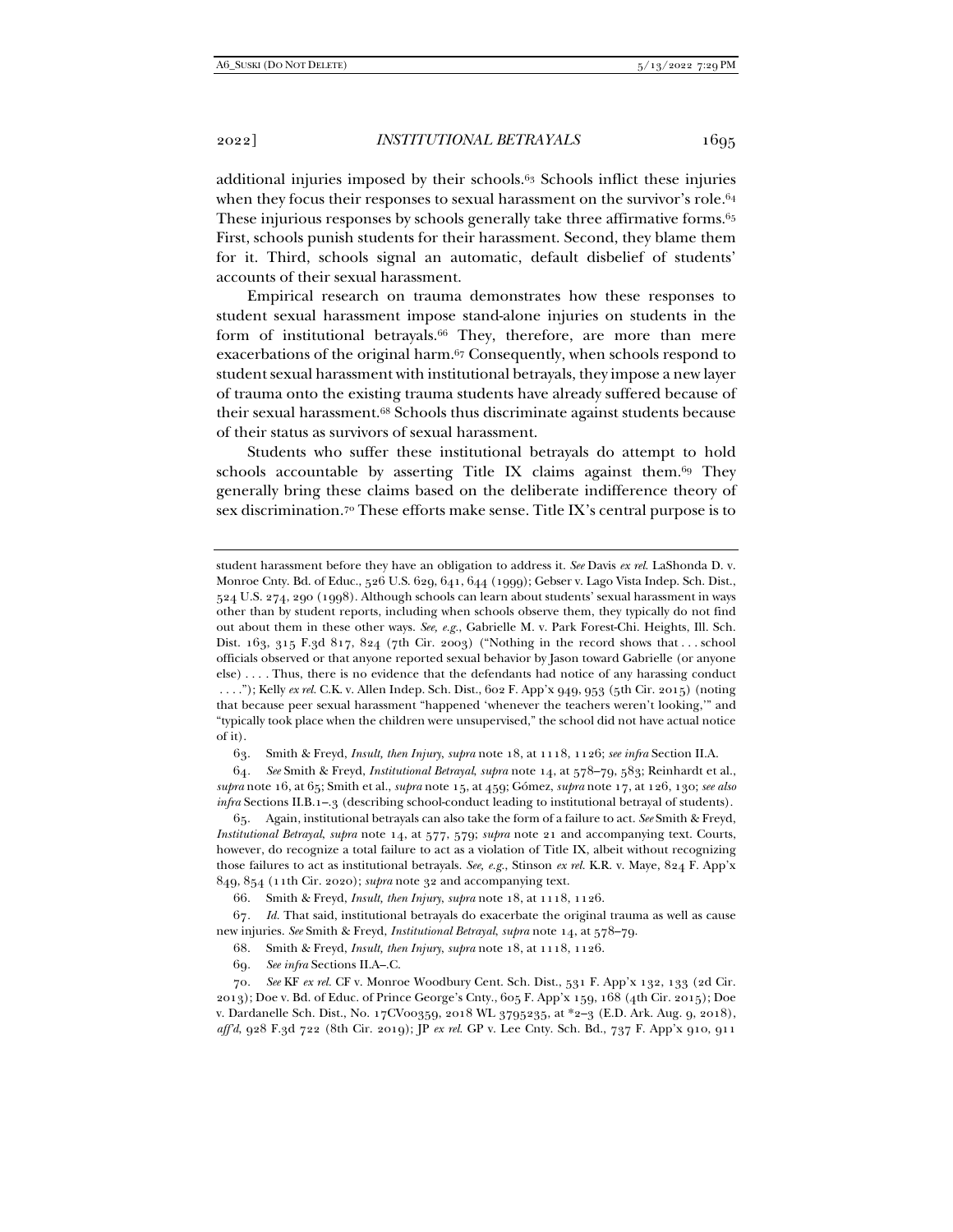protect students from all forms of sex discrimination in public schools, and the deliberate indifference framework requires courts to examine how schools respond to sexual harassment.<sup>71</sup> These Title IX claims, however, routinely fail to succeed.72 Instead of protecting students from the compound injuries inflicted by schools' responses to sexual harassment, the courts permit these institutional betrayals and their consequent harms to occur unchecked by Title IX.73 Title IX's very purpose, therefore, fails.74

#### *A. INSTITUTIONAL BETRAYALS*

The empirical research on institutional betrayals grew out of research on betrayal traumas more generally.75 Betrayal trauma theory recognizes that

 71. *See* Cannon v. Univ. of Chi., 441 U.S. 677, 704 (1979); *supra* note 28 and accompanying text.

72*. Infra* Sections II.B.1–.3. This Article focuses its inquiry and analysis on federal courts of appeals decisions because of their precedential impact on lower court decisions. *See, e.g.*, United States v. Rodríguez, 527 F.3d. 221, 224 (1st Cir. 2008) ("[The] law of the circuit doctrine is a corollary of the principle of stare decisis. It preserves and protects the judiciary's commitment to finality, stability, and certainty in the law.").

73*. See infra* Section II.C.

74*. See Cannon*, 441 U.S. at 704; *supra* note 28 and accompanying text.

 75. Smith & Freyd, *Institutional Betrayal*, *supra* note 14, at 576–77. Betrayal traumas are essentially a species of what is also called secondary trauma. *See* Campbell & Raja, *supra* note 19, at 97 ("Secondary victimization has been defined as the victim-blaming attitudes, behaviors, and practices engaged in by community service providers, which results in additional trauma for sexual assault survivors."); Jim Parsons & Tiffany Bergin, *The Impact of Criminal Justice Involvement on Victims' Mental Health*, 23 J. TRAUMATIC STRESS 182, 183 (2010) ("'[S]econdary victimization' . . . [is] where crime victims feel blamed by the justice system or experience other negative societal reactions as a consequence of their initial (primary) victimization . . . ."). Secondary traumas pile additional harm on an already traumatized survivor of some sort of harassment or abuse. *See* Lesley Laing, *Secondary Victimization: Domestic Violence Survivors Navigating the Family Law System*, 23 VIOLENCE AGAINST WOMEN 1314, 1316 (2017) ("*Secondary victimization* is . . . the additional harm and sense of betrayal experienced by victims of traumatic events when the responses they receive from formal or informal supports are inappropriate . . . ."); Isabel Correia & Jorge Vala, *When Will a Victim Be Secondarily Victimized? The Effect of Observer's Belief in a Just World, Victim's Innocence and Persistence of Suffering*, 16 SOC. JUST. RSCH. 379, 379–80 (2003) ("[B]esides having to deal with the negative consequences arising from the event that victimized them (*primary victimization*), they are victimized once again (*secondary victimization*) . . . ." (citations omitted)).

75. Smith & Freyd, *Institutional Betrayal*, *supra* note 14, at 578.

<sup>(11</sup>th Cir. 2018); Stiles *ex rel.* D.S. v. Grainger Cnty., 819 F.3d 834, 840–45 (6th Cir. 2016); Stewart v. Waco Indep. Sch. Dist., 711 F.3d 513, 516–18 (5th Cir.), *rev'd on other grounds*, 599 F. App'x 534 (5th Cir. 2013); Lansberry v. Altoona Area Sch. Dist., 318 F. Supp. 3d 739, 744–46 (W.D. Pa. 2018); Gabrielle M. v. Park Forest-Chi. Heights, Ill. Sch. Dist. 163, 315 F.3d 817, 818 –19 (7th Cir. 2003); Doe *ex rel.* Doe v. Dall. Indep. Sch. Dist., 220 F.3d 380, 387–88 (5th Cir. 2000); Rost *ex rel.* K.C. v. Steamboat Springs RE-2 Sch. Dist., 511 F.3d 1114, 1118 (10th Cir. 2008). Some students do bring Title IX retaliation claims based on schools' responses to their sexual harassment, or the report of it. *E.g.*, Sanchez v. Brawley Elementary Sch. Dist., No. 14-cv-0564, 2016 WL 2997036, at \*4 (S.D. Cal. May 25, 2016); Saphir *ex rel.* Saphir v. Broward Cnty. Pub. Schs., 744 F. App'x 634, 639 (11th Cir. 2018); Gordon v. Traverse City Area Pub. Schs., 686 F. App'x 315, 316–19 (6th Cir. 2017). These claims, however, also fail. *See Sanchez*, 2016 WL 2997036, at \*4; *Saphir*, 744 F. App'x at 639; *Gordon*, 686 F. App'x at 325.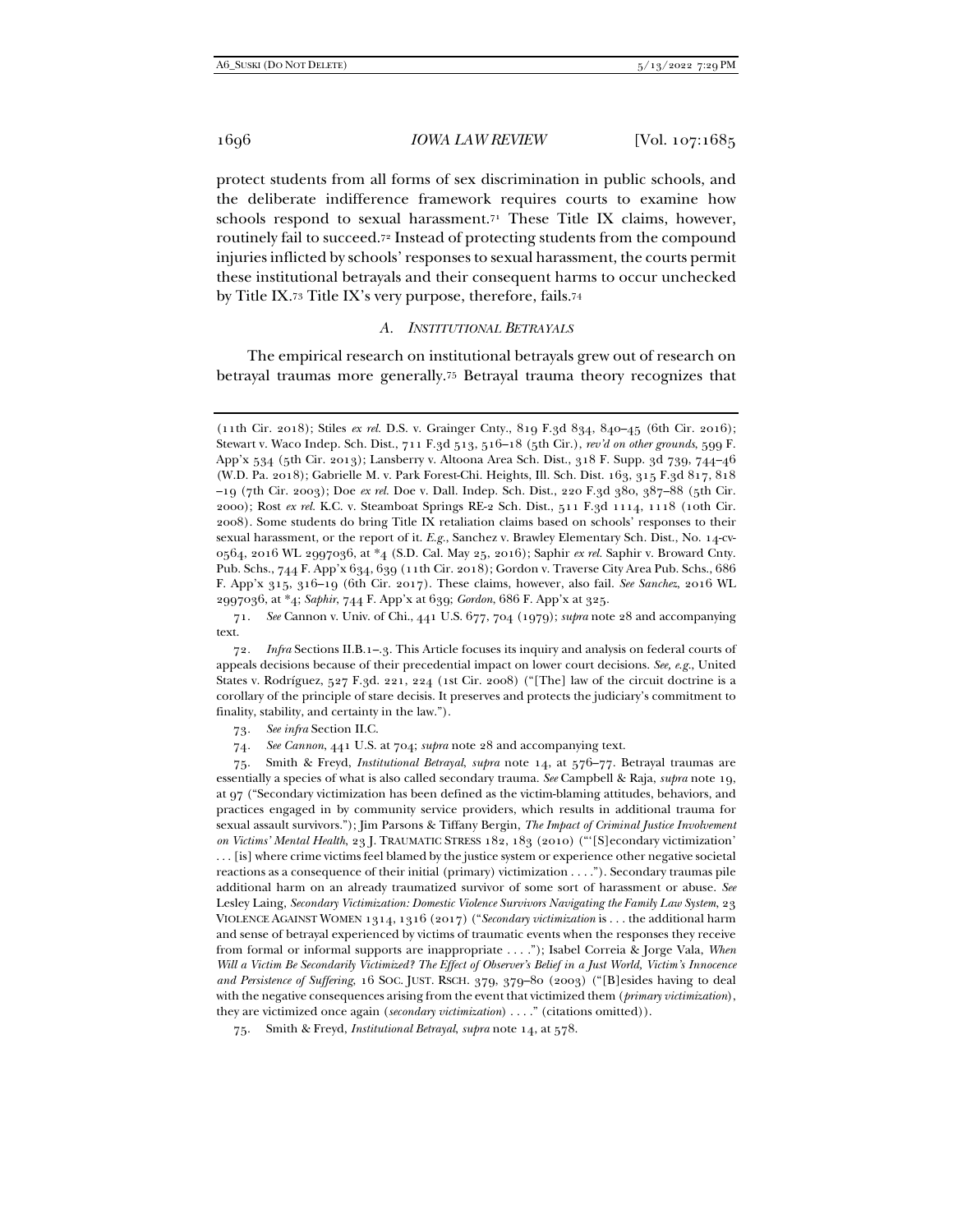"[n]ot all traumatic experiences are equal,"76 and "abuse perpetrated within close relationships is more harmful than abuse perpetrated by strangers because of the violation of trust" that occurs.77 The research on institutional betrayals expands on this understanding of betrayal trauma.78 It demonstrates that institutions can also cause similar, particularly harmful betrayal traumas.79 Institutional betrayals happen when, following an initial trauma, a survivor seeks help from an institution that she trusts or depends on to help, but the institution does not provide that help.80 Further, this trust that institutions violate is not imposed on the institution by survivors in a one-sided way. $81$ Rather, the institutions that inflict institutional betrayals deliberately create the "trust or dependency" that they then breach.<sup>82</sup> Institutional betrayals, therefore, occur because "of individual experiences of violations of trust and dependency" that the institution fostered.83

Institutional betrayals take many forms.84 Relevantly, when institutions that survivors depend on or trust to help them in the face of their sexual

 78. Smith & Freyd, *Institutional Betrayal*, *supra* note 14, at 577–78; Smith & Freyd, *Insult, then Injury*, *supra* note 18, at 1118.

 79. Smith & Freyd, *Institutional Betrayal*, *supra* note 14, at 577–78; Smith & Freyd, *Insult, then Injury*, *supra* note 18, at 1118 ("Interpersonal relationships are not the only sources of betrayal; more recent work has indicated that individuals are at risk of being betrayed by trusted or important institutions when those institutions fail to protect them or respond negatively to traumatic events, such as sexual violence.").

 80. Smith & Freyd, *Institutional Betrayal*, *supra* note 14, at 578; Smith & Freyd, *Dangerous Safe Havens*, *supra* note 20, at 123 (explaining institutional betrayals "necessarily occur[] apart from the sexual assault itself . . . in events . . . following it.").

81. Smith & Freyd, *Institutional Betrayal*, *supra* note 14, at 578.

82*. Id.* (emphasis omitted) ("[I]nstitutions that [perpetrate betrayal trauma] foster a sense of trust *or* dependency from their members (often both).").

83*. Id.* at 577. Smith and Freyd explain that "[t]his [dependency] lens helps to account for the potential for betrayal even when an individual may not purport to 'trust' an institution (e.g., a member of a marginalized group who does not trust the legal system to take their reports of domestic violence seriously), as the necessity of the institution (e.g., filing for a divorce) may create an unavoidable dependency." *Id.* at 578.

84*. See id.*; *supra* notes 21–24 and accompanying text. Institutional betrayals happen, for example, when institutions "[n]ormaliz[e] [a]busive [c]ontexts" and "[s]upport[] [c]over- [u]ps." Smith & Freyd, *Institutional Betrayal*, *supra* note 14, at 582–83. Microaggressions based on race and ethnicity can be a form of institutional betrayal. Gómez, *supra* note 17, at 129–30 (noting that racially based microaggressions can be "apparently isolated" or "systemic, such as . . . creating environments where microaggressions seem normal; this may include making the process of formulating complaints about discriminatory behavior difficult for or unknown to Black" individuals). *See also* Sumi K. Cho, *Converging Stereotypes in Racialized Sexual Harassment: Where the Model Minority Meets Suzie Wong*, 1 J. GENDER, RACE & JUST. 177, 181 (1997) ("[C]onverging

 <sup>76.</sup> Smith & Freyd, *Dangerous Safe Havens*, *supra* note 20, at 119.

 <sup>77.</sup> Smith & Freyd, *Institutional Betrayal*, *supra* note 14, at 577; *see also id.* at 576 (noting "the evolution of trauma psychology from a pursuit focused solely on individuals to one increasingly incorporating systemic forces"). All betrayal trauma research recognizes that "[h]umans have evolved as highly dependent species" who have social contracts with "institutions built on trust and provision of needed resources." Smith et al., *supra* note 15, at 454. These "social contacts [can be] violated by a betrayal of trust." *Id.*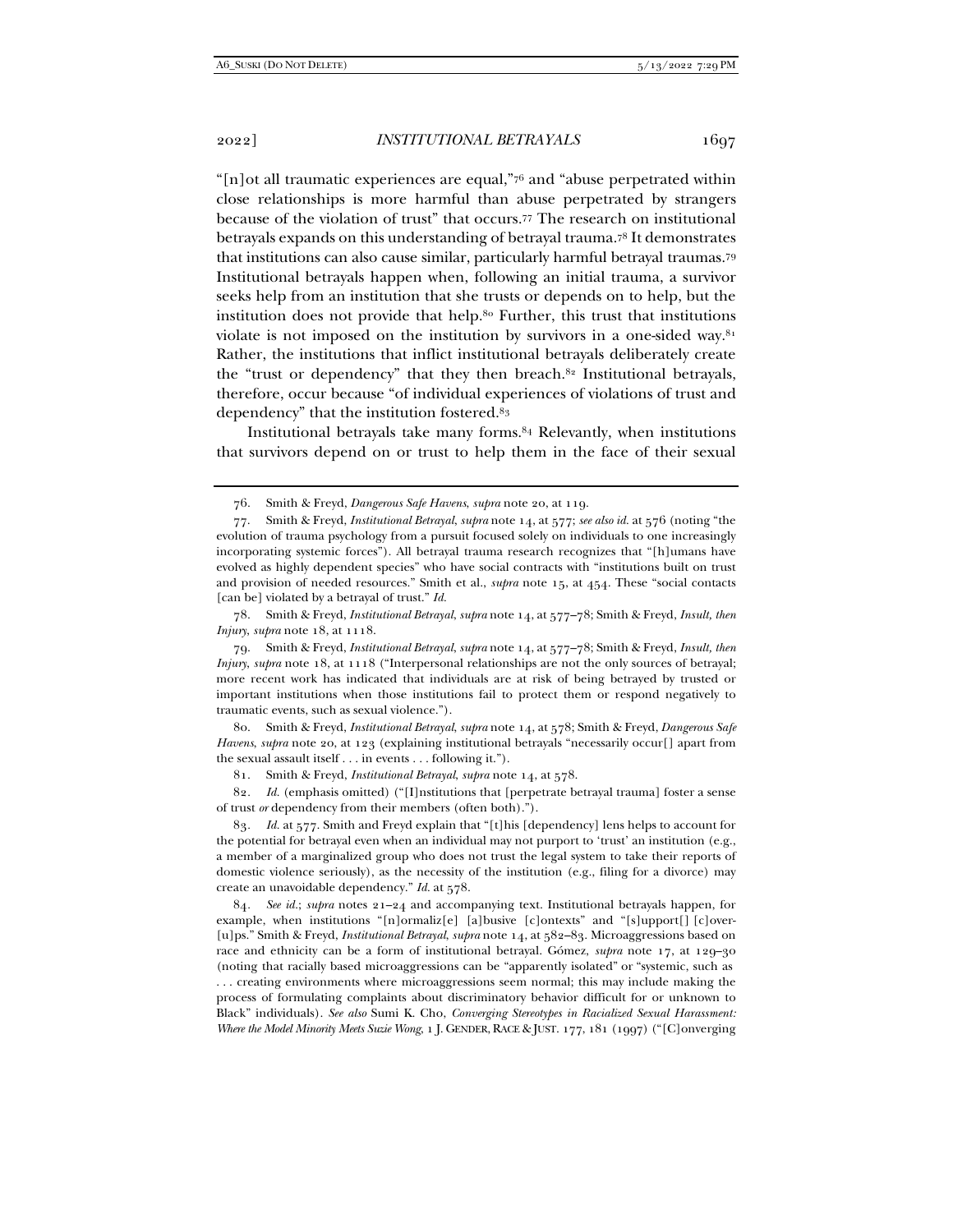harassment punish those survivors in response to their sexual harassment, such punishments constitute institutional betravals.<sup>85</sup> In addition, when those institutions blame survivors for their own sexual harassment, those acts of blaming are also institutional betrayals.86 Finally, when those institutions question or do not validate survivors' experiences, those expressions of disbelief are institutional betrayals.87 Importantly with respect to this last category, the institutional betrayals do not occur because an institution does not automatically believe the survivor.<sup>88</sup> Instead, the injury happens when survivors are met with immediate, default disbelief.89 In addition, all of these types of institutional betrayals injure, at least in part, because, instead of helping the survivor, they indicate that the problem has to do with the survivor's behavior.90

No matter the form, institutional betrayals inflict unique additional traumas on survivors of sexual harassment.91 That is, they leave their "own mark" of trauma on the survivor.92 These marks include both adverse physical

 86. *See* Shana L. Maier, *Sexual Assault Nurse Examiners' Perceptions of the Revictimization of Rape Victims*, 27 J. INTERPERSONAL VIOLENCE 287, 289–90 (2012) (asserting that victim-blaming is a part of revictimization of survivors of sexual trauma).

 87. Smith & Freyd, *Institutional Betrayal*, *supra* note 14, at 578. When reports of experiences with sexual violence and intimate partner violence, among other things, are not taken seriously, this invalidation "by an institution mirrors . . . the development of complex posttraumatic responses." *Id.*; *see also* Rebecca Campbell, *The Psychological Impact of Rape Victims' Experiences with the Legal, Medical, and Mental Health Systems*, 63 AM. PSYCH. 702, 703 (2008) ("When victims reach out for help, they place a great deal of trust in the legal, medical, and mental health systems as they risk disbelief, blame, and refusals of help.").

88*. See* Smith & Freyd, *Institutional Betrayal*, *supra* note 14, at 578; Campbell, *supra* note 87, at 703; *supra* note 87 and accompanying text.

89*. See* Smith & Freyd, *Institutional Betrayal*, *supra* note 14, at 578; Campbell, *supra* note 87, at 703.

90*. See* Smith & Freyd, *Institutional Betrayal*, *supra* note 14, at 578, 583; Reinhardt et al., *supra* note 16, at 67, 74, 76; Smith et al., *supra* note 15, at 459; Gómez, *supra* note 17, at 126, 130.

racial and gender stereotypes of [Asian Pacific American] women help constitute what I refer to as 'racialized (hetero)sexual harassment.' This form of harassment denotes a particular set of injuries resulting from the unique complex of power relations . . . ." (footnote omitted)).

 <sup>85.</sup> Smith & Freyd, *Institutional Betrayal*, *supra* note 14, at 579. Psychologists who study institutional betrayals note that "[a]lthough institutional betrayal tends to have a broad impact, for the individual experiencing the betrayal the problem may appear at first to be an isolated incident." *Id.*

<sup>91</sup>*. See* Smith & Freyd, *Institutional Betrayal*, *supra* note 14, at 578 ("Institutional betrayal occurs when an institution causes harm to an individual who trusts or depends upon that institution."); *see also* Reinhardt et al., *supra* note 16, at 65 (discussing institutional betrayals in the military context).

 <sup>92.</sup> Smith & Freyd, *Insult, then Injury*, *supra* note 18, at 1118.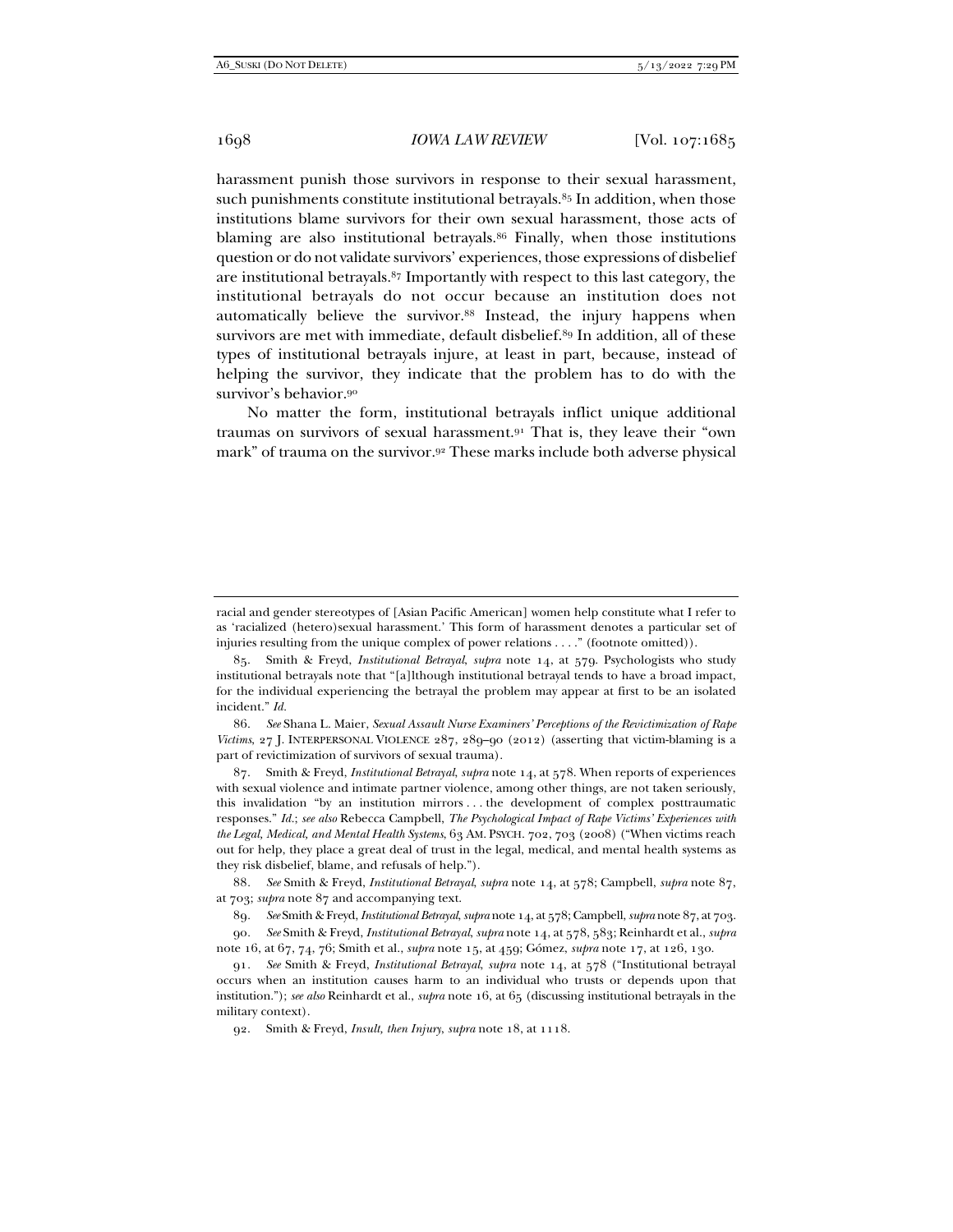and mental health effects.93 Further, the harms caused by institutional betrayals can be more severe than the harms that result from the original trauma.94

Children who experience institutional betrayals following sexual harassment also suffer short- and long-term harms. In the relative near-term, children and adolescents who endure institutional betrayals experience harms including emotional dysregulation, symptoms of PTSD, and increased aggressive communication.95 Long-term institutional betrayals cause children and adolescents a wide range of negative psychological effects.96 Institutional

 94. *See* Smith & Freyd, *Insult, then Injury*, *supra* note 18, at 1126 (explaining that the physical and psychological health effects of college students who experience betrayal trauma were "significantly higher" and "higher still for those who had experienced institutional betrayal"); Smith et al., *supra* note 15, at 455 ("Betrayal in trauma predicts poorer physical health, anxiety, depression, dissociation, borderline personality disorder characteristics, shame, hallucinations, self-harm, and re-victimization." (footnotes omitted)); Smith & Freyd, *Dangerous Safe Havens*, *supra* note 20, at 123; Smith & Freyd, *Institutional Betrayal*, *supra* note 14, at 577 ("Betrayal trauma is associated with higher rates of . . . posttraumatic stress disorder (PTSD), dissociation, anxiety, depression, and borderline personality disorder, compared to interpersonal trauma perpetrated by strangers.").

 95. *See* Jacoby et al., *supra* note 57, at 264 ("Adolescents with a betrayal trauma history reported more difficulties regulating their emotions, and reported more severe PTSD symptoms, than their nonbetrayal trauma-exposed peers. Even after controlling PTSD severity, the differences in emotion regulation difficulties remained significant . . . . This suggests that a PTSD diagnosis alone does not fully capture the effects of trauma on these adolescents."); *see also* Jennifer M. Gómez, *High Betrayal Adolescent Sexual Abuse and Nonsuicidal Self-Injury: The Role of Depersonalization in Emerging Adults*, 28 J. CHILD SEXUAL ABUSE 318, 324 (2019) ("[A]dolescent sexual abuse [and betrayal trauma] (age  $13-17$ ) [were] associated with [non-suicidal self-injury], while controlling for child sexual abuse (before age 13) and adult sexual abuse (after age 18) . . . . [T]hat suggests that [these injuries] in adolescence specifically [are] harmful."). When betrayal traumas involve forcing children and adolescents to repeatedly recount the story of their trauma in interviews, in front of the perpetrator, and in formal testimony, which among other things can be a signal of disbelief, they experience "higher anxiety and increased behavioral problems" and an "increased likelihood of teenage pregnancy, school dropout, and attempted

suicides." Goodman et al., *supra* note 57, at 258, 259.

96*. See* Smith & Freyd, *Dangerous Safe Havens*, *supra* note 20, at 120; Jodi A. Quas & Gail S. Goodman, *Consequences of Criminal Court Involvement for Child Victims*, 18 PSYCH. PUB. POL'Y & L. 392, 401–02 (2012); *infra* note 97 and accompanying text. For example, in a study of the longterm effects of sex abuse in an institutional setting, which results in both primary and institutional betrayal traumas:

The prevalence of psychological disorders among adult survivors of institutional abuse was over 80% and far higher than in the normal population, with anxiety, mood and substance use disorders being the most prevalent diagnoses. Survivors also had high rates of trauma symptoms and insecure adult attachment styles, and these were higher for those who had experienced both institutional and intrafamilial abuse.

Carr et al., *supra* note 14, at 477. *See generally* Laura A. Kaehler & Jennifer J. Freyd, *Borderline Personality Characteristics: A Betrayal Trauma Approach*, 1 PSYCH. TRAUMA: THEORY, RSCH., PRAC., & POL'Y 261 (2009) (describing the connection between borderline personality disorder characteristics and betrayal trauma experiences).

<sup>93</sup>*. See* Smith & Freyd, *Institutional Betrayal*, *supra* note 14, at 578 (noting that institutional betrayal has "effects . . . on psychological well-being," including "higher rates of dissociation, anxiety, sexual dysfunction, and other trauma-related outcomes" (citation omitted)).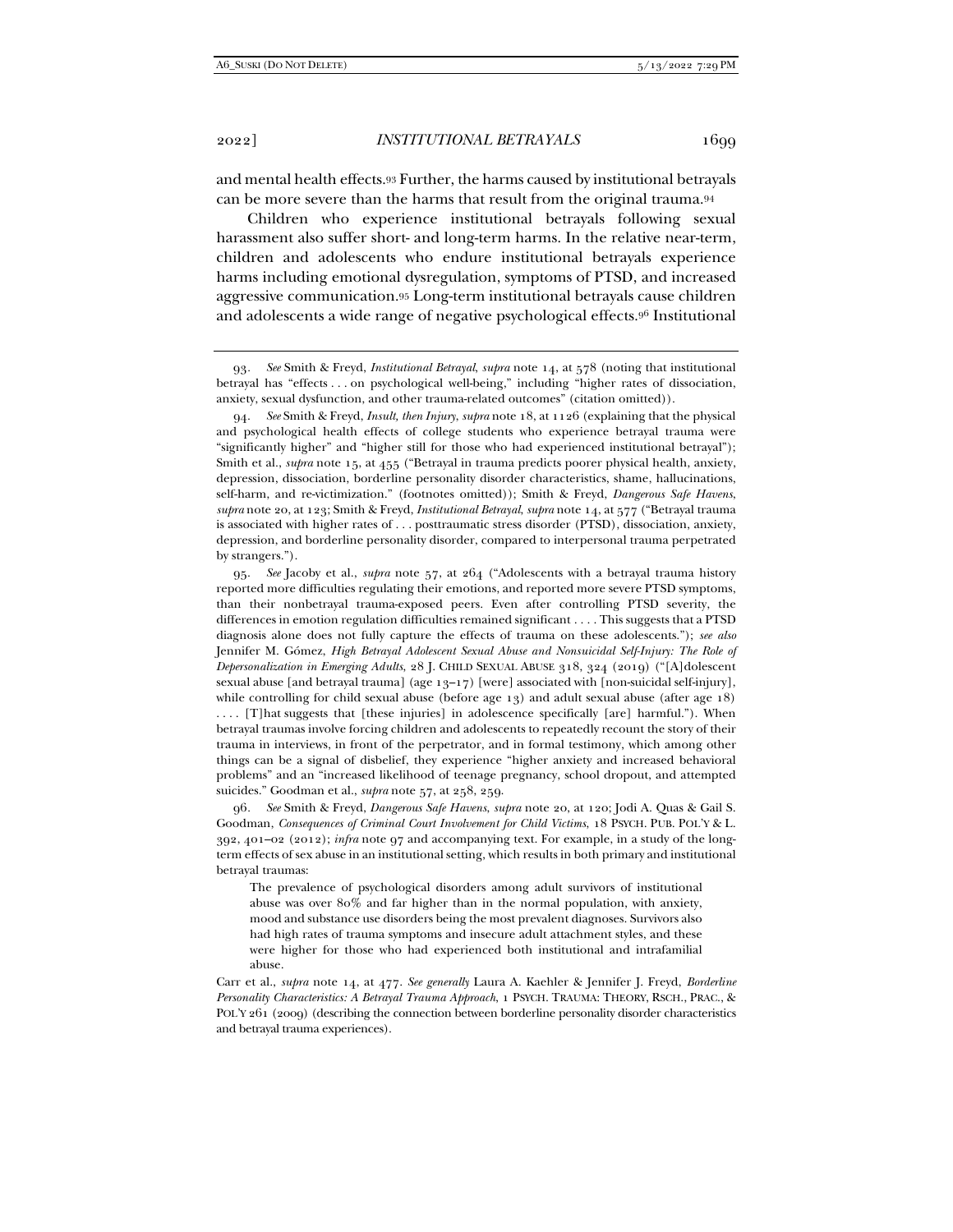betrayals in childhood result in, among other things, "adult anxiety, depression, borderline personality disorder, and substance abuse."97

## *B. SCHOOL-IMPOSED INSTITUTIONAL BETRAYALS AND STUDENTS' FAILED TITLE IX CLAIMS*

Although almost any type of institution could theoretically cause institutional betrayals, schools in particular have significant potential to do so because students depend on them almost exclusively for help when they suffer sexual harassment or other trauma in school.98 For students who suffer sexual harassment in school, their schools are the obvious, and sometimes the only, authority they can turn to for help.99 When schools respond to students' sexual harassment by punishing and blaming them for their sexual harassment or automatically disbelieving their accounts of it, they violate students' dependency.<sup>100</sup> They thus impose institutional betrayals.<sup>101</sup>

Further, in order to trigger schools' legal obligations to address their sexual harassment, students must subject themselves to the risk that they will

 98. Under mandatory school attendance laws, students must go to school. All states have laws requiring school attendance. *Table 5.1. Compulsory School Attendance Laws, Minimum and Maximum Age Limits for Required Free Education, By State: 2017*, NAT'L CTR. EDUC. STAT. (2017) [hereinafter *Table 5.1*], https://nces.ed.gov/programs/statereform/tab5\_1.asp [https://perma .cc/AL5A-F7ZV ]. They vary only in the range of ages during which children need to be in school. *See id.* Although some students comply with mandatory attendance laws by attending private schools or with home schooling, the overwhelming majority of students attend public school. In 2016, 50,615,000 children were enrolled in public school. *Table 208.20. Public and Private Elementary and Secondary Teachers, Enrollment, Pupil/Teacher Ratios, and New Teacher Hires: Selected Years, Fall 1955 through Fall 2028*, NAT'L CTR. EDUC. STAT. (2018), https://nces.ed.gov/programs /digest/d18/tables/dt18\_208.20.asp [https://perma.cc/9LT7-YJS7] ("Public and private elementary and secondary teachers, enrollment, pupil/teacher ratios, and new teacher hires: Selected years, fall 1955 through fall 2028[.]"). That number represents almost ninety percent of overall public-school population. *See id.* While there, students have virtually no authority other than school officials to turn to for help. *See* Morrow v. Balaski, 719 F.3d 160, 190 (3d Cir. 2013) (Fuentes, J., dissenting).

99*. See Table 5.1*, *supra* note 98; *Morrow*, 719 F.3d at 190. Students' parents cannot help them because their parents are not present in school. *See Morrow*, 719 F.3d at 190.

 <sup>97.</sup> Smith & Freyd, *Dangerous Safe Havens*, *supra* note 20, at 120 ("Even after controlling for other childhood sexual and physical abuse, abuse experienced in an institutional setting was predictive of adult psychological distress."); *see* Carr et al., *supra* note 14, at 487; Shian-Ling Keng, Nurulhuda Binte Noorahman, Sukriti Drabu & Chi Meng Chu, *Association Between Betrayal Trauma and Non-Suicidal Self-Injury Among Adolescent Offenders: Shame and Emotion Dysregulation as Mediating Factors*, 18 INT'L J. FORENSIC MENTAL HEALTH 293, 300 (2019); Kaehler & Freyd, *supra* note 96, at 265 ("[B]etrayal is associated with Borderline Personality Disorder. High-betrayal traumas were the largest contributor to explained variance of borderline characteristics and medium-betrayal traumas also significantly predicted borderline features.").

<sup>100</sup>*. See* Smith & Freyd, *Institutional Betrayal*, *supra* note 14, at 578; Maier, *supra* note 86, at 289 –90.

<sup>101.</sup> *See* Smith & Freyd, *Institutional Betrayal*, *supra* note 14, at 578; Maier, *supra* note 86, at 289–90; *supra* note 91 and accompanying text.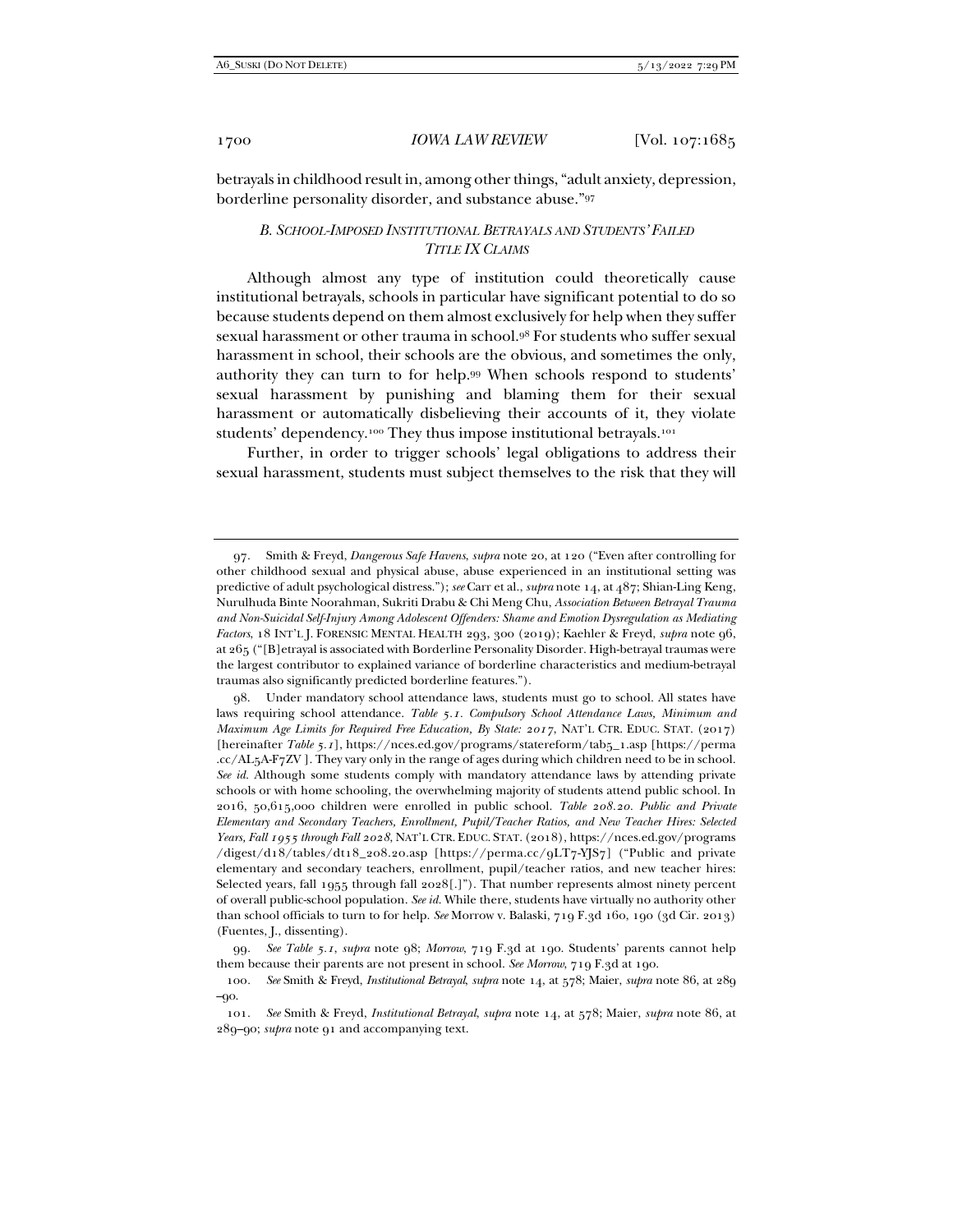suffer institutional betrayals.102 Schools have no obligation under Title IX to act in response to student sexual harassment if schools do not have specific knowledge of it.103 Students thus expose themselves to the potential harm of institutional betrayals as a structural requirement of Title IX.104

Given the widely available research on institutional betrayals, and traumainformed responses more generally, schools should know that when they: (1) punish; (2) blame students for; or (3) demonstrate an automatic, default disbelief of students' sexual harassment, schools risk, if not predictably cause, students institutional betrayals.105

#### 1. Punishing Survivors of Sexual Harassment

Students' Title IX claims demonstrate that schools regularly impose institutional betrayals by punishing students in response to their sexual harassment.<sup>106</sup> Such punishments generally occur in one of two ways. First, schools punish survivors of sexual harassment through stilted application of student codes of conduct.107 Second, in ill-judged efforts to separate survivors

104*. See Davis*, 526 U.S. at 644; *see also* Suski, *supra* note 32, at 2286 ("Because the actual notice standard under the Supreme Court's Title IX test relieves schools of any obligation to respond to sexual harassment if they do not have very specific notice of it, students must report their sexual harassment to have any hope of getting help for or redress from it.").

105*. See supra* Section II.A. More generally, research on trauma informed school responses and curricular design are widely disseminated as well as discussed among educators. *E.g.*, Jessica Minahan, *Trauma-Informed Teaching Strategies*, 77 EDUC. LEADERSHIP 30, 31–35 (2019) (identifying trauma informed teaching practices); *Trauma-Informed Schools*, NAT'L EDUC. ASS'N, https:// www.nea.org/professional-excellence/student-engagement/trauma-informed-schools [https:// perma.cc/MPM3-7TYW] (advocating the need for trauma-sensitive and trauma-informed approaches to working with students); Alex Shevrin Venet, *The How and Why of Trauma-Informed Teaching*, EDUTOPIA (Aug. 3, 2018), https://www.edutopia.org/article/how-and-why-traumainformed-teaching [https://perma.cc/5AZU-8XGS] (discussing the benefits of trauma informed educational approaches). Indeed, entire organizations are devoted to advancing traumainformed schoolwide approaches. *See, e.g.*, *Support for Students Exposed to Trauma*, TREATMENT & SERVS. ADAPTATION CTR., http://traumaawareschools.org/sset [https://perma.cc/B3PW-3HMZ].

106. Smith & Freyd, *Institutional Betrayal*, *supra* note 14, at 579.

 107. Student codes of conduct prohibit students from engaging in sexual activity and physical violence on campus. For example, in the Title IX case pending in federal district court in Georgia on behalf of high school student T.M., the school suspended her for a week for "violating Rule 9Gof [sic] the school's sexual misconduct policy for participating in oral sex on school property."

 <sup>102.</sup> *See* Davis *ex rel.* Lashonda D. v. Monroe Cnty. Bd. of Educ., 526 U.S. 629, 641, 644 (1999); Gebser v. Lago Indep. Sch. Dist., 524 U.S. 274, 290 (1997); *supra* note 62 and accompanying text; Suski, *supra* note 40, at 1157–63.

<sup>103</sup>*. Davis*, 526 U.S. at 641, 644; *Gebser*, 524 U.S. at 290; *see* Suski, *supra* note 40, at 1157–63; *supra* note 62 and accompanying text. Naturally, students must also report their harassment to make out a claim for retaliation based on it under Title IX. *See* Saphir *ex rel.* Saphir v. Broward Cnty. Pub. Schs., 744 F. App'x 634, 639 (11th Cir. 2018). In addition, under new Title IX regulations, this structural dependency exists in the public enforcement scheme through which the United States Department of Education investigates and can withhold federal Title IX funding for its violation. Those regulations also require that schools have actual knowledge of students' harassment before they need to address it. 34 C.F.R. § 106.44(a) (2020).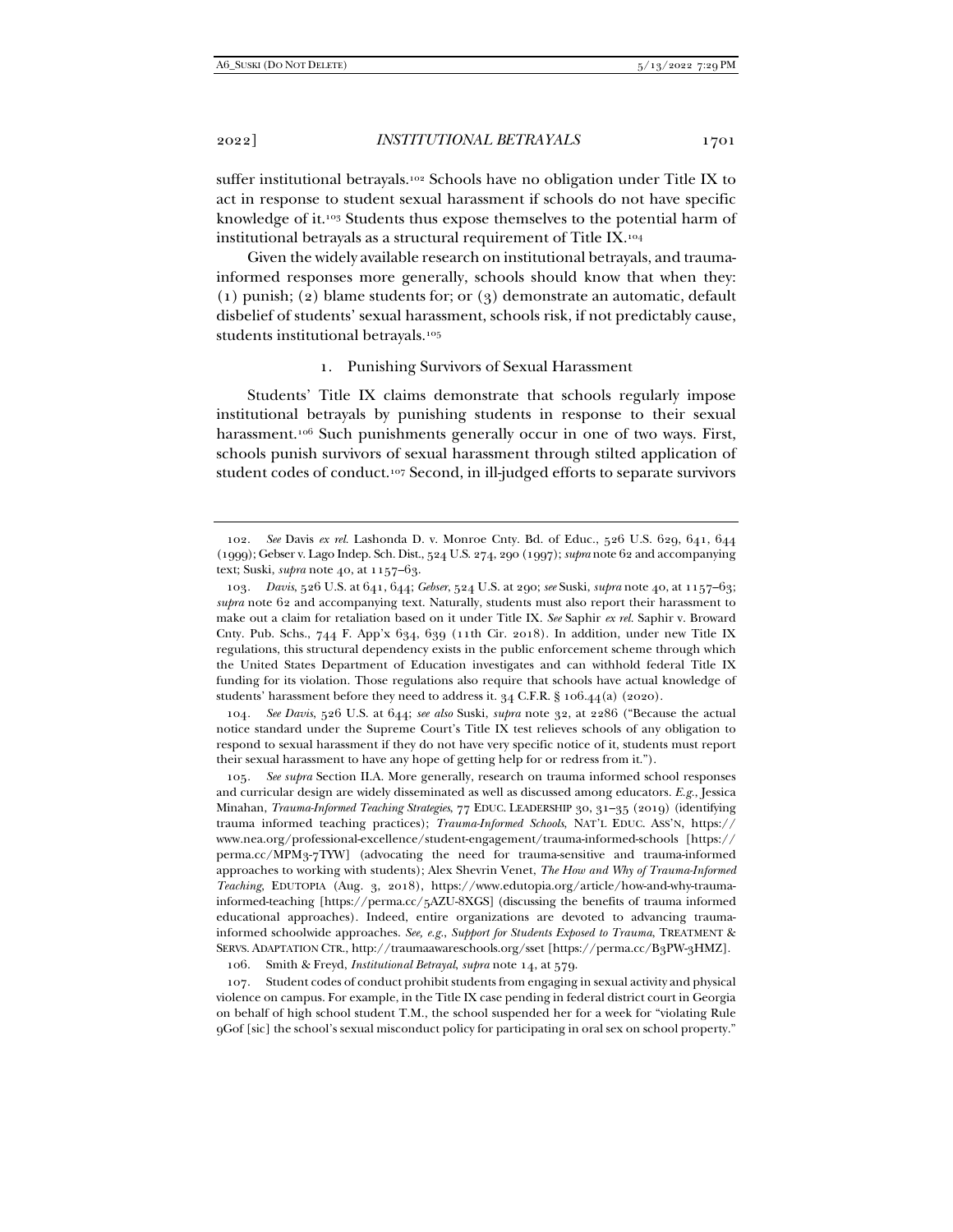of sexual harassment from their perpetrators, schools effectively penalize survivors by relegating the survivors to disciplinary school placements.<sup>108</sup> However, students' Title IX claims based on these responses routinely fail.<sup>109</sup> Courts find that schools' responses that betray students' trust and dependency by punishing them for their sexual harassment, or schools' institutional betrayals, do not violate Title IX.110

*K.S. v. Northwest Independent School District* offers a striking example of a case in which a school, in a wooden administration of its rules, punished a student for defending himself against sexual harassment.111 In *K.S.*, sixth grade student K.S. endured months of sexual harassment by other students.112 Fellow students repeatedly called K.S. names, including "titty boy," "faggot," "girl," and they pinched his breasts.<sup>113</sup> At least twice, the school responded to this harassment by suspending K.S. from school for violating rules prohibiting involvement in physical violence.114 In one such incident, the school suspended K.S. after "three students verbally harassed and pushed K.S. as he walked to class . . . [and] K.S. pushed back."<sup>115</sup> When K.S. brought a Title IX claim against the school based on these and other responses to his sexual harassment, however, the claim failed.<sup>116</sup> Even though the school punished K.S. in response to his own sexual harassment, and thus imposed an institutional betrayal on him, the Fifth Circuit found that the punishment did not violate Title IX.117 More precisely, the court determined that those responses did not constitute deliberate indifference to K.S.'s harassment because "the record does not show that the District was aware of numerous incidents of sex-based harassment but failed to respond."118 Some response to

- 113*. Id.* at 781 n.2.
- 114*. Id.* at 782.

- 116*. Id.* at 787.
- 117*. Id.*
- 118*. Id.* at 785.

Doe v. Gwinnett Cty. Pub. Sch., No. 18-CV-05278-SCJ, 2019 WL 12336248, at \*2 (N.D. Ga. Aug. 22, 2019).

 <sup>108.</sup> Further, these responses place the burden on the survivors of sexual harassment to adapt their behavior as a means of addressing that harassment. For instance, in *Doe v. Dardanelle*, high school student Jane Doe was sexually assaulted twice by a fellow student. Doe v. Dardanelle Sch. Dist., No. 17CV00359, 2018 WL 3795235, at \*1 (E.D. Ark. Aug. 9, 2018). In response, her principal asked Doe if she wanted to be removed from the class in which one of the incidents happened. *Id.* at \*2. Doe, however, "said she liked the class and wished to stay." *Id.* By responding to Doe's harassment in this way, the school placed the onus on Doe to modify her class schedule to address the harassment. *See id.* The court, however, found no Title IX violation. *Id.* at \*3–4.

<sup>109</sup>*. See, e.g.*, KF *ex rel.* CF v. Monroe Woodbury Cent. Sch. Dist., 531 F. App'x 132, 134 (2d Cir. 2013); Doe v. Bd. of Educ. of Prince George's Cnty., 605 F. App'x 159, 168 (4th Cir. 2015).

<sup>110</sup>*. See, e.g.*, *CF*, 531 F. App'x at 134; *Bd. of Educ. of Prince George's Cnty.*, 605 F. App'x at 168.

 <sup>111.</sup> K.S. v. Nw. Indep. Sch. Dist., 689 F. App'x 780, 781–82 (5th Cir. 2017).

<sup>112</sup>*. Id.* at 781.

<sup>115</sup>*. Id.*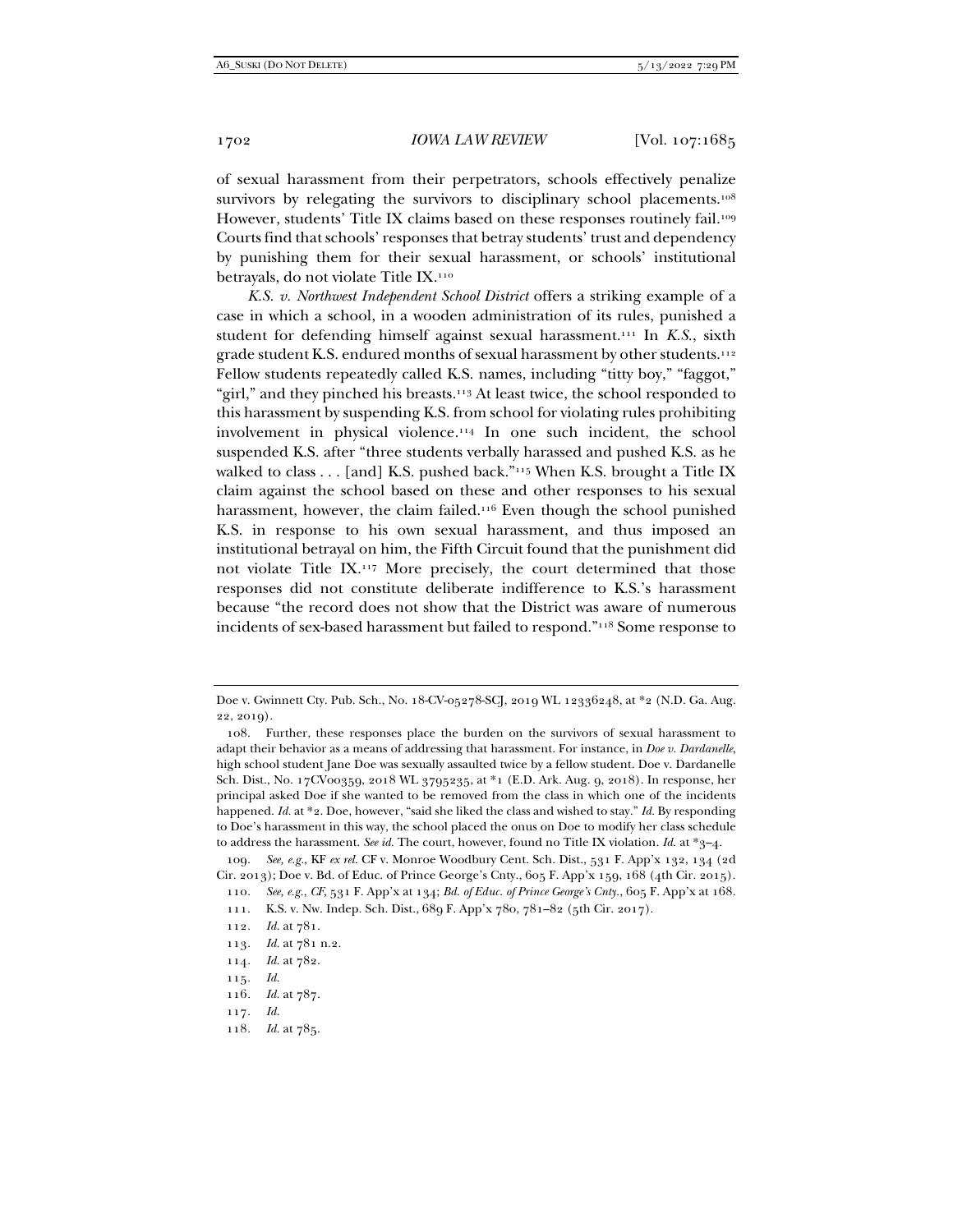Schools also punish survivors of sexual harassment in apparent attempts to separate them from the perpetrators of the harassment.120 For example, in *KF v. Monroe Woodbury Central School District*, student "CF suffered intense and prolonged teasing—indeed, 'bullying'—and on two occasions was sexually assaulted" during her eighth and ninth grade years in school.121 In response, C.F.'s school sent C.F. to an alternative program for students with "serious" disciplinary problems.122 In other words, it effectively punished C.F. by consigning her to an alternative disciplinary school in response to her sexual harassment.123 Still, the Second Circuit, like the Fifth Circuit in *K.S*., found no deliberate indifference and therefore no Title IX violation.124 Treating a delay in exacting this punishment as the measure of deliberate indifference and Title IX liability, the court said "[t]here is no charge here . . . that the school unreasonably delayed its response."125 It thus determined that C.F. and her parents "have not sufficiently alleged that [the school] . . . violated Title IX."126

120*. See, e.g.*, KF *ex rel.* CF v. Monroe Woodbury Cent. Sch. Dist., 531 F. App'x 132, 133 (2d Cir. 2013); Doe v. Bd. of Educ. of Prince George's Cnty., 605 F. App'x 159, 168 (4th Cir. 2015).

121*. CF*, 531 F. App'x at 133.

<sup>119</sup>*. See id.* The Fifth Circuit is not alone in finding that when schools blatantly dole out equivalent punishments to both students who suffer sexual harassment and the perpetrators of it, they do not transgress Title IX. *E.g.*, Stiles *ex rel.* D.S. v. Grainger Cnty., 819 F.3d 834, 841 (6th Cir. 2016) (concluding that a school that gave "warning[s]" to both middle school student D.S., who endured approximately two years of sexual harassment by at least ten other students, as well as his tormenters did not violate Title IX—without acknowledging or addressing the fact that D.S. had effectively been punished for his sexual harassment.).

<sup>122</sup>*. Id.*

<sup>123</sup>*. Id.* "After the first day [at the disciplinary placement], C.F. returned home crying and informed her parents that the students were out-of-control and she had been offered marijuana." Appellant's Reply Brief at 8, KF *ex rel.* CF v. Monroe Woodbury Cent. Sch. Dist., 531 F. App'x 132 (2d Cir. 2013) (No. 13-516-cv), 2013 WL 1450942, at \*8.

<sup>124</sup>*. CF*, 531 F. App'x at 134.

<sup>125</sup>*. Id.*

<sup>126</sup>*. Id.* Similarly, in *Doe v. Board of Education*, the Fourth Circuit determined that a school did not violate Title IX when it essentially punished a fourth-grade student for his own sexual harassment. *See* Doe v. Bd. of Educ. of Prince George's Cnty., 605 F. App'x 159, 168 (4th Cir. 2015). In that case, student J.D. suffered months of sexual harassment by student M.O. *Id.* at 161–63. The school responded in a variety of ways, including by "providing J.D. with a student escort to the bathroom." *Id.* at 163. That response, however, operated as a punishment for J.D. because it caused J.D. more suffering, including when "other students 'made horrible jokes' about his use of the escort." *Id.* Still, the court found no Title IX violation. *Id.* at 168. Without irony and referring to J.D.'s argument that the school also failed to follow its own Title IX procedures without addressing its effective punishment of J.D., the court concluded that "such 'procedural shortcomings do not diminish the substantive impact of all the steps [the defendants] took in response to' J.D.'s allegations." *Id.*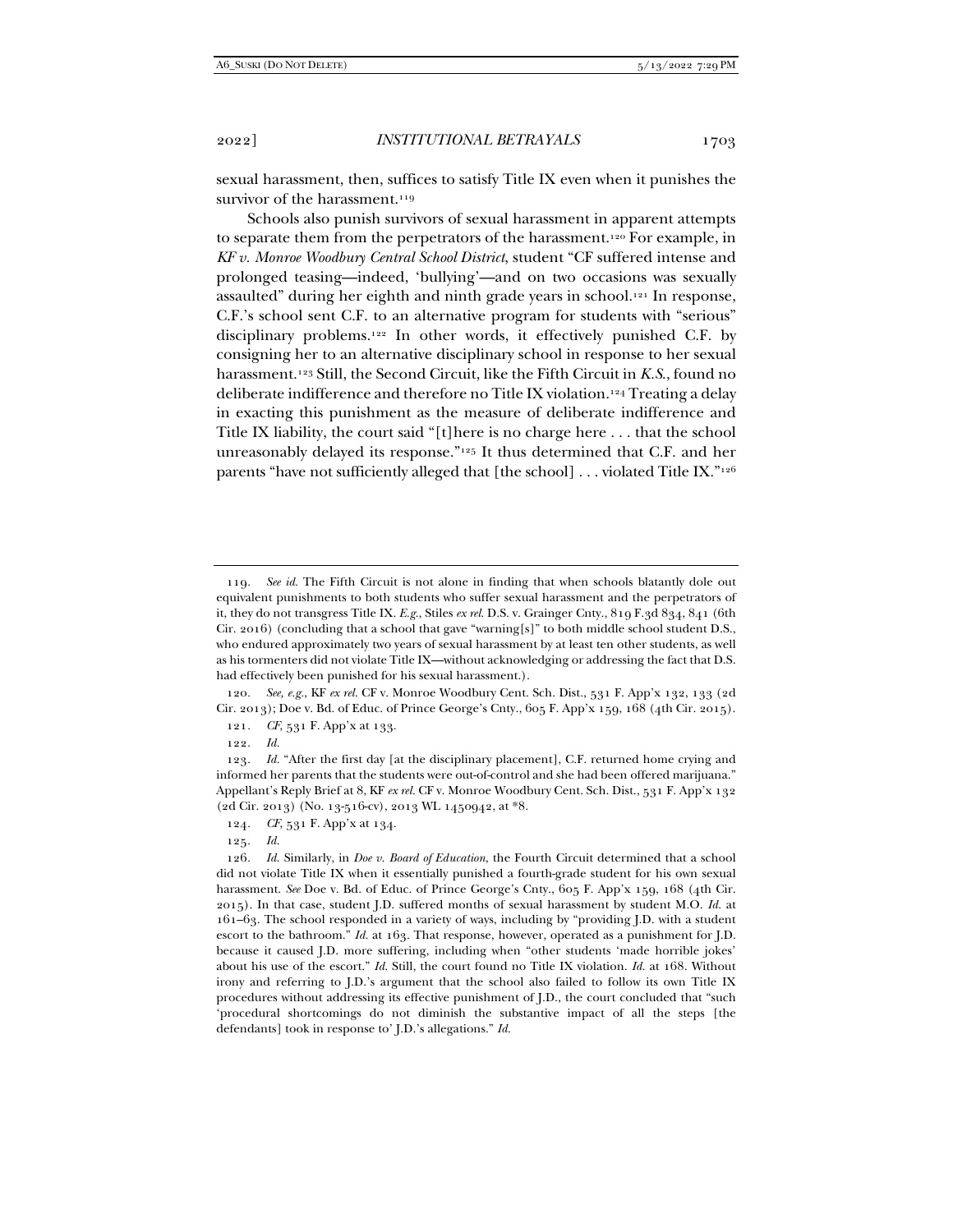#### 1704 *IOWA LAW REVIEW* [Vol. 107:1685

#### 2. Blaming Survivors of Sexual Harassment

In addition to punishing students in response to their sexual harassment, schools also inflict institutional betravals by blaming them for it.<sup>127</sup> That is, schools identify the survivors as the cause of the problem. In doing so, schools indicate that some types of behavior warrant such harassment and that students are therefore at fault for their own sexual harassment.<sup>128</sup> Yet, courts find that these survivor-blaming responses do not contravene Title IX.129

For example, in *JP ex rel. GP v. Lee County School Board*, seventh-grade student GP's principal explicitly blamed GP's appearance for her sexual harassment, but the Eleventh Circuit did not find that the school violated Title IX.130 One of GP's fellow students, N.M., harassed GP by "teasing, shoving, pushing, and [other] gender-specific conduct," including "pulling her hair, knocking her books out of her hand, [and] shaking a chair as she stood on it."131 In a meeting with GP's parents to discuss her harassment, the principal said: "But look how your daughter looks. She could provoke [NM] at any moment. She could provoke anyone."<sup>132</sup> In another meeting about the harassment, the principal again said about GP: "Look how she looks, look at her face, she's so cute. Maybe that provoked something. Maybe he had a crush on her."133 In evaluating these responses to GP's harassment, the court noted that "[t]hose remarks were indeed questionable, and would not have been made if GP were a boy."134 Yet, assessing the responses for deliberate indifference, the court went on to say that because the school's responses to the harassment were otherwise "prompt and reasonable[, t]he fact that some individuals made questionable comments along the way does not transform the [school's] response into deliberate indifference."135 Some arguably timely,

- 134*. Id.* at 916.
- 135*. Id.*

 <sup>127.</sup> Sometimes this blame also serves as a justification for punishment, as when middle school student D.S.'s school blamed him for his "role in the problem" of his own harassment and disciplined him by "warn[ing] D.S. not to harass other students . . . for trivial teasing." Stiles *ex rel.* D.S. v. Grainger Cnty., 819 F.3d 834, 843 (6th Cir. 2016).

<sup>128</sup>*. See, e.g.*, JP *ex rel.* GP v. Lee Cnty. Sch. Bd., 737 F. App'x 910, 911 (11th Cir. 2018); *Stiles*, 819 F.3d at 840–45; Gabrielle M. v. Park Forest-Chi. Heights, Ill. Sch. Dist. 163, 315 F.3d 817, 818–19 (7th Cir. 2003); Lansberry v. Altoona Area Sch. Dist., 318 F. Supp. 3d 739, 745 (W.D. Pa. 2018).

<sup>129</sup>*. See Stiles*, 819 F.3d at 848–51; *GP*, 737 F. App'x at 913–16; Stewart v. Waco Indep. Sch. Dist., 711 F.3d 513, 519–23 (5th Cir.), *rev'd on other grounds*, 599 F. App'x 534 (5th Cir. 2013); *Gabrielle M.*, 315 F.3d at 821–25; *Lansberry*, 318 F. Supp. 3d at 747–53.

<sup>130</sup>*. GP*, 737 F. App'x at 916.

<sup>131</sup>*. Id.* at 914.

<sup>132</sup>*. Id.* at 912.

<sup>133</sup>*. Id.*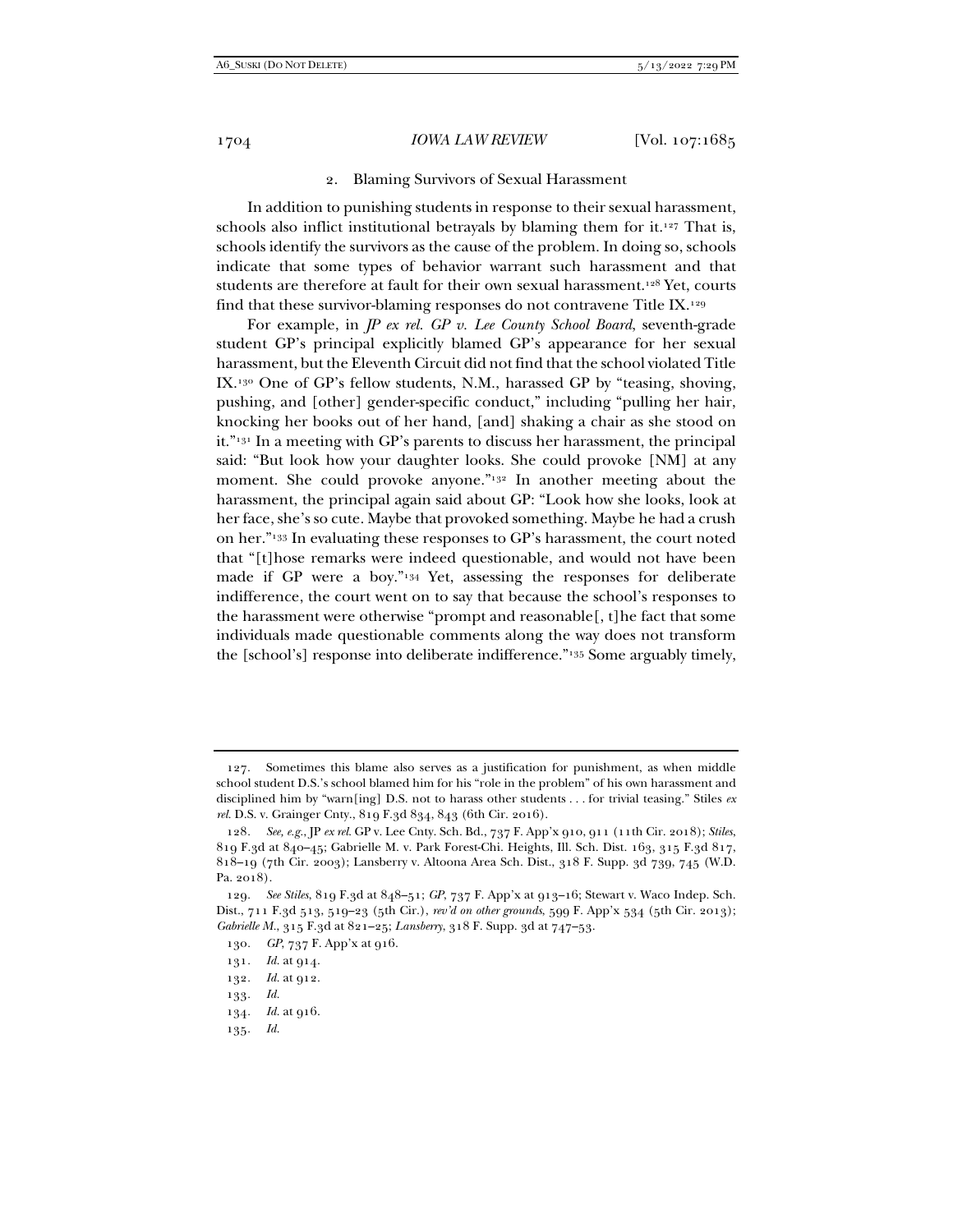reasonable responses, then, inoculate a school's other survivor-blaming responses and thus do not offend Title IX.136

Similarly, in *Stiles* ex rel. *D.S. v. Grainger County*, middle-school student D.S. faced two years of repeated harassment by at least ten other students, but the Sixth Circuit found that the school did not transgress Title IX when it blamed D.S.'s own behavior for his harassment.137 D.S.'s harassment began in his seventh-grade year, when other students called him "names, including 'bitch,' 'faggot,' and, 'queer,' almost every day."138 Some of these students also physically harassed him.139 In response, teachers implicitly blamed D.S. for his harassment.<sup>140</sup> They said that D.S. "gives as good as he gets."<sup>141</sup> The teachers thus not only minimized the harassment, but their responses also suggested that D.S.'s own behavior justified his harassment.<sup>142</sup> Further, a school resource officer, Richard McGinnis, at least twice explicitly blamed D.S. for his harassment.<sup>143</sup> In D.S.'s seventh grade year, McGinnis told D.S. that he "blam[ed] DS for the incidents [of harassment], stating that DS could defend himself, and recommend[ed] that DS learn martial arts."<sup>144</sup>

In considering D.S.'s Title IX claim, though, the court neglected to even evaluate these survivor-blaming responses as bases for finding the school violated Title IX.145 It instead characterized all of the school's responses, without distinction, as "remedial measures."<sup>146</sup> It thus indicated that virtually any response by a school to student sexual harassment, including a response that constitutes an institutional betrayal, qualifies as "remedial," no matter its substance or nature.147 With this overly broad and perverted characterization of "remedial" responses, the court found that each of the school's "remedial

138*. Id.* at 841.

- 146*. Id.* at 849–51.
- 147*. Id.* at 851.

<sup>136</sup>*. See id.*; Lansberry v. Altoona Area Sch. Dist., 318 F. Supp. 3d 739, 744–45, 752–53 (W.D. Pa. 2018) (concluding that a student did not suffer sexual harassment under Title IX although he committed suicide after "suffer[ing] 'intense, persistent, and malicious bullying' from fellow students" that "involved 'unwanted and unwarranted physical contact,' 'persistent and pervasive ridicule,' 'threats of violence,' and statements that [he] was 'better off dead' and should commit suicide," harassment for which a teacher blamed the student, saying "he 'needed to stop being a baby'").

 <sup>137.</sup> Stiles *ex rel.* D.S. v. Grainger Cnty., 819 F.3d 834, 841–43, 849–51 (6th Cir. 2016).

<sup>139</sup>*. Id.* at 844. In one representative incident, when D.S. was in eighth grade, another student "ran over to [him], jumped on his chest, and pretended to perform CPR on him." *Id.*

<sup>140</sup>*. See id.* at 843.

<sup>141</sup>*. Id.* The school also warned both D.S. and his perpetrators against involvement in any further harassment. *Id.* at 841–45. In this way, the school again treated D.S. as if he were as much to blame for the harassment he suffered as the perpetrators of it. *Id.* at 841, 843.

<sup>142</sup>*. Id.* at 843.

<sup>143</sup>*. Id.* at 843–45. McGinnis was also the chief of police, a position of authority that could have easily exacerbated the sense of blame he imposed on D.S. *Id.* at 840, 844.

<sup>144</sup>*. Id.* at 843.

<sup>145</sup>*. See id.* at 851.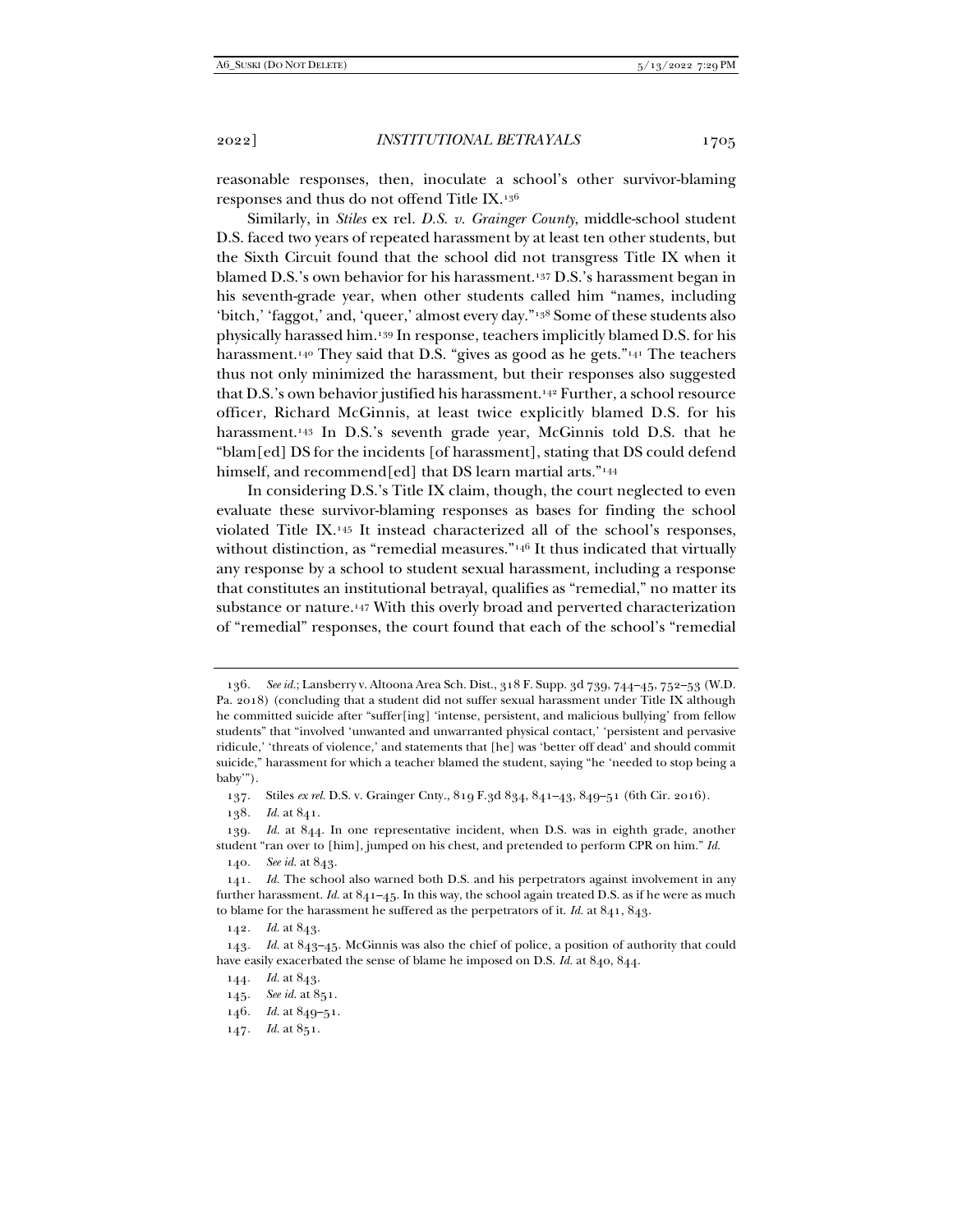responses were reasonably tailored to" the sexual harassment it investigated.148 It therefore concluded the school did not violate Title IX.149

3. Disbelieving by Default Survivors of Sexual Harassment

Schools do not just punish and blame survivors of sexual harassment because of their harassment, but they also disbelieve them by default.<sup>150</sup> Schools express their automatic, default disbelief of student sexual harassment both implicitly and explicitly.151 Whether schools signal this default disbelief explicitly or not, such disbelief constitutes an institutional betrayal.152 The institutional betrayal occurs not because schools decline to automatically believe students, but because their starting point is disbelief.153 Still, courts do not find these responses violate Title IX.154

 150. This disbelief disproportionately affects people of color. S*ee* NAT'L ORG. FOR WOMEN, BLACK WOMEN & SEXUAL VIOLENCE (2018), https://now.org/wpcontent/uploads/2018/02/Bl ack-Women-and-Sexual-Violence-6.pdf [https://perma.cc/HSC2-5UU9] ("[S]tatistics show that Black women who report crimes of sexual assault or violence are less likely to be believed than their white counterparts."); Maya Finoh & Jasmine Sankofa, *The Legal System Has Failed Black Girls, Women, and Non-Binary Survivors of Violence*, ACLU (Jan. 28, 2019, 12:30 PM), https://www.aclu.org /blog/racial-justice/race-and-criminal-justice/legal-system-has-failed-black-girls-women-and-non [https://perma.cc/5SAH-99VV]. A related study by Georgetown University Law Center "f[ound] that adults believe that Black girls do not need protection or nurturing." REBECCA EPSTEIN, JAMILIA J. BLAKE & THALIA GONZÁLEZ, GEORGETOWN L. CTR. ON POVERTY & INEQ., GIRLHOOD INTERRUPTED: THE ERASURE OF BLACK GIRLS' CHILDHOOD 11 (2017), https://www.law.george town.edu/poverty-inequality-center/wp-content/uploads/sites/14/2017/08/girlhood-interru pted.pdf [https://perma.cc/G6KZ-EFCQ]. This misperception could contribute to disbelief that they have been harmed or need help when they are. *See id.*

151*. See, e.g.*, Doe v. Dall. Indep. Sch. Dist., 220 F.3d 380, 387–89 (5th Cir. 2000); Rost *ex rel.* K.C. v. Steamboat Springs RE-2 Sch. Dist., 511 F.3d 1114, 1116–18 (10th Cir. 2008); *Stiles*, 819 F.3d at 840–45; Doe v. Dardanelle Sch. Dist., No. 17CV00359, 2018 WL 3795235, at \*2–4 (E.D. Ark. Aug. 9, 2018), *aff'd*, 928 F.3d 722 (8th Cir. 2019).

152*. E.g.*, *Dall. Indep. Sch. Dist.*, 220 F.3d at 387–89; *Rost*, 511 F.3d at 1116–18; *Stiles*, 819 F.3d at 840–45; *Dardanelle Sch. Dist.*, 2018 WL 3795235, at \*2–4.

153*. See supra* notes 24, 87–90 and accompanying text; *see also* Campbell, *supra* note 87, at 703 (illustrating that, when victims are not believed, "system personnel can magnify victims' feelings of powerlessness, shame, and guilt").

154*. Dall. Indep. Sch. Dist.*, 220 F.3d at 387–89; *Rost*, 511 F.3d at 1116–18, 1126; *Stiles*, 819 F.3d at 840–45, 856; *Dardanelle Sch. Dist.*, 2018 WL 3795235, at \*2–4, \*11–13. In *Stiles*, Richard McGinnis, the school resource officer who investigated D.S.'s claims of repeated sexual harassment by fellow students, disbelieved D.S.'s reports of harassment to the point of

<sup>148</sup>*. Id.*

<sup>149</sup>*. Id.*; *see also* Stewart v. Waco Indep. Sch. Dist., 711 F.3d 513, 518, 522 (5th Cir.), *rev'd on other grounds*, 599 F. App'x 534 (5th Cir. 2013) (finding that a student with "mental retardation, [a] speech impairment, and [a] hearing impairment" who was sexually assaulted three times over the course of two years, was described by the school as "at least somewhat complicit" and was subsequently suspended "provide[d] insufficient facts to plausibly state that the [school]'s responses were so clearly unreasonable as to rise to the level of deliberate indifference"); Gabrielle M. v. Park Forest-Chicago Heights, Ill. Sch. Dist., 315 F.3d 817, 818–19, 824–25 (7th Cir. 2003) (concluding that a school's responses to a kindergartner's sexual harassment, which included a guidance counselor admonishing both the survivor and the perpetrator, did not constitute deliberate indifference).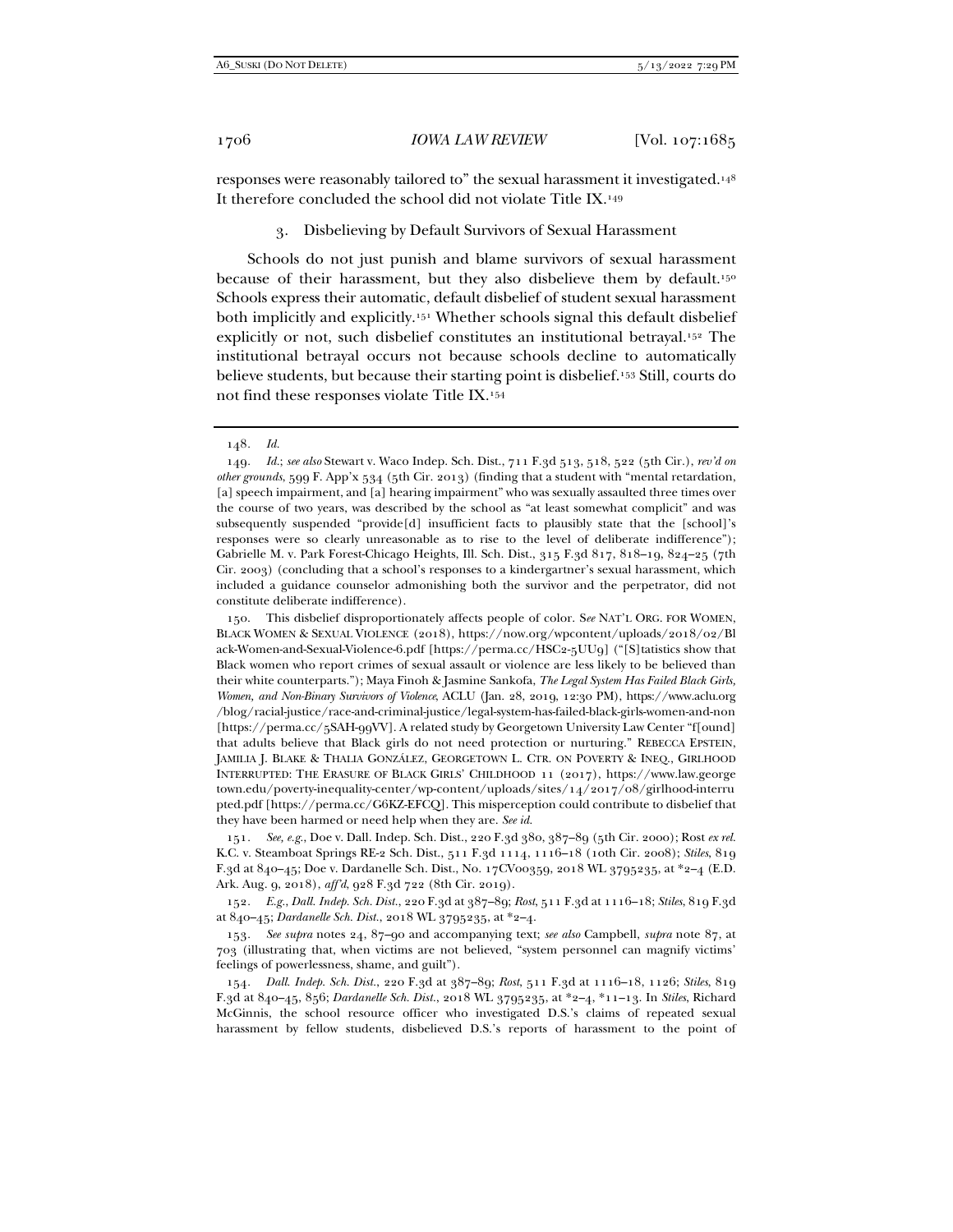In *Doe v. Dallas Independent School District*, an elementary school demonstrated both implicit and explicit default disbelief of a student's sexual harassment.155 In that case, teacher John Earl McGrew sexually assaulted elementary school student J.H.156 When J.H.'s mother, Sandra Thomas, reported to his school that "McGrew . . . had fondled J.H.," the school principal questioned whether the assault occurred at all.157 She first did so by forcing "J.H. to repeat his accusation to McGrew" in a meeting with J.H., his mother, and McGrew.158 By making this gratuitous demand, the principal impliedly communicated that she was trying to test the truth of J.H.'s claim by testing his willingness to repeat it out loud to the perpetrator.159 Although the principal unquestionably had an obligation to investigate J.H.'s report of sexual assault, she could have conducted that investigation without insisting that J.H. repeat his accusation to McGrew.160 By choosing a tactic that at minimum could be perceived as an effort to interrogate J.H.'s credibility, the principal's unnecessary actions insinuated her default disbelief of J.H.'s account of sexual harassment.161

Then, as if to resolve any potential question about the existence of her disbelief, the principal expressed it explicitly.162 She bluntly told J.H.'s mother that she "knew J.H. was lying."163 The principal had no basis for either this

157*. Id.* at 387.

158*. Id.* What is more, this response seemingly prioritized McGrew's interests in hearing the accusation directly from J.H. over the likely negative impact having to make that accusation would have on J.H. *See id.*

159*. See id.* at 387–89. Had the principal done nothing more to message disbelief, this instance of suggesting such disbelief could conceivably be interpreted as unintentional. Yet, she soon thereafter communicated her disbelief plainly, thus making it less likely that her implicit communication of disbelief was not rooted in actual disbelief. *See id.* at 388.

It was hardly impossible, to say the least, to question J.H. and McGrew separately, for example. Empirical research has shown that such practices can reduce child stress and increase their willingness to participate in such questioning. *See* Goodman et al., *supra* note 57, at 259 (noting "children [survivors of sexual abuse] are less distressed about testifying and more willing to testify when allowed to speak via closed-circuit technology rather than in open court" in front of the defendant accused of committing the abuse).

161*. See Dall. Indep. Sch. Dist.*, 220 F.3d at 387.

162*. See id.* at 388.

163*. Id.; See also* Doe v. Dardanelle Sch. Dist*.*, No. 17CV00359, 2018 WL 3795235, at \*2–4, \*12, *aff'd*, 928 F.3d 722 (8th Cir. 2019) (finding that, although the school evidenced its disbelief of the survivor of at least two sexual assaults by concluding "it was very much a he said she said situation" and despite noting that the assaults "evidently [have] happened several times," the school's responses were not deliberately indifferent).

threatening him. *Stiles*, 819 F.3d at 843–44. He "told [D.S.] he would throw [D.S.] and his mother in jail if they were lying about the bullying." *Id.* at 844. McGinnis offered no reason for disbelieving D.S. other than that he blamed D.S. for not doing more to stop the harassment. *Id.* at 843–44.

<sup>155</sup>*. Dall. Indep. Sch. Dist.*, 220 F.3d at 387–89.

<sup>156</sup>*. Id.*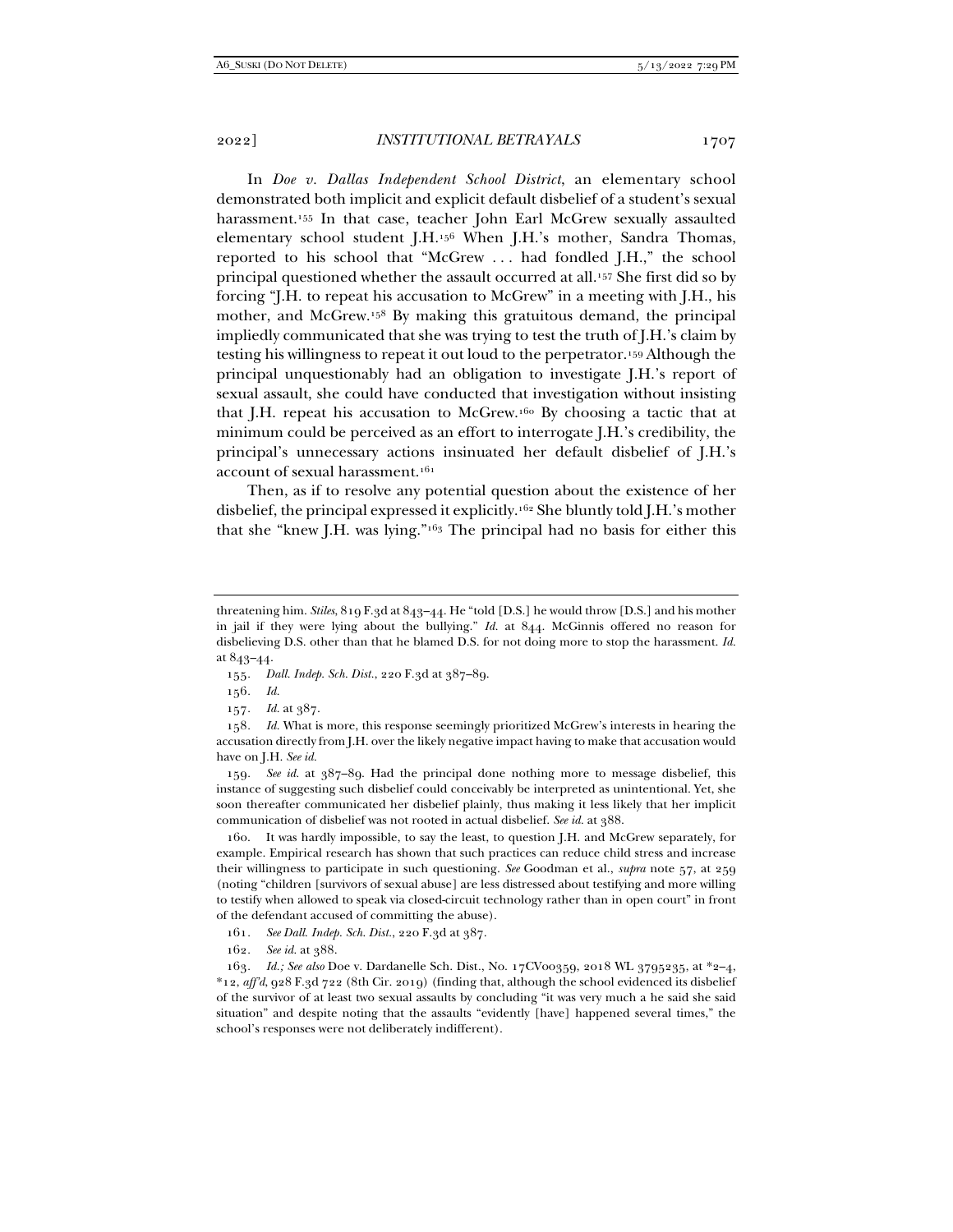statement or for her prior actions implying the same disbelief.164 To the contrary, the principal had reason to believe J.H., including because she had received reports by other students that McGrew had assaulted them.165 Yet, in a triumph of process over substance, when deciding whether this treatment demonstrated deliberate indifference to J.H.'s sexual harassment, the Fifth Circuit only considered the fact that the school conducted an investigation.166 It did not, however, evaluate the particulars of that investigation, including whether the repeated, unwarranted demonstrations of incredulity by the principal constituted a Title IX violation.167 The Court simply noted that the principal "spoke with [J.H.'s] mother, spoke with J.H's teacher, [and] spoke with McGrew."168 It therefore found that the school's actions, which amounted to institutional betrayals, did not violate Title IX.169

# *C. THE ADDED, UNREMEDIED HARMS CAUSED BY SCHOOLS' INSTITUTIONAL BETRAYALS*

When schools mete out institutional betrayals, students suffer added layers of harm on top of the harms wrought by their sexual harassment.170 These damaging effects do not constitute mere exacerbations of the harm stemming

- 167*. See id.*
- 168*. Id.*

 169. The only intervention the principal made other than these investigatory meetings was her empty warning to McGrew followed by reassurance of her belief in his innocence. *See id.*; *supra* note 166 and accompanying text. Other courts have also found schools' default signals of disbelief in student accounts of sexual harassment do not transgress Title IX. *E.g.*, Rost *ex rel.* K.C. v. Steamboat Springs RE-2 Sch. Dist., 511 F.3d 1114, 1117–18, 1124 (10th Cir. 2008) (finding that a school responded to repeated sexual harassment of a student by questioning the student for one to two hours, and never questioning the boys who harassed her, thus sending the message that her story alone was the one that was questionable and required interrogation, but the court concluded the schools' responses sufficed and did not transgress Title IX).

170*. See, e.g.*, Appellant's Brief on the Merits at 8, K.S. v. Nw. Indep. Sch. Dist., 689 F. App'x 780 (5th Cir. 2017) (No. 16-40093), 2016 WL 1715073, at \*8 [hereinafter K.S. Brief]; Brief of Appellant at 5, Stiles *ex rel.* D.S. v. Grainger Cnty., 819 F.3d 834 (6th Cir. 2016) (No. 15-5438), 2015 WL 4910738, at \*5 [hereinafter Stiles *ex rel.* D.S. Brief]; Rost *ex rel.* K.C. v. Steamboat Springs RE-2 Sch. Dist., 511 F.3d 1114, 1118 (10th Cir. 2008).

<sup>164</sup>*. See Dall. Indep. Sch. Dist.*, 220 F.3d at 388. The principal did praise McGrew as a good teacher, but since any pedagogical efficacy can coexist with sexual predation, this statement does not offer any valid substantiation for the principal's claim that J.H. was lying. *See id.*

<sup>165</sup>*. See id.*

<sup>166</sup>*. See id.* The court also noted that the principal "warned [McGrew] he would be 'dealt with' if the accusations were founded or that he should avoid acting in a way that could be misconstrued." *Id.* However, it failed to consider that the principal wholly undercut this warning by also telling McGrew before even meeting with J.H.'s mother that she did not "think [the accusation is] true, but we have to meet with the parent and discuss it." *Id.* (alteration in original).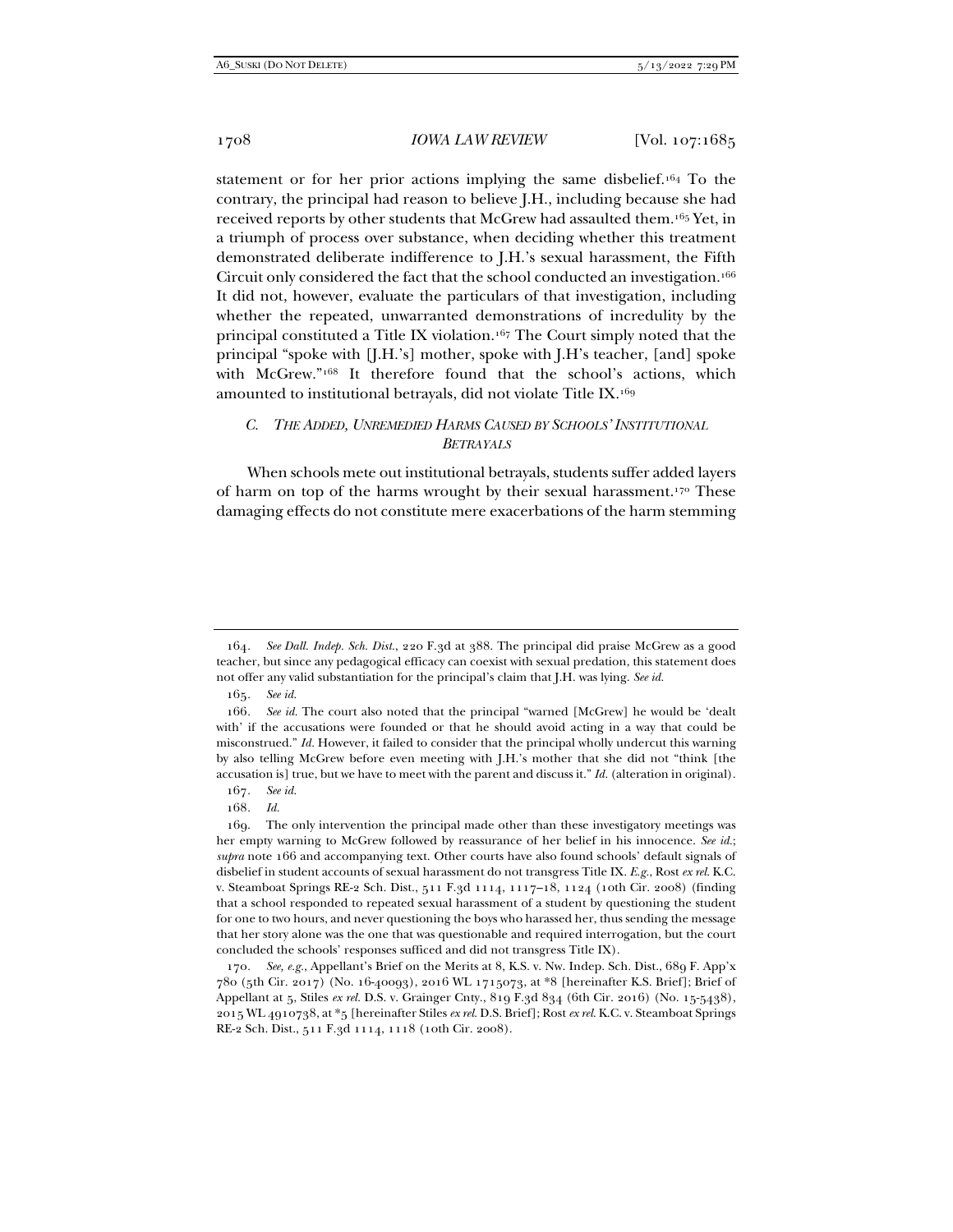from students' sexual harassment.171 They are new harms.172 Among other things, students report experiencing a variety of psychological harms, including anxiety, depression, and suicidality as a consequence of the institutional betrayals inflicted by their schools.173

All three kinds of affirmative institutional betrayals that schools impose on students following their sexual harassment cause these harms. When schools punish students for their sexual harassment, students report experiencing these harms and attest that the harms derive not from the initial sexual harassment but from the schools' responses to it.<sup>174</sup> For example, sixth grade student K.S., whose school suspended him following the repeated sexual harassment and assaults by fellow students, said that the punishment he received from his school in response to his harassment left him depressed and suicidal.175 He said that "it was the feeling that there was nobody there to help, that people felt he was the cause of the problems he was experiencing, that finally caused him to overdose and attempt suicide . . . [and] because [school administrators] said that he was the cause of all the problems  $\dots$ ."<sup>176</sup>

Other students who suffer institutional betrayals in the form of blame by their schools report similarly pernicious effects. For instance, middle school student D.S., whose school blamed him for the repeated sexual harassment he endured over a two-year period, endured both physical and psychological harms from the institutional betrayals he suffered.177 He recounted his feelings of abandonment and depression in his appellate brief to the Sixth Circuit, stating that "[n]o matter who he talked to, the bullying never stopped until he left in January of 2012; it didn't matter who he told, teachers, the principals, the police chief, nothing ever changed."178 Specifically regarding the blame he faced from the school for his harassment, D.S. said, "'I was too little to be a bully. It wasn't fair of him to do that.'"179 As a result of this treatment, D.S. "had diarrhea, . . . would beg not to go to school[,] . . . [and his mother was] afraid he was going to commit suicide."<sup>180</sup>

Students whose institutional betrayals take the form of an automatic, default disbelief of their sexual harassment also experience these kinds of

- 178*. Id.*
- 179*. Id.* at 12.
- 180*. Id.* at 5.

<sup>171</sup>*. See* Smith & Freyd, *Insult, then Injury*, *supra* note 18, at 1125; *supra* notes 14–20 and accompanying text.

 <sup>172.</sup> Smith & Freyd, *Insult, then Injury*, *supra* note 18, at 1127 ("[I]nstitutional betrayal represents a unique source of added harm that is an altogether too common experience among trauma victims . . . .").

<sup>173</sup>*. See, e.g.*, K.S. Brief, *supra* note 170, at \*8; Stiles *ex rel.* D.S. Brief, *supra* note 170, at 5; *Rost*, 511 F.3d at 1118.

<sup>174</sup>*. See, e.g.*, K.S. Brief, *supra* note 170, at \*7–8.

<sup>175</sup>*. Id.* at \*7–8, \*12–13.

<sup>176</sup>*. Id.*

 <sup>177.</sup> Stiles *ex rel.* D.S. Brief, *supra* note 170, at 4–5.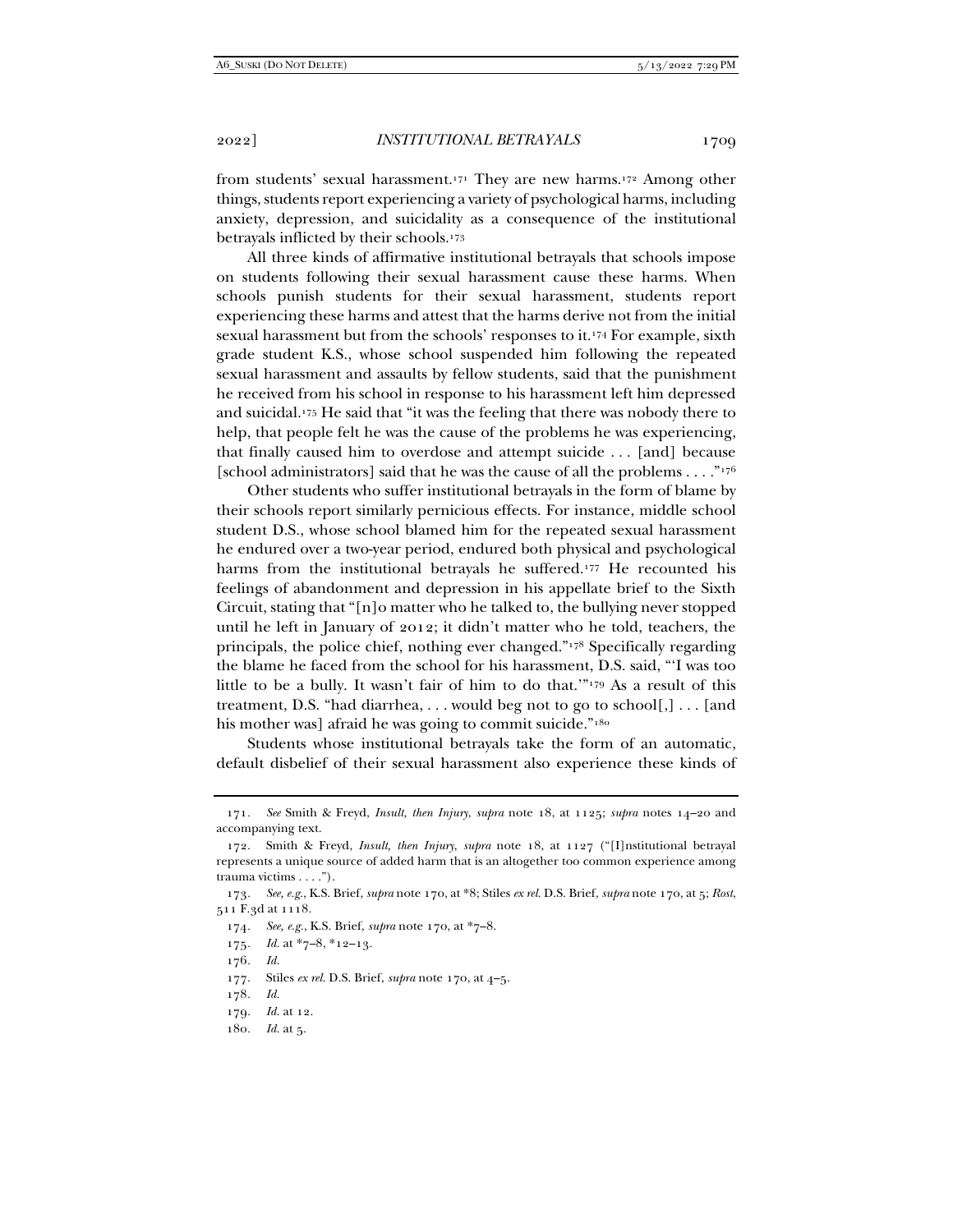harms. When middle school student K.C.'s school insinuated such disbelief by subjecting K.C. to "one to two hours" of questioning regarding her sexual assault without ever questioning the perpetrators of it, she then, within "a couple weeks," suffered an "acute psychotic episode that required hospitalization."181 While it is difficult, if not impossible, to fully disentangle whether K.C.'s sexual assault or her subsequent institutional betrayal caused her psychotic episode, the body of empirical evidence demonstrating the powerful harms that result from institutional betrayals strongly suggests that the institutional betrayals K.C. suffered, at least in part caused her significant psychological harm.182

Yet, because courts routinely deny Title IX claims based on these harms, students suffer these intensely injurious institutional betrayals, and Title IX has nothing to say about it.183 Although Title IX's core purpose is to protect students from sex discrimination in all its forms, students endure not only sexual harassment but then also the additional layer of trauma from institutional betrayals without recognition, let alone redress, in Title IX.184 Schools can mete out these cumulative harms, and Title IX tolerates it.<sup>185</sup>

# III. THE CURRENT INCAPACITY OF TITLE IX JURISPRUDENCE TO RECOGNIZE INSTITUTIONAL BETRAYALS AS SEX DISCRIMINATION

Title IX's present failure to protect students from schools' institutional betrayals is not only devastating for students, but it is practically preordained.186 Current Title IX jurisprudence has a near-total theoretical and doctrinal incapacity to comprehend the institutional betrayals that follow sexual harassment as a form of sex discrimination.<sup>187</sup> Although Title IX prohibits sex discrimination in public schools without qualification, courts have developed only three relatively confined forms of intentional sex discrimination.188 First,

 <sup>181.</sup> Rost *ex rel.* K.C. v. Steamboat Springs RE-2 Sch. Dist., 511 F.3d 1114, 1118 (10th Cir. 2008).

<sup>182</sup>*. See, e.g.*, Jacoby et al., *supra* note 57, at 264; Gómez, *supra* note 95, at 324; *supra* note 95 and accompanying text.

<sup>183</sup>*. See supra* Sections II.B.1–.3.

<sup>184</sup>*. See* Cannon v. Univ. of Chi., 441 U.S. 677, 704 (1979); *supra* note 28 and accompanying text.

<sup>185</sup>*. See supra* Sections II.B.1–.3.

<sup>186</sup>*. See infra* Sections III.A–.C.

<sup>187</sup>*. See infra* Sections III.A–.C. To be sure, when students bring Title IX claims based on their institutional betrayals, they generally do not assert that they have suffered something called "institutional betrayals." *See, e.g.*, K.S. Brief, supra note 170, at 8; Stiles *ex rel.* D.S. Brief, supra note 170, at 4–5; Rost *ex rel.* K.C. v. Steamboat Springs RE-2 Sch. Dist., 511 F.3d 1114, 1118 (10th Cir. 2008). They do, though, raise the facts of their institutional betrayals as part of their claims. *See infra* Sections III.A–.C.

 <sup>188.</sup> *See* Davis *ex rel.* LaShonda D. v. Monroe Cnty. Bd. of Educ., 526 U.S. 629, 648 (1999); Gebser v. Lago Vista Indep. Sch. Dist., 524 U.S. 274, 277 (1998); Jackson v. Birmingham Bd. of Educ., 544 U.S. 167, 171 (2005)*; see also*, E.N. v. Susquehanna Twp. Sch. Dist., No. 09-CV-1727, 2010 WL 4853700, at \*14–18 (M.D. Pa. Nov. 23, 2010) (analyzing whether a school district committed one of the three forms of intentional sex discrimination).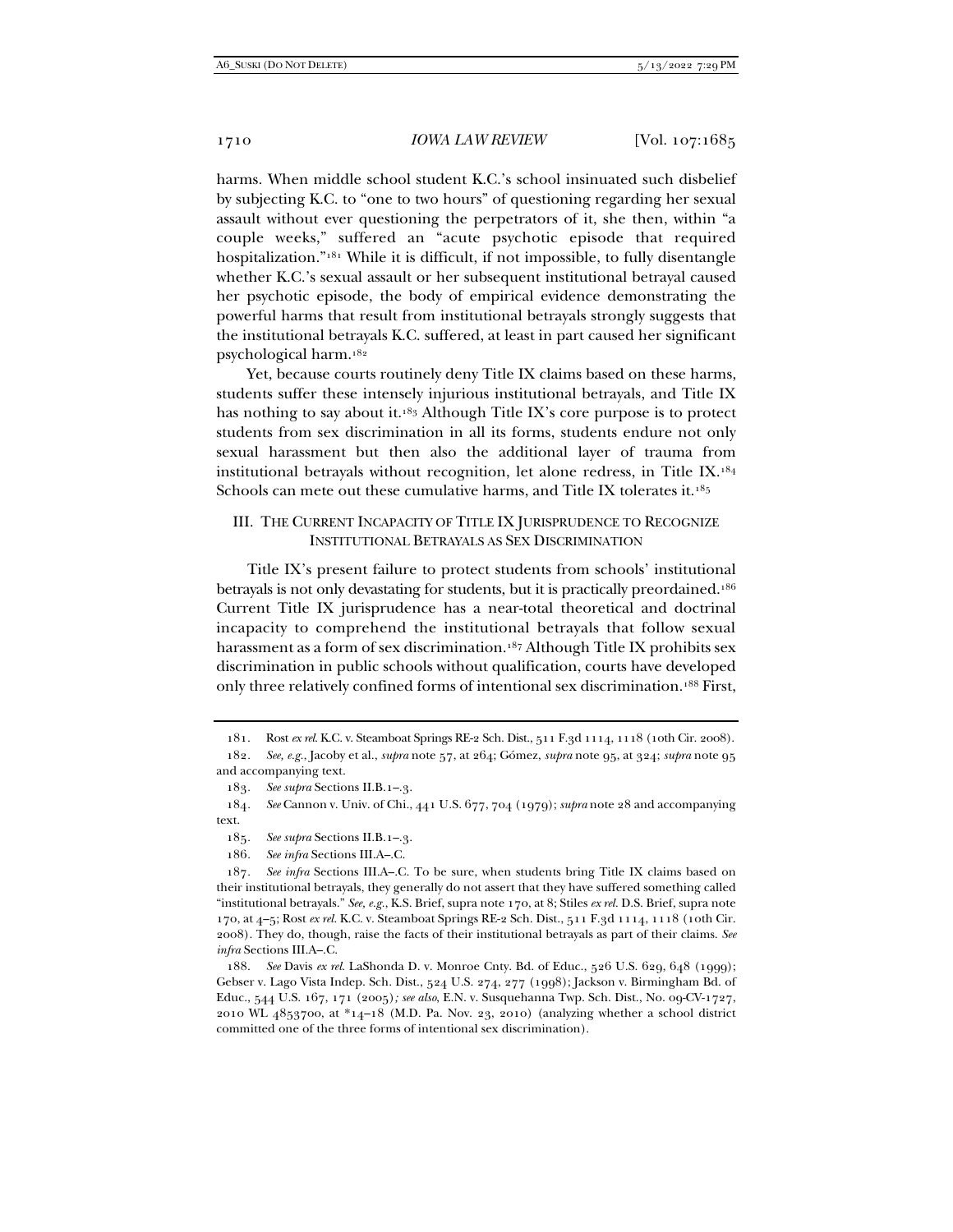the Supreme Court has concluded that schools' deliberate indifference to sexual harassment constitutes intentional sex discrimination.<sup>189</sup> Second, the Court has also found that retaliation for making a report of sexual harassment is a type of intentional sex discrimination.<sup>190</sup> Third, lower courts have determined that quid pro quo sexual harassment is intentional sex discrimination.191 However, these theories of sex discrimination do not recognize affirmative institutional betrayals as sex discrimination.192

# *A. THE INADEQUACIES OF THE DELIBERATE INDIFFERENCE THEORY AND EVALUATION FRAMEWORK*

The Supreme Court adopted the deliberate indifference theory of intentional sex discrimination under Title IX over 20 years ago.193 It did so in two cases involving the sexual harassment of public school students.194 In *Gebser v. Lago Vista Independent School District*, the Court found that a school could be liable for a teacher's sexual harassment of a student if it was deliberately indifferent to the harassment.195 Then, the following year, in *Davis v. Monroe County Board of Education*, the Court again embraced deliberate indifference as the theory supporting schools' liability for peer sexual harassment under Title IX.196 Although this theory of sex discrimination assesses schools' responses to sexual harassment, it cannot capture institutional betrayals.197 Interpreted to its fullest extent, this theory and its corresponding evaluation framework only demand that courts evaluate whether schools' responses to sexual harassment risked or caused further harassment of the type that has already occurred.<sup>198</sup> Because institutional betrayals are independent

191*. See, e.g.*, *E.N.*, 2010 WL 4853700, at \*14–15.

194*. See Davis*, 526 U.S. at 648; *Gebser*, 524 U.S. at 290.

195*. Gebser*, 524 U.S. at 284. This Article refers to "teacher" sexual harassment of students as a shorthand for sexual harassment of students by any school employee.

- 196*. Davis*, 526 U.S. at 646–47.
- 197*. See id.* at 644–45.

198*. See id.* at 650; *see also Gebser*, 524 U.S. at 290 ("[I]n cases like this one that do not involve official policy of the recipient entity, we hold that a damages remedy will not lie under Title IX unless an official who at a minimum has authority to address the alleged discrimination and to institute corrective measures on the recipient's behalf has actual knowledge of discrimination in the recipient's programs and fails adequately to respond."). Although the Supreme Court's guidance on deliberate indifference describes its meaning in this way, courts generally do not apply its full meaning when evaluating K–12 students' Title IX claims. *See* Suski, *supra* note 32, at 2259–63. Courts do, however, apply the standard consistent with its full meaning in college and university cases. *See, e.g.*, Farmer v. Kan. State Univ., 918 F.3d 1094, 1103–04 (10th Cir. 2019). Even if courts applied the standard in accord with the Court's complete explanation of it in all Title IX deliberate indifference cases, though, it still could not effectively capture institutional betrayals as sex discrimination. *See Davis*, 526 U.S. at 644; *Gebser*, 524 U.S. at 290; McCoy v. Bd. of Educ., Columbus City Schs., 515 F. App'x 387, 392 (6th Cir. 2013); K.S. v. Nw. Indep. Sch.

<sup>189</sup>*. See Davis*, 526 U.S. at 648; *Gebser*, 524 U.S. at 277.

<sup>190</sup>*. See Jackson*, 544 U.S. at 171.

<sup>192</sup>*. See infra* Sections III.A–.C.

<sup>193</sup>*. See Gebser*, 524 U.S. at 277.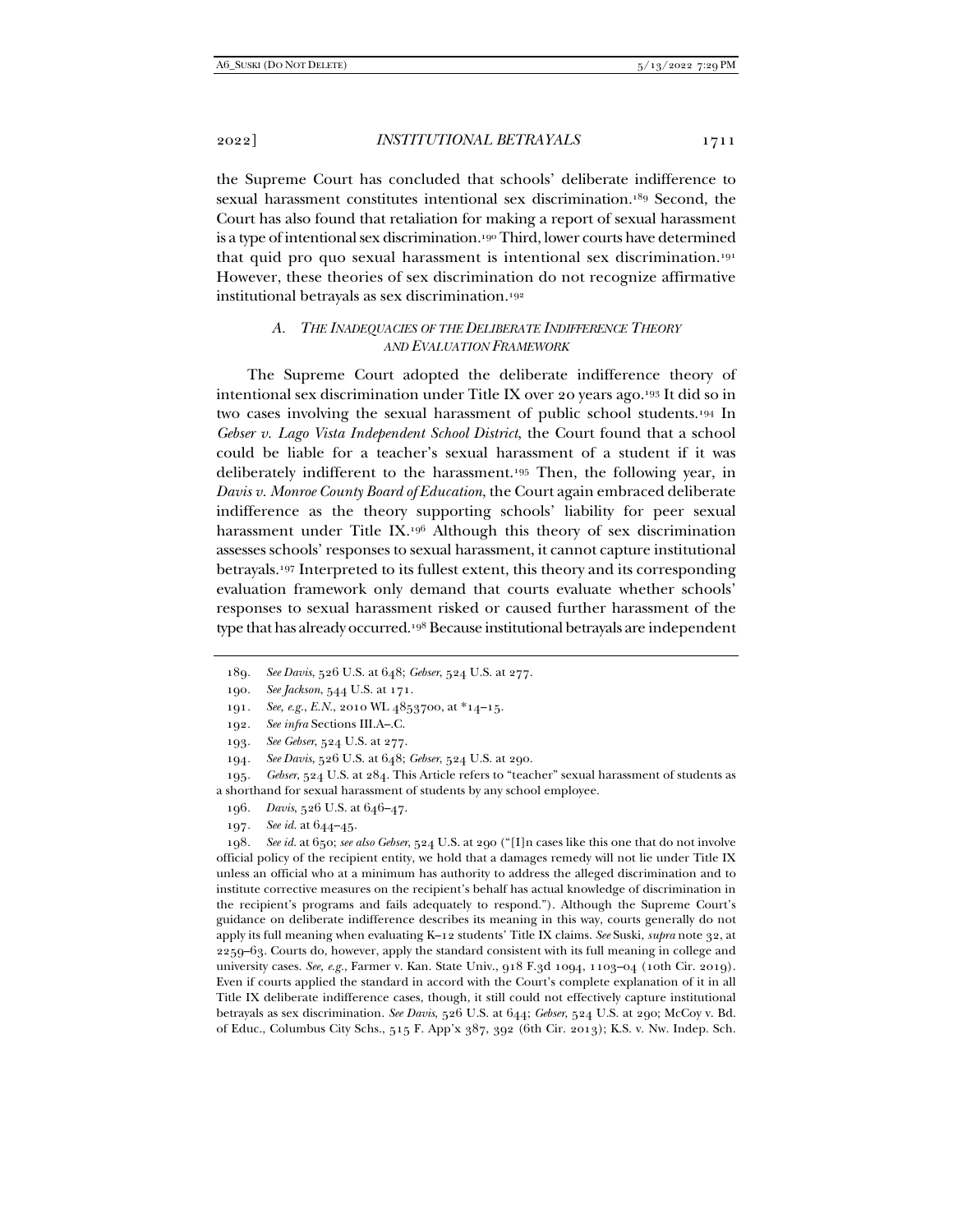injuries that can occur regardless of whether schools act in ways that risk or cause a recurrence of prior harassment, institutional betrayals evade recognition by courts applying the deliberate indifference theory and evaluation framework.199

Conceptually, the Supreme Court described deliberate indifference in both *Gebser* and *Davis* as a form of intentional discrimination because it risks or indirectly causes further sexual harassment.200 The Court said that a school "may not be liable [for sexual harassment] unless its deliberate indifference 'subject[s]' its students to harassment. That is, the deliberate indifference must, at a minimum, 'cause [students] to undergo' harassment or 'make them liable or vulnerable' to it."201 As a predicate matter, though, the Court said that to have acted intentionally in these ways, schools must actually know about some prior harassment.202 Without actually knowing about sexual harassment, the Court reasoned, schools cannot be held responsible for intentionally failing to take adequate action in response to it.203

201*. Id.* at 644–45 (second and third alteration in original) (first quoting RANDOM HOUSE DICTIONARY OF THE ENGLISH LANGUAGE 1415 (1966); and then quoting WEBSTER'S THIRD NEW INTERNATIONAL DICTIONARY 2275 (1961)).

202*. Id.* at 642; *Gebser*, 524 U.S. at 289. Further, the Court declared that constructive notice of sexual harassment does not suffice. *Gebser*, 524 U.S. at 288 ("Congress did not intend to allow recovery in damages where liability rests solely on principles of vicarious liability or constructive notice."). The Court equated constructive notice with no notice at all. *Id.* at 287 ("If a school district's liability for a teacher's sexual harassment rests on principles of constructive notice or *respondeat superior*, it will likewise be the case that the recipient of funds was unaware of the discrimination."). This actual notice standard and lower courts' applications of it are highly problematic. They significantly limit the scope of Title IX's protections. *See* Suski, *supra* note 40, at 1160; *supra* note 61 and accompanying text.

203*. Gebser*, 524 U.S. at 289 (explaining that if a school district does not know about the harassment it will "of course, [not] . . . have an opportunity to take action to end the harassment or to limit further harassment"). This reasoning, though, is susceptible to critique. Under a constructive notice standard, for example, where schools have some reason to suspect, but do not actually know, about sexual harassment, they could act on those suspicions. Schools could, for example, investigate their suspicions to determine if any sexual harassment is actually happening and then, if so, address it. *See* Catharine A. MacKinnon, *In Their Hands: Restoring Institutional Liability for Sexual Harassment in Education*, 125 YALE L.J. 2038, 2096–97 (2016) (recommending a due diligence standard, which is not unlike a constructive notice standard, for Title IX); Kelly Dixson Furr, *How Well Are the Nation's Children Protected from Peer Harassment at School: Title IX Liability in the Wake of* Davis v. Monroe County Board of Education, 78 N.C. L. REV. 1573, 1596 (2000) (arguing that "a constructive notice standard [in Title IX claims] would force schools to develop policies against harassment and to monitor more closely student interaction in the classroom, arguably leading to the earlier detection of and, perhaps, prevention of harassment"); *see also* Martha McCarthy, *Students as Targets and Perpetrators of Sexual Harassment: Title IX and* 

Dist., 689 F. App'x 780, 784 (5th Cir. 2017) (finding no deliberate indifference because the school "took some action in response to the specific incidents alleged by [student] K.S"); *infra* notes 229–34 and accompanying text.

 <sup>199.</sup> *See* Smith & Freyd, *Insult, then Injury*, *supra* note 18, at 1118.

<sup>200</sup>*. See Davis*, 526 U.S. at 642–43 ("[W]e concluded in *Gebser* that recipients could be liable in damages only where their own deliberate indifference effectively 'cause[d]' the discrimination." (second alteration in original) (quoting *Gesber*, 524 U.S. at 291)).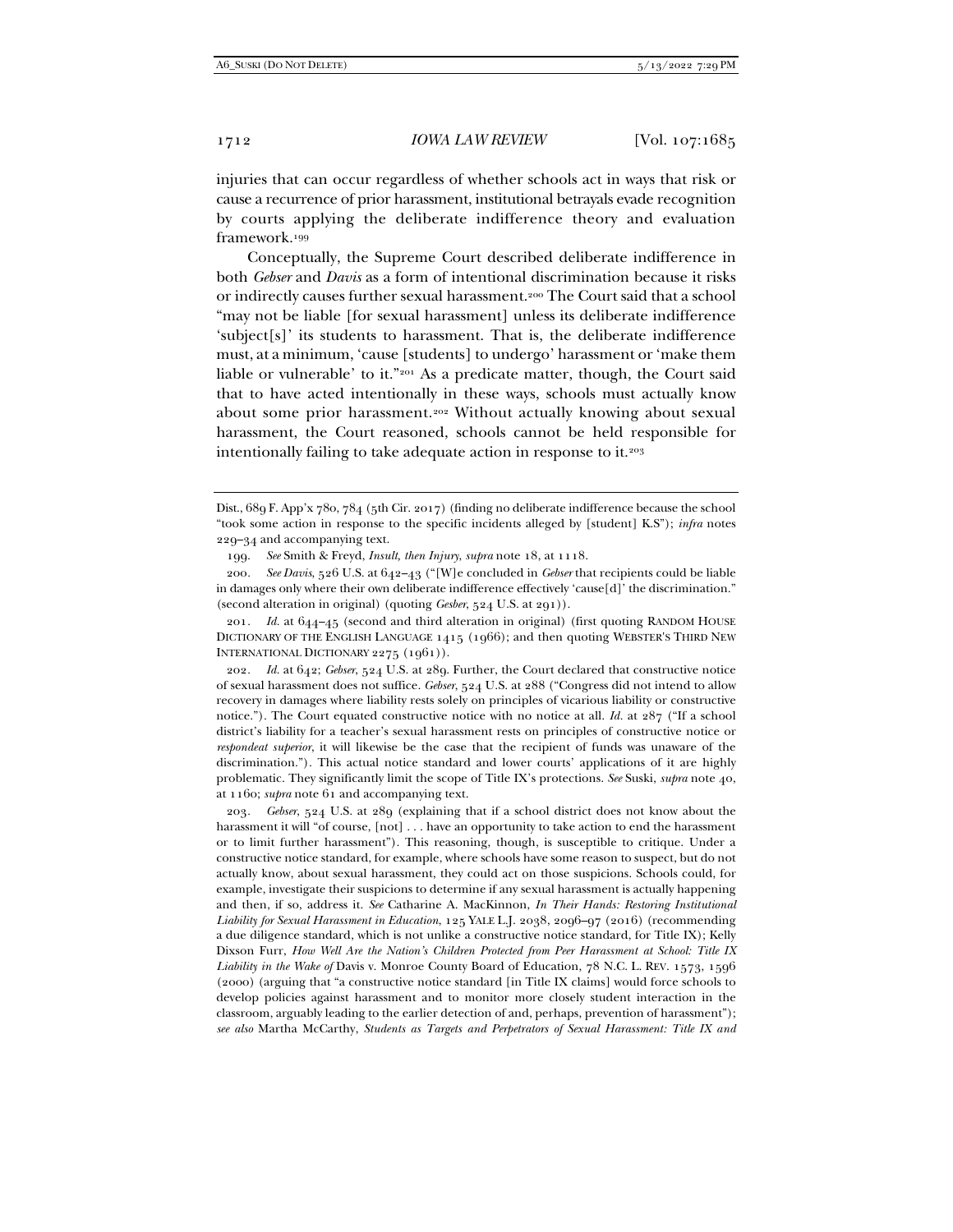The framework the Court laid out for evaluating this form of sex discrimination establishes that schools are not liable for indirectly causing or risking further sexual harassment.204 Under this paradigm, schools can only be liable for indirectly causing or risking further harassment of the type they already actually know about.205 School liability is so limited because the deliberate indifference evaluation framework merely requires courts to determine whether a school had actual notice of a student's sexual harassment and then acted with deliberate indifference to that known harassment.206 This framework, then, just requires courts make a retrospective, proportionality assessment.207 Courts determine the degree to which schools' responses to prior, known harassment effectively caused or risked further such harassment.<sup>208</sup>

204*. See Davis*, 526 U.S. at 650; *Gebser*, 524 U.S. at 290.

205*. Davis*, 526 U.S. at 644–45, 648; *Gebser*, 524 U.S. at 290. The Supreme Court made this point explicitly when it said that schools will be evaluated for their deliberate indifference "in light of the known circumstances." *Davis*, 526 U.S. at 648, 650–51 (identifying "the most obvious example" of deliberate indifference to be a case where "male students physically threaten their female peers every day," or, in other words, repeat the same type of harassment, and "[school] administrators are well aware of the daily ritual, yet they deliberately ignore requests for aid"). Scholars have critiqued the actual notice standard for allowing courts to ignore schools' failures to address sexual harassment that they strongly suspect is occurring but do nothing about. *See, e.g.*, MacKinnon, *supra* note 203, at 2085 ("As things stand, schools have an incentive not to know about sexual harassment in their institutions, and when they do, to do little to nothing about it."); *see also* Emily Suski, *The School Civil Rights Vacuum*, 66 UCLA L. REV. 720, 750 (2019) (explaining how the deliberate indifference standard limits public school liability).

206*. See Davis*, 526 U.S. at 650; *Gebser*, 524 U.S. at 290; *infra* note 346 and accompanying text. The Court adopted this standard for both sexual harassment by other students as well as by teachers and other school staff. *Davis*, 526 U.S. at 650; *Gebser*, 524 U.S. at 290.

207*. See Davis*, 526 U.S. at 644–45, 648; *see also* MacKinnon, *supra* note 203, at 2068 ("The relation between the two facets of the [Title IX actual notice-deliberate indifference] standard is, observably, proportionality: the appropriateness of the response measured against facts known when the institution acted or failed to act.").

208*. See Davis*, 526 U.S. at 644–45, 648; *Gebser*, 524 U.S. at 290. This dependent relationship between deliberate indifference and a school's actual knowledge of past harm in this evaluation scheme is a feature unique to Title IX doctrine. *See* City of Canton v. Harris, 489 U.S. 378, 388 (1989); Bd. of the Cnty. Comm'rs v. Brown, 520 U.S. 397, 411 (1997). Even, notably, in the police liability context from which the Supreme Court borrowed the deliberate indifference theory of liability, courts do not need to interrogate whether police officials knew of some past, similar misconduct before they can find that police actions demonstrate deliberate indifference to the risk of future harm from police misconduct. *Gebser*, 524 U.S. at 291; *Davis*, 526 U.S. at 642; *Brown*, 520 U.S. at 411 ("A plaintiff must demonstrate that a municipal decision reflects deliberate indifference to the risk that a violation of a particular constitutional or statutory right will follow the decision."); *Canton*, 489 U.S. at 392 ("[W]hile claims such as respondent's—alleging that the city's failure to provide training to municipal employees resulted in the constitutional deprivation she suffered—are cognizable under § 1983, they can only yield liability against a municipality where that city's failure to train reflects deliberate indifference to the constitutional rights of its inhabitants.").

*Beyond*, 12 HASTINGS WOMEN'S L.J. 177, 207 (2001) (contending that "the contractual nature of Title IX might actually strengthen the contention that school authorities' failure to act on constructive notice of the harassment provides sufficient grounds for a Title IX violation").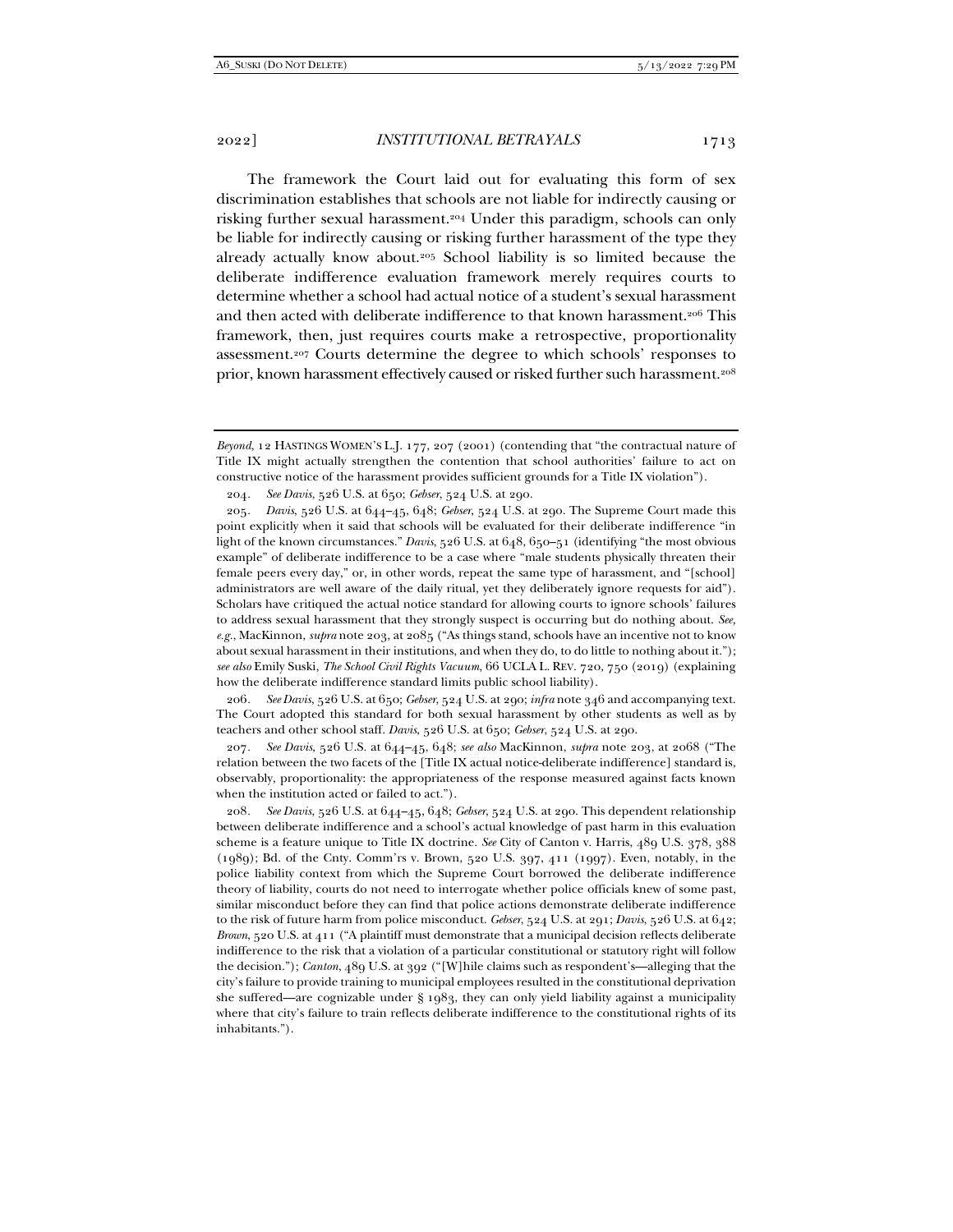These constraints preclude courts from effectively recognizing schools' institutional betrayals as sex discrimination for two reasons.209 First, because schools can respond to student sexual harassment in ways that at once prevent a recurrence of prior harassment and impose institutional betrayals, the deliberate indifference framework cannot capture schools' institutional betrayals.210 For example, when schools punish survivors of sexual harassment, those punishments, though appalling, misguided, and harmful, can prevent further harassment if, say, they separate the survivor from the harasser.<sup>211</sup> Such punishments, then, would constitute institutional betrayals, but they would not amount to deliberate indifference to the harassment because they operate to prevent more harassment from occurring.212

Second, by limiting the conceptualization and analysis of sex discrimination to a question of whether schools' responses to sexual harassment risked or effectively caused prior harassment to recur, this theory and framework make irrelevant courts' consideration of whether those responses caused other types of new, added injuries.213 Because institutional betrayals are independent

210*. See, e.g.*, KF *ex rel* CF v. Monroe Woodbury Cent. Sch. Dist., 531 F. App'x 132, 134 (2d Cir. 2013).

211*. See, e.g.*, *id.* In *Monroe Woodbury*, for instance, a school relegated student C.F. to an alternative disciplinary placement. *Id*. In doing so, it took action to prevent a recurrence of the harassment by separating her from her harasser. *See id.* Yet, it did so in a way that unnecessarily and effectively punished C.F., thus imposing an institutional betrayal. Surely, the school could have not only given C.F. the option to transfer schools but also offered her other school placement. *See* Smith & Freyd, *Institutional Betrayal*, *supra* note 14, at 579. Because the school acted to prevent the harassment, though, the school's response could not be deemed deliberate indifference under Title IX. *See Davis*, 526 U.S. at 644–45, 648.

212*. See Monroe Woodbury*, 531 F. App'x at 134 ("[T]he allegations demonstrate that whatever response KF and AF might have hoped for, Monroe–Woodbury was not 'deliberately indifferent' such that it 'cause[d CF] to undergo harassment or [made her] liable or vulnerable to it.'" (alterations in original) (quoting *Davis*, 526 U.S. at 645)).

 213. Accordingly, lower courts deploy this proportional actual notice-deliberate indifference analysis to find no deliberate indifference on the part of schools. *See, e.g.*, McCoy v. Bd. of Educ., Columbus City Schs., 515 F. App'x 387, 392 (6th Cir. 2013) (finding that because "the [school]'s response is measured by the known circumstances—i.e., there is a connection between what school officials know and whether their response is clearly unreasonable" the school's response to teacher's sexual abuse of a student was not deliberately indifferent); K.S. v. Nw. Indep. Sch.

<sup>209</sup>*. See Davis*, 526 U.S. at 642; *Gebser*, 524 U.S. at 289; *Brown*, 520 U.S. at 411; *Canton*, 489 U.S. at 392; *infra* text accompanying note 241. The Court was explicit about its efforts to limit the circumstances under which schools could be held responsible for sexual harassment. It said that "both the 'deliberate indifference' standard and the language of Title IX narrowly circumscribe the set of parties whose known acts of sexual harassment can trigger some duty to respond on the part of [schools]." *Davis*, 526 U.S. at 644. The Court also limited the requirements Title IX places on schools in other ways. For example, it drastically restricted the category of individuals who are required to do any such protecting. It said that only school officials with the authority to address a student's sexual harassment have an obligation to do anything to address it. *See Gebser*, 524 U.S. at 290. Lower courts have interpreted this limitation to mean that only school officials with some administrative authority, such as principals or assistant principals but not teachers, have an obligation provide this protection. *See* Suski, *supra* note 40, at 1160–63; *supra* note 198 and accompanying text.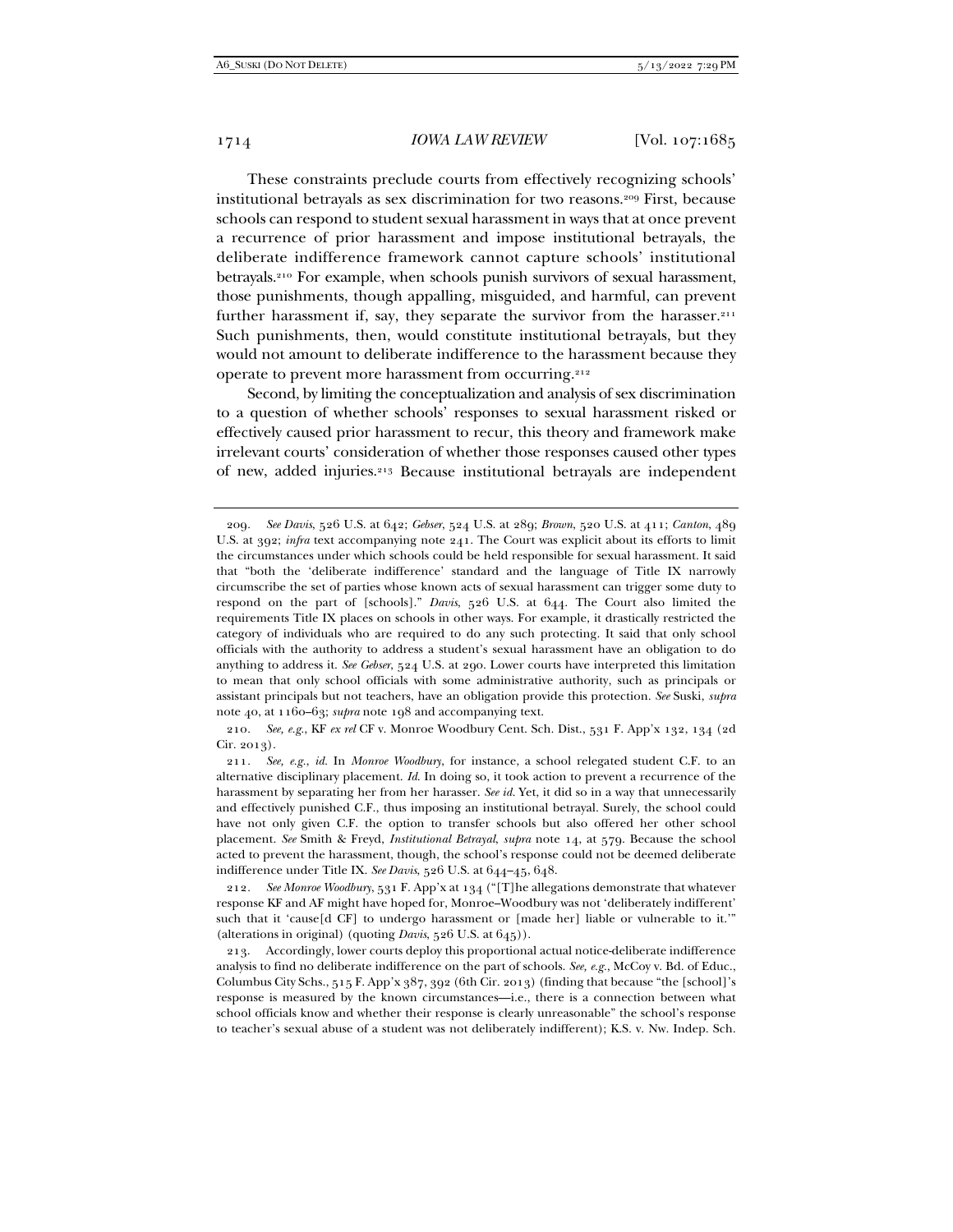injuries that occur as a result of a school's response to sexual harassment, they do not fit with this theory of sex discrimination or its evaluation framework.214 Consequently, courts can and do evaluate schools' responses to student sexual harassment for deliberate indifference without addressing the question of whether those responses also constitute institutional betrayals.<sup>215</sup>

That is not to say, however, that there is no overlap between schools' deliberate indifference and their institutional betrayals. If a school does not respond at all to sexual harassment, then that non-response constitutes both an institutional betrayal and a deliberately indifferent response to prior sexual harassment.<sup>216</sup> Even then, though, such a failure to act also inflicts novel, discrete injuries on survivors of sexual harassment in the form of an institutional betrayal.217 Under the deliberate indifference paradigm, though, these institutional betrayals cannot be recognized for the added, independent injuries that they are.<sup>218</sup>

# *B. THE INADEQUACIES OF THE RETALIATION THEORY AND EVALUATION FRAMEWORK*

The Supreme Court has also recognized retaliation for reporting sexual harassment as a form of intentional sex discrimination under Title IX.219 The

Dist., 689 F. App'x 780, 784 (5th Cir. 2017) (finding no deliberate indifference because the school "took some action in response to the specific incidents alleged by [student] K.S.").

<sup>214</sup>*. See* Smith & Freyd, *Insult, then Injury*, *supra* note 18, at 1126; *supra* note 172 and accompanying text. That said, institutional betrayals could be recognized as deliberate indifference. Elsewhere I have made this very argument. *See* Suski, *supra* note 32, at 2326–27 (arguing that courts could find these responses that constitute institutional betrayals are deliberately indifferent because they make students vulnerable to further sexual harassment). Even then, though, schools' institutional betrayals could not be recognized for the additive injuries they are. They would only constitute an injury insofar as it risks or causes a recurrence of past harassment. *See Davis*, 526 U.S. at 644–45, 648; *Gebser*, 524 U.S. at 290. No matter whether a school's affirmative institutional betrayal takes the form of punishment, blaming, or default disbelieving survivors of sexual harassment, then, those institutional betrayals do not get recognized as independent injuries in this paradigm. *See* Nancy Chi Cantalupo, *Burying Our Heads in the Sand: Lack of Knowledge, Knowledge Avoidance and the Persistent Problem of Campus Peer Sexual Violence*, 43 LOY. U. CHI. L.J. 205, 235 (2011) ("[T]the deliberate indifference standard only reaches the worst school behaviors.").

<sup>215</sup>*. See, e.g.*, *K.S.*, 689 F. App'x at 784; JP *ex rel.* GP v. Lee Cnty. Sch. Bd., 737 F. App'x 910, 915–16 (11th Cir. 2018); Doe *ex rel.* Doe v. Dall. Indep. Sch. Dist., 220 F.3d 380, 387–88 (5th Cir. 2000).

<sup>216</sup>*. See e.g.*, Stinson *ex rel.* K.R. v. Maye, 824 F. App'x 849, 854 (11th Cir. 2020); *see* Smith & Freyd, *Institutional Betrayal*, *supra* note 14, at 577, 579; *supra* note 32 and accompanying text.

<sup>217</sup>*. See* Smith & Freyd, *Insult, then Injury*, *supra* note 18, at 1126; *supra* text accompanying note 183.

<sup>218</sup>*. See* Smith & Freyd, *Insult, then Injury*, *supra* note 18, at 1126; *supra* note 187 and accompanying text.

<sup>219</sup>*. See* Jackson v. Birmingham Bd. of Educ., 544 U.S. 167, 171 (2005). Students sometimes bring retaliation claims based on schools' responses to their sexual harassment, including those responses that amount to institutional betrayals. *See, e.g.*, Saphir *ex rel.* Saphir v. Broward Cnty.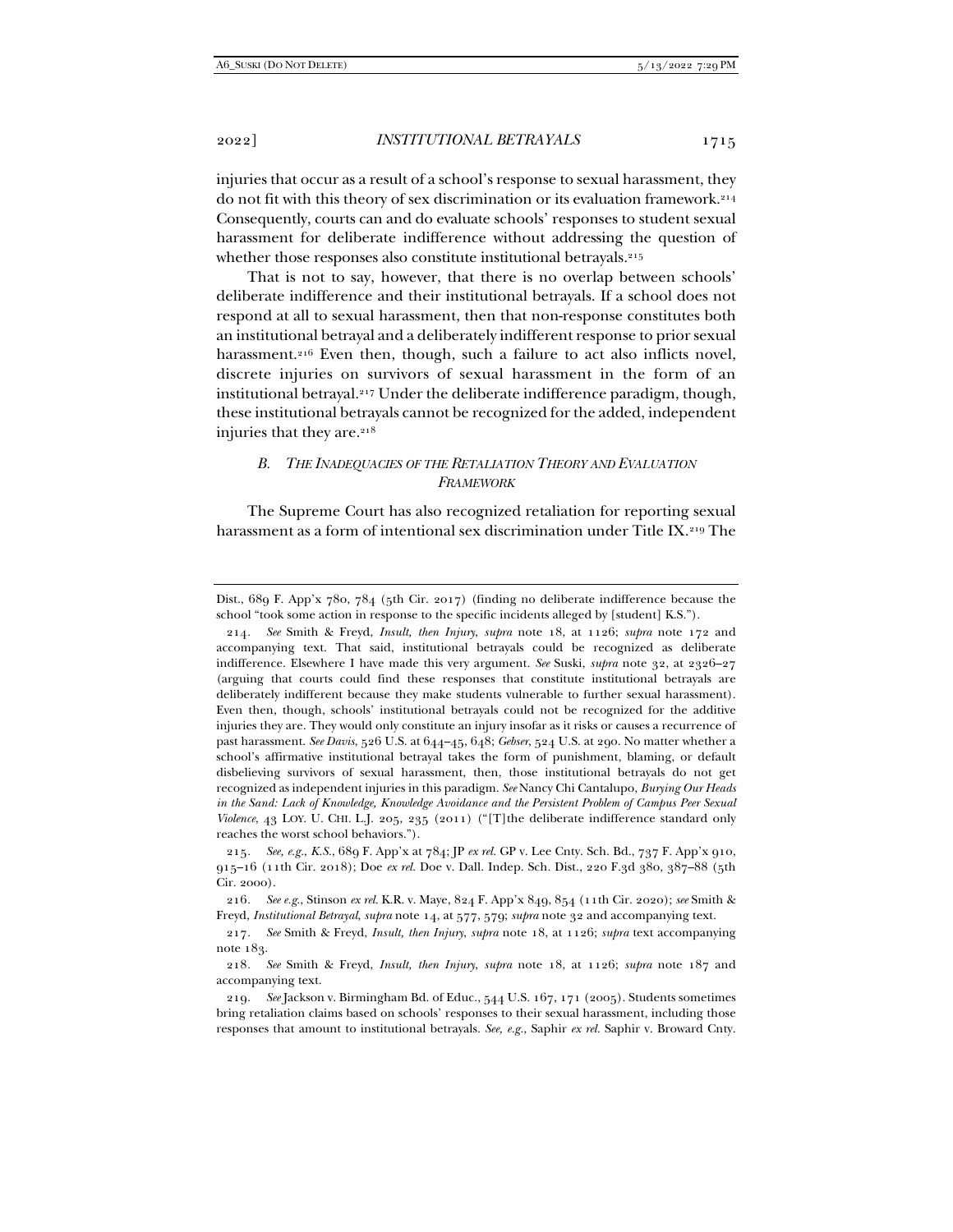Court first concluded that schools' retaliatory actions against reporters of sex discrimination constitute intentional sex discrimination over ten years ago in *Jackson v. Birmingham Board of Education*.220 In that case, a high school teacher alleged that the Birmingham Board of Education retaliated against him for complaining about sex discrimination in the Birmingham public schools' athletic programs.221 The Court found that Title IX proscribes such actions, saying "[r]etaliation against a person because that person has complained of sex discrimination is another form of intentional sex discrimination encompassed by Title IX's private cause of action."222 As much as this theory might seem capable of comprehending at least the institutional betrayals that occur when schools punish students following their reports of sexual harassment, the limitations embodied in the causal component of this theory and its evaluation framework leave it incapable of doing so.223 Thus, even when schools punish students following their reports of sexual harassment, those institutional betrayals do not violate Title IX's proscription on retaliation.224

Under the retaliation theory, any punitive response taken by a school against someone because they report sexual harassment is a form of sex discrimination.225 It does not matter whether the person who reports is also the subject of that sexual harassment.226 To that point, the Supreme Court said that "[w]here the retaliation occurs because the complainant speaks out about sex discrimination, the 'on the basis of sex' requirement [for sex discrimination under Title IX] is satisfied."227 This theory thus also locates sex discrimination in the causal connection between a report of sexual harassment and a harm imposed by the school because of the report, no matter who the reporter is.228

Beyond emphasizing the causal component of this form of sex discrimination, however, the Supreme Court did not provide a framework for its analysis.229 Lower courts have filled this doctrinal gap, developing largely

223*. See, e.g.*, Sanchez v. Brawley Elementary Sch. Dist., No. 14-cv-0564, 2016 WL 2997036, at \*4 (S.D. Cal. May 25, 2016); *Saphir*, 744 F. App'x at 639; *Gordon*, 686 F. App'x at 319–21.

224*. E.g.*, *Sanchez*, 2016 WL 2997036, at \*2–4; *Saphir*, 744 F. App'x at 639; *Gordon*, 686 F. App'x at 319–22.

225*. See Jackson*, 544 U.S. at 173–74, 179.

 226. In *Jackson*, the coach who experienced retaliation for reporting sexual harassment did not actually suffer any such harassment himself. *Id.* at 171.

227*. Id.* at 179.

228*. See id.*

229*. See id.* at 174 ("[W]hen a [school] retaliates against a person *because* he complains of sex discrimination, this constitutes intentional 'discrimination' 'on the basis of sex,' in violation of

Pub. Schs., 744 F. App'x 634, 639–40 (11th Cir. 2018); Gordon v. Traverse City Area Pub. Schs., 686 F. App'x 315, 316 (6th Cir. 2017).

<sup>220</sup>*. Jackson*, 544 U.S. at 171.

<sup>221</sup>*. Id.*

<sup>222</sup>*. Id.* at 173.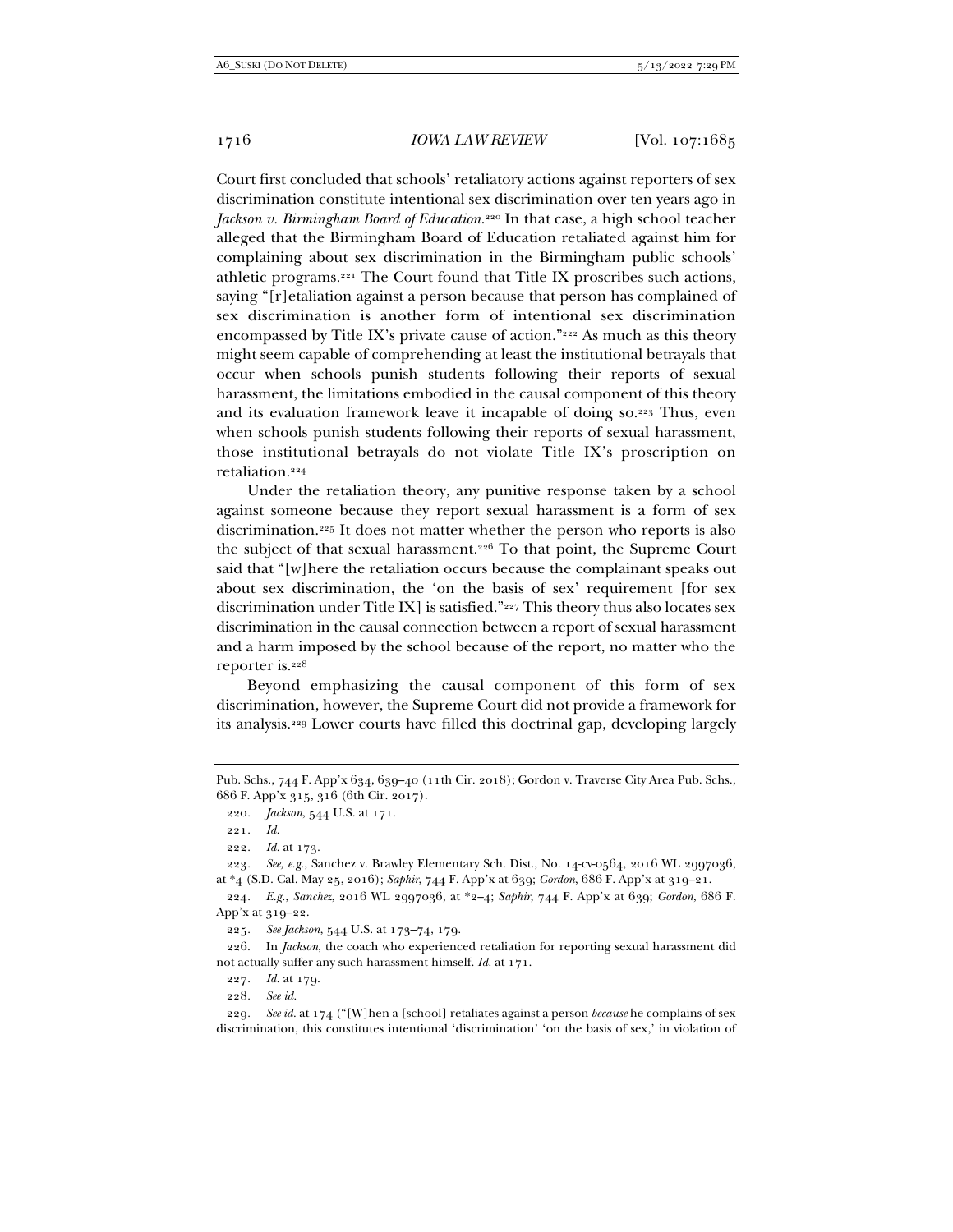similar frameworks for assessing Title IX claims of retaliation.<sup>230</sup> Following the Court's lead, these frameworks seek a causal link between retaliation and reports of harassment.231 They thus all call for courts to determine: (1) whether an individual reported harassment; (2) whether that individual suffered some adverse action following their report; and (3) the causal connection between the adverse action and their report.<sup>232</sup> An assessment of causal connection between the retaliation and the report of sex discrimination, thus, is critical to evaluation of this form of sex discrimination.<sup>233</sup>

This theory of retaliation as sex discrimination and the framework that the lower courts have developed for its assessment are no more adequate to the task of evaluating institutional betrayals as sex discrimination than the deliberate indifference theory. Both the theory and evaluation framework of Title IX retaliation claims allow courts to avoid finding that schools' institutional betrayals constitute retaliation-based sex discrimination.234 By focusing on the causal relationship between a report of sexual harassment and schools' adverse actions against the reporter allows courts to sidestep such findings in two ways.

First, when someone other than the student who was harassed reports the harassment, any subsequent institutional betrayals imposed by the school on the survivor cannot constitute retaliation since the survivor did not make the

231*. See Sanchez*, 2016 WL 2997036, at \*4; *Gordon*, 686 F. App'x at 320. Courts also draw on the elements of a Title VII sex discrimination in employment claims. *Bose*, 947 F.3d at 988 ("[W]e have analogized to Title VII retaliation claims, stating that a Title IX plaintiff must show 'that (1) [s]he engaged in protected activity, (2) [the funding recipient] knew of the protected activity, (3) [s]he suffered an adverse school-related action, and (4) a causal connection exists between the protected activity and the adverse action.'" (second, third, and fourth alteration in original)).

232*. See, e.g.*, *Saphir*, 744 F. App'x at 639 (explaining that to prevail on a claim of retaliation under Title IX, a plaintiff "must show that  $(1)$  he reported the harassment;  $(2)$  he suffered an adverse action; and (3) there is a causal connection between the two"); *Gordon*, 686 F. App'x at 320 ("To establish a prima facie case of retaliation, [a plaintiff] must show that (1) he engaged in protected activity, (2) [the school] knew of the protected activity, (3) he suffered an adverse school-related action, and (4) a causal connection exists between the protected activity and the adverse action."); *Sanchez*, 2016 WL 2997036, at \*4 ("To claim retaliation under Title IX, a plaintiff must first establish a prima facie case by showing: (1) protected activity by the plaintiff; (2) adverse school-related action; and (3) a causal connection between the protected activity and the adverse action." (citing Emeldi v. Univ. of Or., 698 F.3d 715, 724 (9th Cir. 2012))).

233*. See Jackson*, 544 U.S. at 179; *Sanchez*, 2016 WL 2997036, at \*4; *Saphir*, 744 F. App'x at 639; *Gordon*, 686 F. App'x at 320.

234*. See, e.g.*, *Sanchez*, 2016 WL 2997036, at \*4; *Gordon*, 686 F. App'x at 321–22; *infra* note 238 and accompanying text.

Title IX."); *see also* Bose v. Bea, 947 F.3d 983, 988 (6th Cir. 2020) ("The Supreme Court's decision in *Jackson* did not spell out the elements of a Title IX retaliation claim, and no published case in this circuit has decided the question.").

<sup>230</sup>*. See, e.g.*, Sanchez v. Brawley Elementary Sch. Dist., No. 14-cv-0564, 2016 WL 2997036, at \*4 (S.D. Cal. May 25, 2016); Saphir *ex rel.* Saphir v. Broward Cnty. Pub. Schs., 744 F. App'x 634, 639 (11th Cir. 2018); Gordon v. Traverse City Area Pub. Schs., 686 F. App'x 315, 320 (6th Cir. 2017).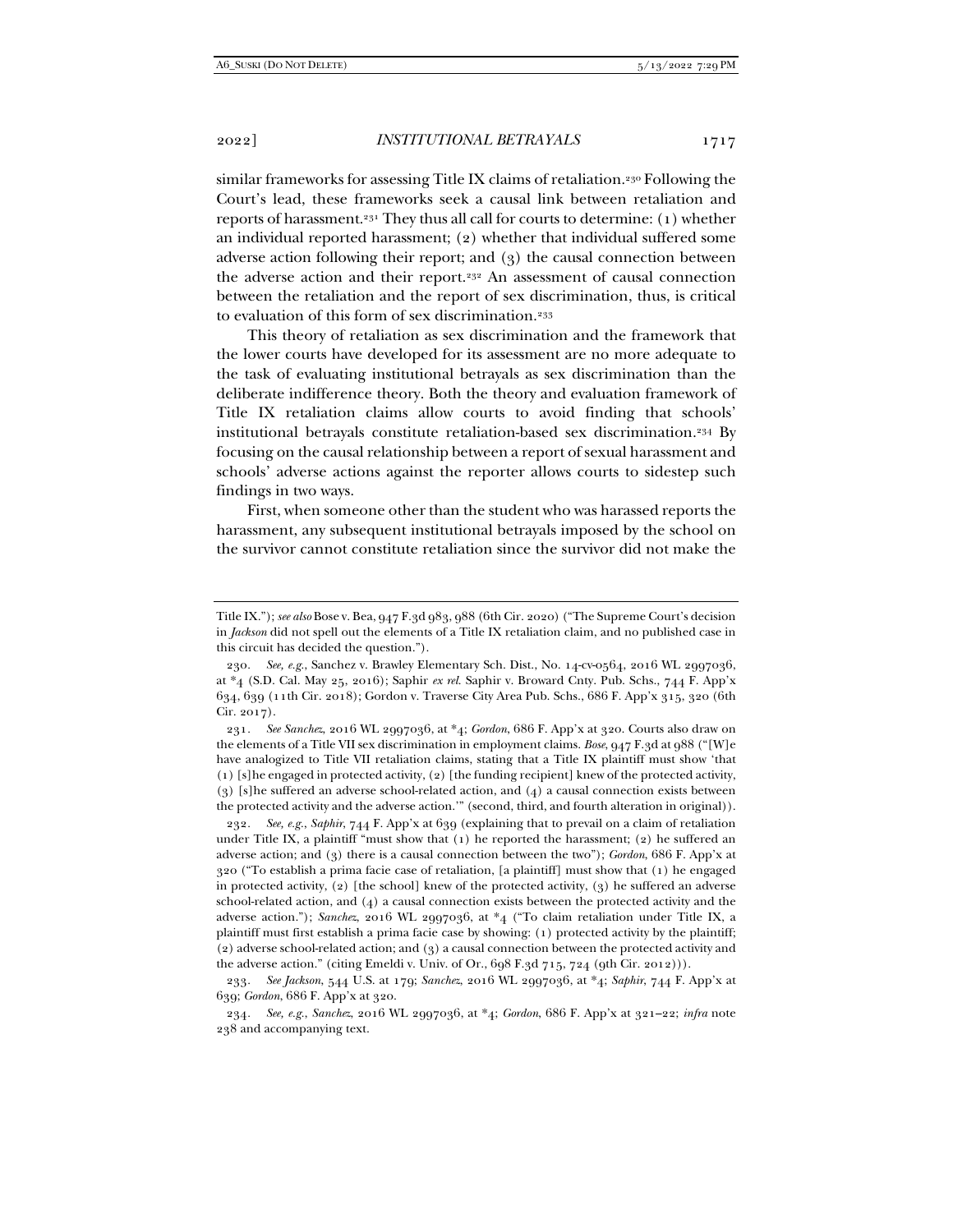report.235 Second, even when students do report their own harassment and then suffer institutional betrayals, the retaliation theory and framework's insistence that the punitive response be causally connected to the report of harassment allows schools generous space to defend against any Title IX claim based on an institutional betrayal.236 That is, schools can simply assert a reason for those injurious responses other than the report of sexual harassment and so successfully defend against students' Title IX retaliation claims.237 For example, when schools punish students for their own sexual harassment and thereby subject them to institutional betrayals, courts find that schools imposed those punishments because the students violated school codes of conduct prohibiting sexual activity or physical altercations on campus, not because they reported their harassment.<sup>238</sup> It does not matter whether the school's reason for punishing the survivor is pretextual.<sup>239</sup> The retaliation theory and framework do not demand that courts uncover the real reasons for the schools' punitive responses.240 When schools point to a reason for their punitive responses to students' reports of their own sexual harassment, courts conclude that the schools have not violated Title IX's prohibition on sex discrimination by retaliation.241 In this way, then, schools' institutional betrayals go unrecognized by the retaliation theory of Title IX sex discrimination.

## *C. THE INADEQUACIES OF THE QUID PRO QUO THEORY AND EVALUATION FRAMEWORK*

Although the Supreme Court has not yet had cause to consider whether quid pro quo sexual harassment constitutes sex discrimination under Title IX,

239*. See Jackson*, 544 U.S. at 179; *Sanchez*, 2016 WL 2997036, at \*2–3, \*11; *Saphir*, 744 F. App'x at 639; *Gordon*, 686 F. App'x at 321–22.

<sup>235</sup>*. See Jackson*, 544 U.S. at 179.

<sup>236</sup>*. See, e.g.*, *Sanchez*, 2016 WL 2997036, at \*1, \*4; *Gordon*, 686 F. App'x at 323; *infra* note 238 and accompanying text.

<sup>237</sup>*. E.g.*, *Sanchez*, 2016 WL 2997036, at \*1–4; *Saphir*, 744 F. App'x at 639; *Gordon*, 686 F. App'x at 323.

<sup>238</sup>*. See Sanchez*, 2016 WL 2997036, at \*2–4 (holding that a student's retaliation claim failed because she was punished for kneeing the boy who sexually assaulted her in response to her assault and not for reporting the assault). In cases like that of T.M.'s, the Gwinnett County student who was suspended for being sexually assaulted by another student on campus, schools can follow this theory of defense. *See* Doe v. Gwinnett Cnty. Pub. Schs., No. 18-cv-05278, 2019 WL 12336248, at \*1–2 (N.D. Ga. Aug. 22, 2019)**.** Although T.M. alleged that she was retaliated against for reporting the harassment, the school can, and in T.M.'s case successfully did, defend against this claim by asserting that it suspended her not for reporting her sexual assault, but for violating the student code of conduct prohibiting sexual activity on campus. Doe v. Gwinnett Cnty. Sch. Dist., No. 18-cv-05278, 2021 WL 4531082, at \*15-18 (N.D. Ga. Sept. 1, 2021). Because this defense severs the causal connection between a report of harassment and the punishment received, it can and does succeed. *See id.*; *Sanchez*, 2016 WL 2997036, at \*2–4; *Saphir*, 744 F. App'x at 639; *Gordon*, 686 F. App'x at 323.

<sup>240</sup>*. See Jackson*, 544 U.S. at 179; *Sanchez*, 2016 WL 2997036, at \*4; *Saphir*, 744 F. App'x at 639; *Gordon*, 686 F. App'x at 320.

<sup>241</sup>*. See, e.g.*, *Sanchez*, 2016 WL 2997036, at \*4; *infra* note 292 and accompanying text.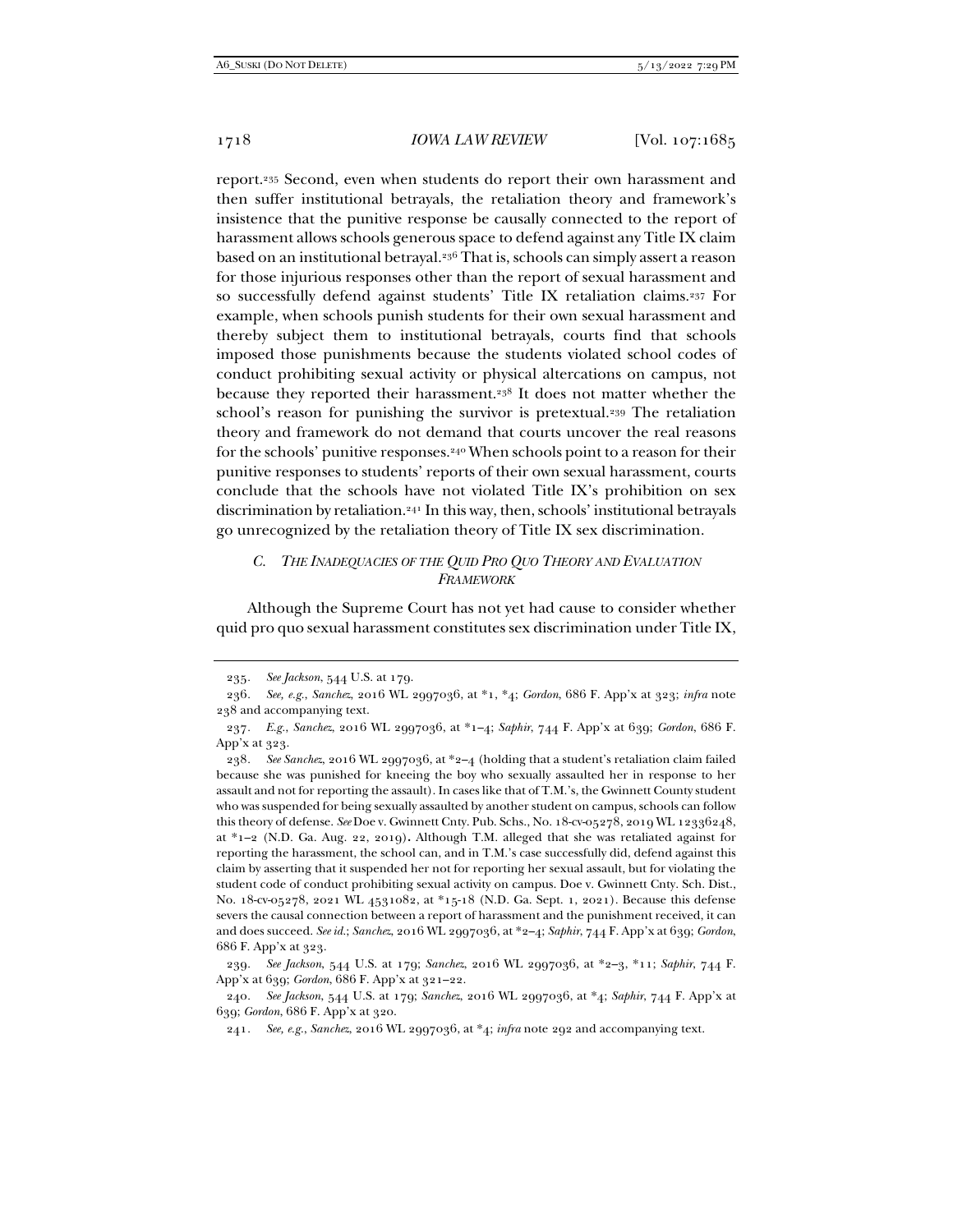lower courts have.242 Drawing on Title VII doctrine, which prohibits sex discrimination in employment, lower courts have adopted quid pro quo sexual harassment as a theory of intentional sex discrimination in the Title IX context.243 Of the cognizable forms of sex discrimination under Title IX, this theory is the most inapt for evaluating institutional betrayals as intentional sex discrimination.244

The quid pro quo theory of sex discrimination understands intentional sex discrimination as a transactional affair.245 The sex discrimination occurs when an individual with some power over a student offers the student an educational benefit or penalty for submitting to, or not, respectively, sexual advances.<sup>246</sup> Its evaluation framework thus seeks to uncover such exchanges.<sup>247</sup> To prove quid pro quo sexual harassment, a student "must show (1) that [they] belong[] to a protected group; (2) that [they were] subject to unwelcome sexual harassment; (3) that the harassment was based on [their] sex; and (4) that a tangible educational action resulted from [their] refusal to submission to or rejection of the sexual harassment."248

By every metric, then, quid pro quo discrimination is devoid of the ability to assess institutional betrayals as sex discrimination. To the extent the evaluation of quid pro quo sexual discrimination seeks to uncover a benefit offered or received as part of such transactions, it cannot identify institutional betrayals.249 Institutional betrayals exact harms, not benefits, upon survivors of sexual harassment.250 Even when quid pro quo sex discrimination results in a punitive outcome for students, though, this framework still cannot evaluate institutional betrayals as independent injuries that violate Title IX because they do not occur as the result of the kinds of transactional exchanges inherent to quid pro quo harassment.251 Rather, they happen when students seek help from school staff following sexual harassment but do not receive

<sup>242</sup>*. E.g.*, E.N. v. Susquehanna Twp. Sch. Dist., No. 09–cv–1727, 2010 WL 4853700, at \*14 (M.D. Pa. Nov. 23, 2010); Lam v. Curators of Univ. Mo., at Kan. City Dental Sch., 122 F.3d 654, 657 (8th Cir. 1997).

<sup>243</sup>*. E.g.*, Kinman v. Omaha Pub. Sch. Dist., 94 F.3d 463, 467 (8th Cir. 1996) (citing a Title VII case for the proposition that "[q]uid pro quo harassment arises when the receipt of benefits or the maintenance of the status quo is conditioned on acquiescence to sexual advances"); *E.N.*, 2010 WL 4853700, at \*14; *Lam*, 122 F.3d at 657.

<sup>244</sup>*. See Kinman*, 94 F.3d at 467; *infra* note 251 and accompanying text.

<sup>245</sup>*. See E.N.*, 2010 WL 4853700, at \*14; *Lam*, 122 F.3d. at 657.

<sup>246</sup>*. See E.N.*, 2010 WL 4853700, at \*14; *Kinman*, 94 F.3d at 467 ("Quid pro quo harassment arises when the receipt of benefits or the maintenance of the status quo is conditioned on acquiescence to sexual advances.").

<sup>247</sup>*. See Kinman*, 94 F.3d at 467; *E.N.*, 2010 WL 4853700, at \*14.

<sup>248</sup>*. E.N.*, 2010 WL 4853700, at \*14.

<sup>249</sup>*. See Kinman*, 94 F.3d at 467.

<sup>250</sup>*. See* Smith & Freyd, *Insult, then Injury*, *supra* note 18, at 1118; *see also generally supra* Section II.C (discussing institutional betrayals).

<sup>251</sup>*. See E.N.*, 2010 WL 4853700, at \*14.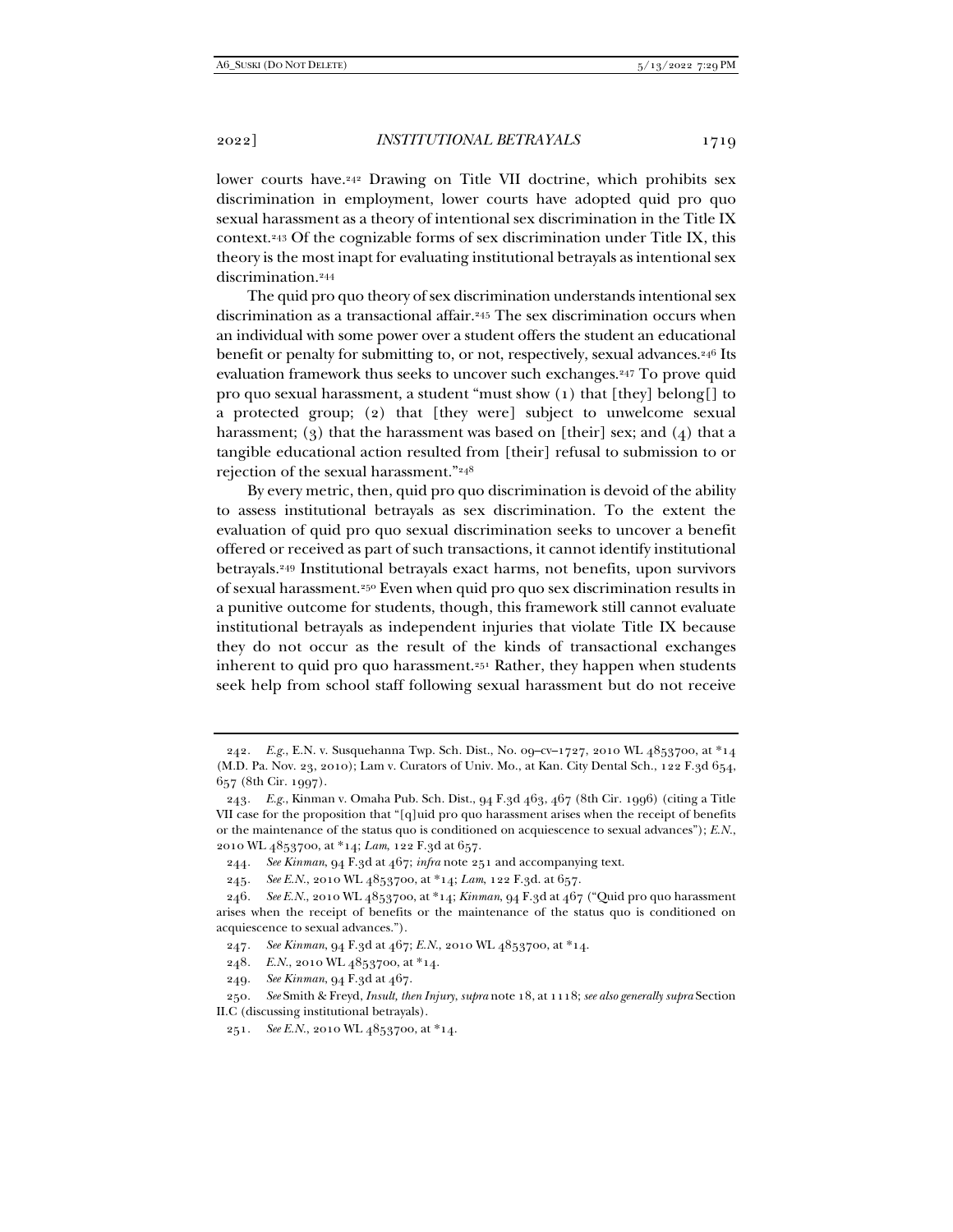it.252 This form of intentional sex discrimination by its own terms, therefore, cannot contemplate, let alone evaluate, institutional betrayals.

# *D. THE DISTINCT EXIGENCIES ATTENDANT TO LEAVING K–12 STUDENTS WITHOUT RECOURSE IN TITLE IX FOR INSTITUTIONAL BETRAYALS*

The current incompetence of Title IX jurisprudence to acknowledge and remedy institutional betrayals as a form of sex discrimination is a particularly critical matter for students in the K–12 public schools. Studies show that the long-term harms caused by institutional betrayals are remarkably severe in children.253 Further, these harms can be even more severe for students of color, who experience sexual harassment in school at disproportionately high rates, because of their status as persons of color.254

Yet, these public school are also among the least able to address the harmful effects of those institutional betrayals.<sup>255</sup> The mental health problems caused by institutional betrayals require treatment, including sometimes psychiatric hospitalization, that can be extremely costly.256 The majority of

 256. In 2016, the average cost of a pediatric hospitalization for mental health reasons was nearly \$6,000. Brian J. Moore, William J. Freeman & H. Joanna Jiang, *Costs of Pediatric Hospital Stays, 2016*, AGENCY FOR HEALTHCARE RSCH. & QUALITY (Aug. 2019), https://www.hcup-us.ahrq .gov/reports/statbriefs/sb250-Pediatric-Stays-Costs-2016.jsp [https://perma.cc/7VCM-NHC3]. The kinds of mental health disorders caused by institutional betrayals, including mood and personality disorders, are among the most costly of the pediatric mental health disorders requiring hospitalization. *See* Bardach et al., *supra* note 255, at 602 ("We identified the child mental health inpatient diagnoses with the highest frequency and highest costs as depression, bipolar disorder, and psychosis, with substance abuse an important comorbid diagnosis."). The costs of obtaining mental health care to address the harms of institutional betrayals, therefore, can easily exceed the average cost of health care for children. Children with chronic health conditions and mental health disorders also have insurance payments that are three times the amount of payments for children with chronic health conditions without mental health disorders. James M. Perrin, Joan Rosenbaum Asarnow, Terry Stancin, Stephen P. Melek & Gregory K. Fritz, *Mental Health Conditions and Health Care Payments for Children with Chronic Medical Conditions*, 19 ACAD. PEDIATRICS 44, 48 (2019) ("This study shows that commercially insured children with chronic medical conditions who have co-existing mental health and substance use disorders have much higher health care paid claims than those with chronic medical conditions alone. Per-child

 <sup>252.</sup> *See* Smith et al., *supra* note 15, at 459; Reinhardt et al., *supra* note 16, at 65.

<sup>253</sup>*. See* Carr et al., *supra* note 14, at 487. This study of the harms of institutional abuse, or betrayals, suffered by children found that a staggering "81.78% of participants at some point in their lives had met the diagnostic criteria for an anxiety, mood, alcohol or substance use, or personality disorder." *Id.*

<sup>254</sup>*. See* PATRICK & CHAUDHRY, *supra* note 42, at 2–3; *supra* note 43 and accompanying text; Gómez, *supra* note 17, at 131 ("[I]nstitutional betrayal may have exacerbated effects on Black Americans who experience microaggressions . . . . " (citation omitted)).

<sup>255</sup>*. See generally* Naomi S. Bardach et al., *Common and Costly Hospitalizations for Pediatric Mental Health Disorders*, 133 PEDIATRICS 602 (2014) (analyzing costs for a variety of pediatric mental health hospitalizations); S. EDUC. FOUND., A NEW MAJORITY: LOW INCOME STUDENTS NOW A MAJORITY IN THE NATION'S PUBLIC SCHOOLS (2015), https://www.southerneducation.org/wpcontent/uploads/2019/02/New-Majority-Update-Bulletin.pdf [https://perma.cc/7EU3-AEQX] (discussing the percentage of low income students in public schools); *see infra* notes 258–59 and accompanying text.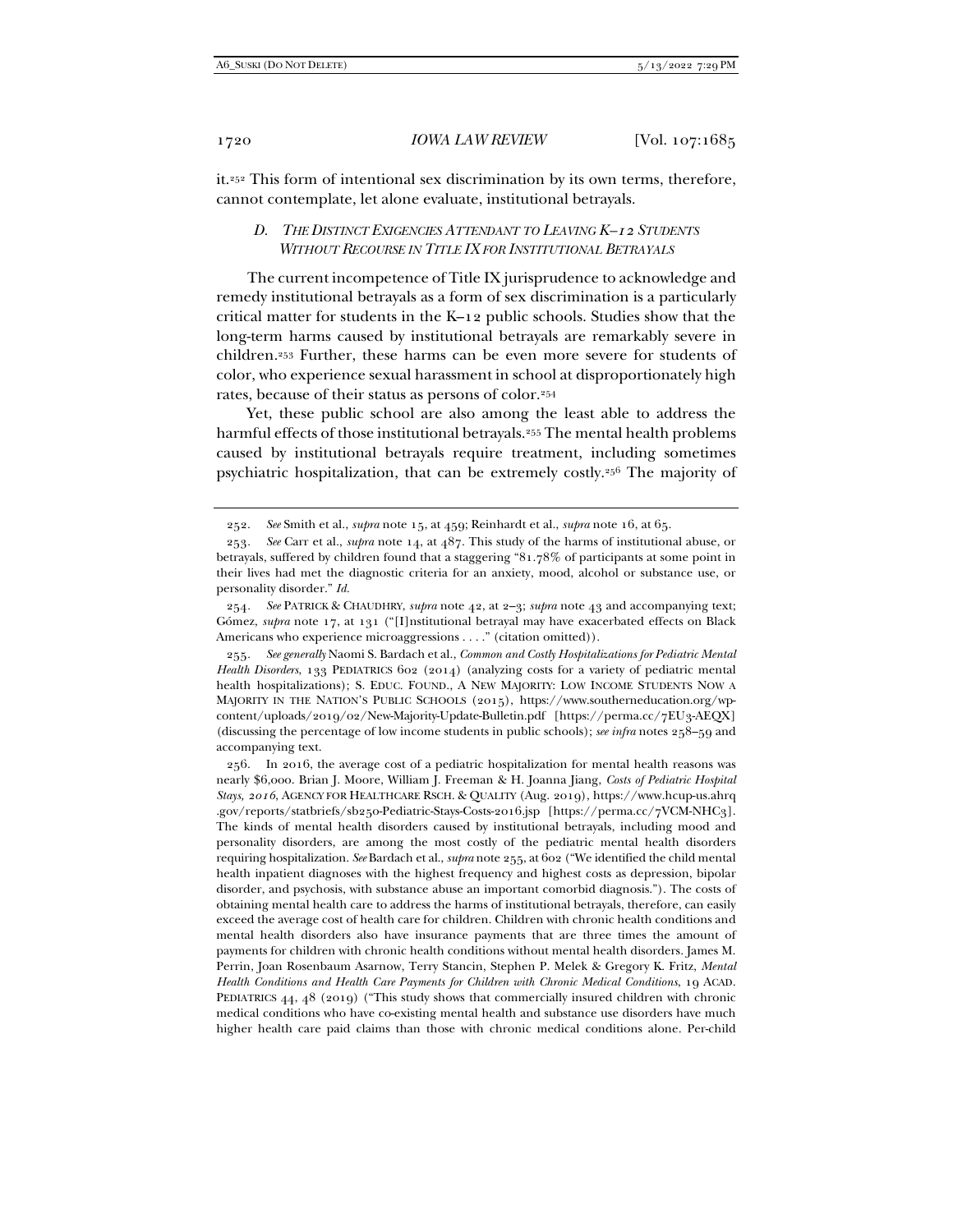public school students, though, are low income.257 These students, by virtue of their low-income and otherwise marginalized status, are thus ill-equipped to manage these costs.258 Even if they have some form of insurance to help cover the costs of mental health treatment, additional barriers to treatment, including a dearth of available mental health providers, prevent the majority of children from obtaining needed mental health counseling.259

If these students could obtain treatment to address the harms wrought by schools' institutional betrayals, however, research suggests the treatment can successfully mitigate or resolve the severely harmful short- and long-term effects.260 Were Title IX to recognize institutional betrayals as sex discrimination

 $257.$  In  $2013-14$ , the most recent years for which data is available, more than half of the overall public-school population qualifies for free and reduced-price lunch. *See* NCES, *Table 204.10*, *supra* note 57; S. EDUC. FOUND., *supra* note 255, at 6. In order to qualify for free lunch, a student's family must be under 130 percent of the federal poverty level, and for reduced price lunch in school, a student's family income must be under either 185 percent of the federal poverty level. Child Nutrition Programs: Income Eligibility Guidelines, 85 Fed. Reg. 16050, 16051 (Mar. 20, 2020). For a family of four in most states, that means their income cannot exceed \$34,060 for their children to qualify for free lunch. *See* Annual Update of the HHS Poverty Guidelines, 85 Fed. Reg. 3060, 3060 (Jan. 17, 2020). Similarly, those same families' incomes cannot exceed \$48,470 for their children to qualify for reduced price lunch. *See id.*

258*. See* Child Nutrition Programs: Income Eligibility Guidelines, 85 Fed. Reg. at 16050–51. In addition to being more likely to experience sexual harassment in school, children of color make up a disproportionately high percentage of children in poverty. PATRICK & CHAUDHRY, *supra* note 42, at 3. According to the National Center for Childhood Poverty, in 2016, 34 percent of Black children and 28 percent of Latino children came from families in poverty. *See* HEATHER KOBALL & YANG JIANG, BASIC FACTS ABOUT LOW-INCOME CHILDREN: CHILDREN UNDER 18 YEARS, 2016, at 4 (2018), https://www.nccp.org/wp-content/uploads/2018/01/text\_1194.pdf [https:  $//$ perma.cc/Z3GP-S5MV].

 259. Although low-income children may qualify for Medicaid, they still often cannot obtain mental health treatment. More than half of children and adolescents who need mental health treatment do not receive it for reasons including a lack of available mental health providers who accept Medicaid payments. *See* DAVID MURPHEY, BRIGITTE VAUGHN & MEGAN BARRY, ACCESS TO MENTAL HEALTH CARE 1 (2013), https://www.childtrends.org/wp-content/uploads/2013/04/ Child\_Trends-2013\_01\_01\_AHH\_MHAccessl.pdf [https://perma.cc/49S6-M7GP]; SUBSTANCE ABUSE AND MENTAL HEALTH SERVICES ADMIN., U.S. DEP'T OF HEALTH & HUM. SERV., REPORT TO CONGRESS ON THE NATION'S SUBSTANCE ABUSE AND MENTAL HEALTH WORKFORCE ISSUES 19–20 (2013), http://www.cimh.org/sites/main/files/file-attachments/samhsa\_bhwork\_0.pdf [https:// perma.cc/PM6D-9WJN].

 260. Therapy and social supports of all forms can help alleviate the effects of institutional betrayals. *See, e.g.*, David M. Lawson & Sinem Akay-Sullivan, *Considerations of Dissociation, Betrayal Trauma, and Complex Trauma in the Treatment of Incest*, 29 J. CHILD SEXUAL ABUSE 677, 690 (2020) (describing successful treatments for survivors of "betrayal trauma, dissociation, and complex trauma" and noting "it is critical to help clients learn to better discern safe from unsafe people, due to their reduced ability to identify risks in social contexts"); Lindsey L. Monteith, Nazanin H. Bahraini, Bridget B. Matarazzo, Kelly A. Soberay & Carly Parnitzke Smith, *Perceptions of Institutional Betrayal Predict Suicidal Self-Directed Violence Among Veterans Exposed to Military Sexual Trauma*, 72 J. CLINICAL PSYCH. 743, 750 (2016) (noting in the context of military institutional betrayals that "social support is protective"). Even when the institution that caused the institutional betrayal then works to address the trauma in a productive way, it can ameliorate the

payments are approximately 3 times higher than payments for children who have a chronic medical condition but no MH/SUD.").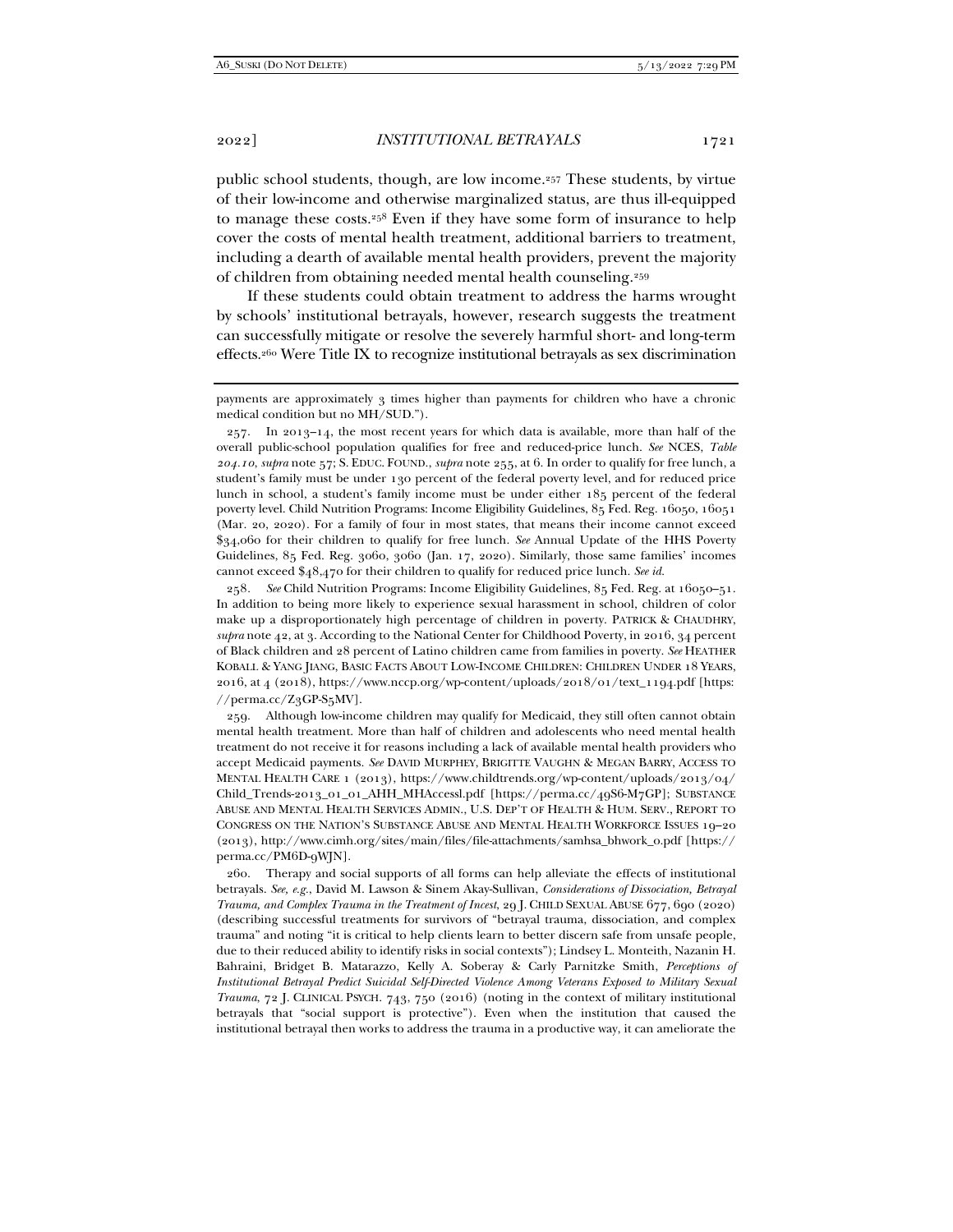and remedy their added injuries, it could enable this treatment through the award of monetary damages. $261$  Instead, Title IX's failure to capture these injuries leaves students to deal with these harms on their own.<sup>262</sup>

#### IV. RECOGNIZING INSTITUTIONAL BETRAYALS AS SEX DISCRIMINATION

Although Title IX's central purpose is to protect students from sex discrimination in the public schools, only three judicially developed forms of sex discrimination currently exist under it.263 The law's protective capacity thus has significant limits.264 If the statutory language of Title IX cabined its reach such that its jurisprudence could only comprehend three limited forms of sex discrimination, then the present incapacity of Title IX jurisprudence to designate institutional betrayals as sex discrimination might be understandable, if tragic.<sup>265</sup> Title IX's language, however, contains no such limitations.<sup>266</sup> Its proscription on sex discrimination is expansive.267 Title IX prohibits public schools from subjecting any person to discrimination "on the basis of sex" without limitation.<sup>268</sup> The Supreme Court has therefore repeatedly said that courts' interpretations of "Title IX should be accorded 'a sweep as broad as its language.'"269

262*. See supra* Sections III.A–.C.

effects of the institutional betrayal. Jennifer J. Freyd, *Preventing Betrayal*, 14 J. TRAUMA & DISSOCIATION 495, 498 (2013).

 <sup>261.</sup> Franklin v. Gwinnett Cnty. Pub. Schs., 503 U.S. 60, 75–76 (1992) (concluding that damages are available to enforce Title IX and rejecting that equitable relief was more appropriate, stating "it is axiomatic that a court should determine the adequacy of a remedy in law before resorting to equitable relief. . . . Moreover, in this case the equitable remedies suggested by respondent and the Federal Government are clearly inadequate," because neither the perpetrator of the harassment nor the student survivor attend the school anymore and "prospective relief accords [the survivor] no remedy at all").

 <sup>263.</sup> *See* Cannon v. Univ. of Chi., 441 U.S. 677, 704 (1979); *supra* note 28 and accompanying text; *supra* Sections III.A–.C. Students can at least theoretically assert claims of discrimination through Title IX's public enforcement scheme by way of a complaint to the United States Department of Education's Office of Civil Rights based on allegations that do not fit into one of these three judicially recognized forms of discrimination, such as sex discrimination in athletic programs. *See* 34 C.F.R. § 106.44 (2020). In that system, however, students cannot get money damages. Gebser v. Lago Vista Indep. Sch. Dist., 524 U.S. 274, 288–89 (1998) (explaining that the Title IX regulations laying out its public enforcement system "do not appear to contemplate . . . ordering payment [by schools] of monetary damages"). To receive an award of damages, students have to bring claims through Title IX's private enforcement mechanism in the courts. *See Franklin*, 503 U.S. at 76. The only original Title IX claims they can bring for damages, then, are claims for sex discrimination based on deliberate indifference, retaliation, or quid pro quo harassment. *See supra* Sections III.A–.C.

<sup>264</sup>*. See supra* Sections III.A–.C.

<sup>265</sup>*. See supra* Sections III.A–.C.

<sup>266</sup>*. See* 20 U.S.C. § 1681 (2018).

<sup>267</sup>*. See id*.; *Gebser*, 524 U.S. at 284, 296; *infra* note 316 and accompanying text.

 <sup>268. 20</sup> U.S.C. § 1681.

<sup>269</sup>*. Gebser*, 524 U.S. at 296 (Stevens, J., dissenting) (quoting North Haven Bd. of Educ. v. Bell, 456 U.S. 512, 521 (1982)). The Court further said: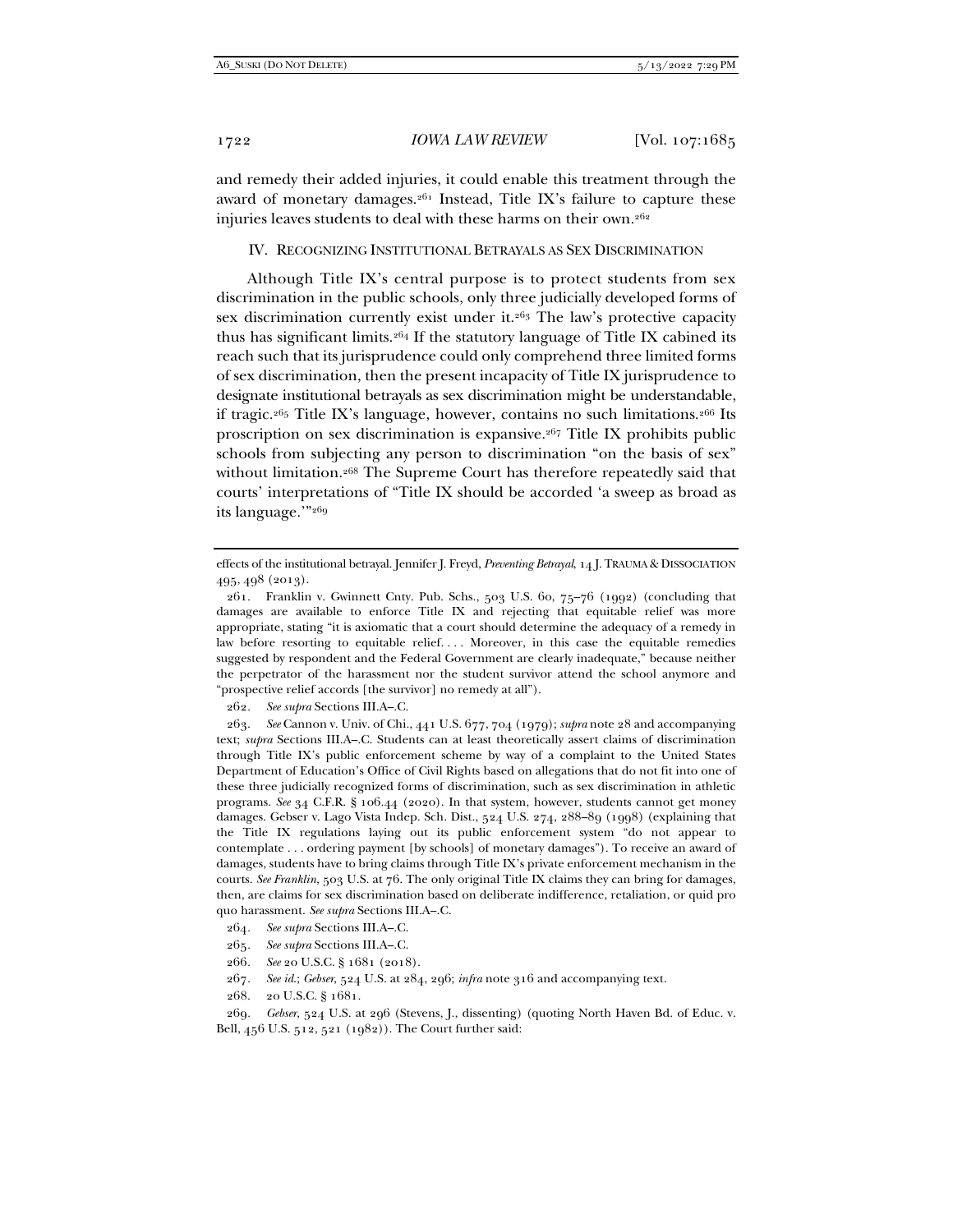Title IX's failure to recognize the institutional betrayals that follow sexual harassment as a form sex discrimination, then, is a jurisprudential problem, not a statutory one.270 Title IX can admit to other forms of intentional discrimination beyond the three narrow forms already cognizable under it.271 Courts, therefore, can and should recognize institutional betrayals as a new form of intentional sex discrimination under Title IX and remedy them.272 Courts should acknowledge that because institutional betrayals constitute injuries knowingly imposed by schools because of a student's status as a survivor of sexual harassment, they are a type of sex discrimination.<sup>273</sup>

Recognizing institutional betrayals as sex discrimination in this way would require courts to account for the body of empirical research demonstrating that institutional betrayals following sex discrimination constitute unique injuries.274 Decades have passed since the Supreme Court and lower courts adopted the three extant types of Title IX sex discrimination, and in that time this research in psychology has significantly advanced understandings about the gravity of the injuries that schools and other institutions impose in response to sexual harassment.275 Title IX jurisprudence should incorporate these developments. It should understand that when schools locate the problem of sexual harassment in the behavior of the survivor, they knowingly risk or cause students an injury.276 That is, they risk or cause institutional betrayals.277

Distinguishing institutional betrayals as sex discrimination in this way would require expanding the current meaning of discrimination "on the basis of sex" under Title IX. It would require understanding such discrimination as

That sweep is broad indeed. "No person . . . shall, on the basis of sex, . . . be subjected to discrimination under any education program or activity receiving Federal financial assistance . . . ." As Judge Rovner has correctly observed, the use of passive verbs in Title IX, focusing on the victim of the discrimination rather than the particular wrongdoer, gives this statute broader coverage than Title VII.

*Id.* (quoting 20 U.S.C. § 1681(a)). Further, the Court has noted that courts have latitude in finding private rights of action for enforcing this wide-ranging prohibition on sex discrimination. *Id.* at 284 (majority opinion) ("Because the private right of action under Title IX is judicially implied, we have a measure of latitude to shape a sensible remedial scheme that best comports with the statute.").

270*. See* Davis *ex rel.* LaShonda D. v. Monroe Cnty. Bd. of Educ., 526 U.S. 629, 645 (1999); *Gebser*, 524 U.S. at 284; *infra* note 316 and accompanying text.

271*. See Davis*, 526 U.S. at 645; *Gebser*, 524 U.S. at 284; *infra* note 316 and accompanying text.

272*. See infra* Section IV.A.2.

273*. Infra* Section IV.A.

274*. See, e.g.*, Smith & Freyd, *Institutional Betrayal*, *supra* note 14, at 577–78; *see* Smith & Freyd, *Insult, then Injury*, *supra* note 18, at 1121; Carr et al., *supra* note 14, at 487; Jacoby et al., *supra* note 57, at 264; Gómez, *supra* note 95, at 324; Keng et al., *supra* note 97, at 300.

275*. See Gebser*, 524 U.S. at 277; *Davis*, 526 U.S. at 633; Jackson v. Birmingham Bd. of Educ., 544 U.S. 167, 184 (2005).

<sup>276</sup>*. See supra* Section II.A.

<sup>277</sup>*. See supra* Section II.A.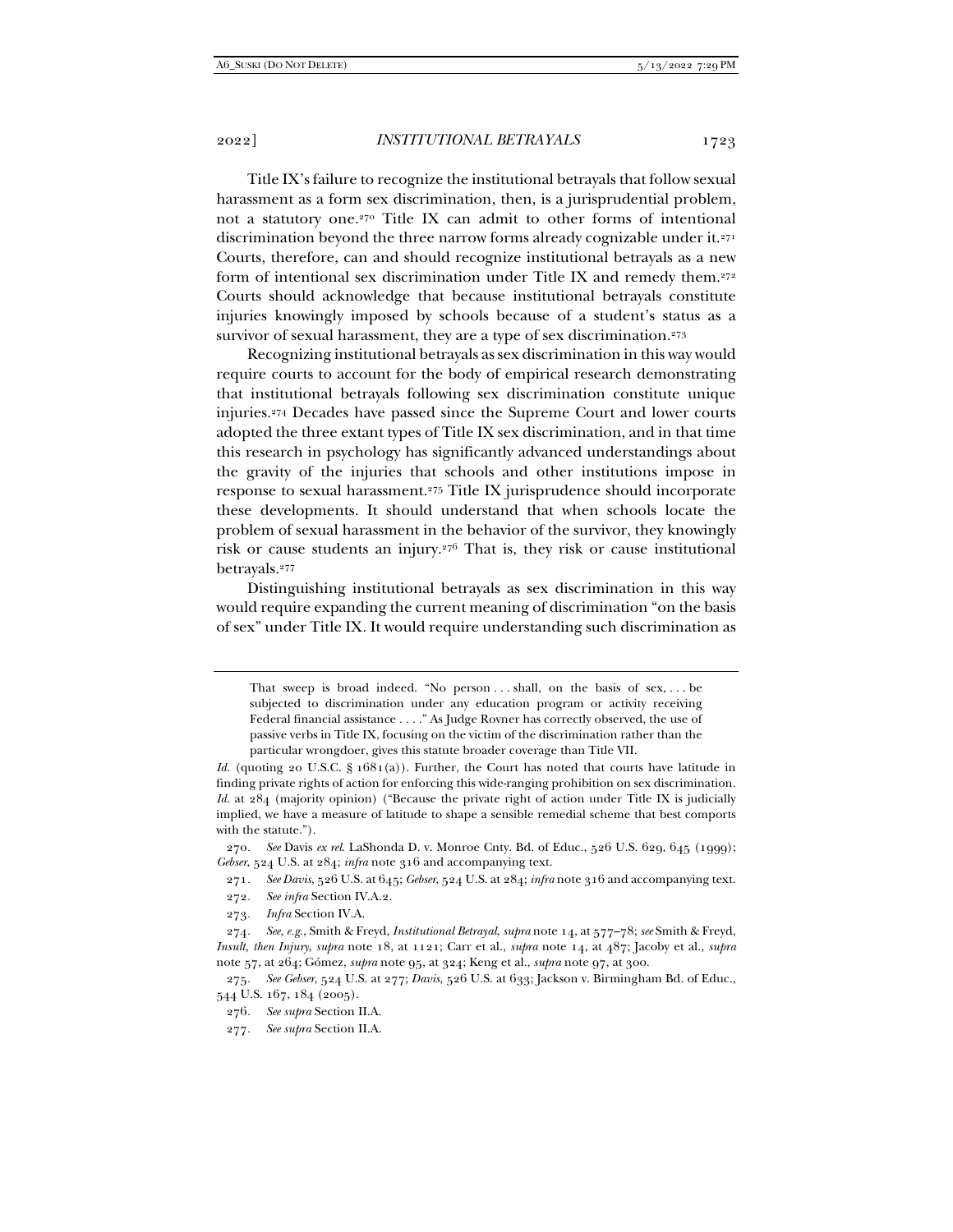occurring not just because of an individual's gender status but, more precisely, because of an individual's status as a survivor of sexual harassment.<sup>278</sup> By acknowledging this unique subcategory of gender status, courts could no longer overlook the injuries schools impose because of it.279 Courts could not avoid evaluating institutional betrayals as sex discrimination.280 The theoretical foundations of the deliberate indifference and retaliation forms of sex discrimination, which in application now preclude courts from contemplating institutional betrayals as sex discrimination with their focus on schools' actions that perpetuate prior harassment and penalize individuals for reporting it, respectively, justify this revised understanding.281

Although this proposal recommends designating a new form of sex discrimination under Title IX, it still does not amount to a radical approach to reform.282 Rather than calling for a wholesale reworking of Title IX's statutory provisions, it proposes extending the statute's interpretation in ways that find footing in current Title IX jurisprudence. Modest or not, though, both the developed research on the significance of the harms students suffer from schools' institutional betrayals and Title IX's current failure to classify these injuries as sex discrimination demand this change.283 Although these proposals could apply in both the K–12 and the higher education context, the focus here is on the K–12 population because of the exigencies attendant to the institutional betrayals experienced by that population.284

This proposal to recognize institutional betrayals as a new form of intentional sex discrimination under Title IX is, of course, not insusceptible to critique. Several critiques can be leveled at the recommendations made here.285 I address these critiques in the final subsection below.

#### *A. INSTITUTIONAL BETRAYAL AS SEX DISCRIMINATION*

As broad as Title IX's proscription on sex discrimination in public education is, any new theory of sex discrimination must still fit within its basic parameters. At the risk of stating the obvious, it must involve not just

283*. See supra* Sections II.C, III.D.

284*. See supra* Section III.D. The relative lack of protections afforded K–12 public school students under Title IX and other law as compared to college and university students warrants exploration. *See* 20 U.S.C. § 1092(f) (2018). To do such an exploration justice, it is more properly left for another article.

<sup>278</sup>*. See infra* Section IV.A.2.

<sup>279</sup>*. See infra* Sections IV.A–.C.

<sup>280</sup>*. See infra* Section IV.A.2.

<sup>281</sup>*. See supra* Sections III.A–.B.

 <sup>282.</sup> It could also be argued that this approach, however, is also not radical enough because it does not propose reforming the conceptualization of sex discrimination in a broader way. *See infra* Section IV.D.

<sup>285</sup>*. See infra* Section IV.D.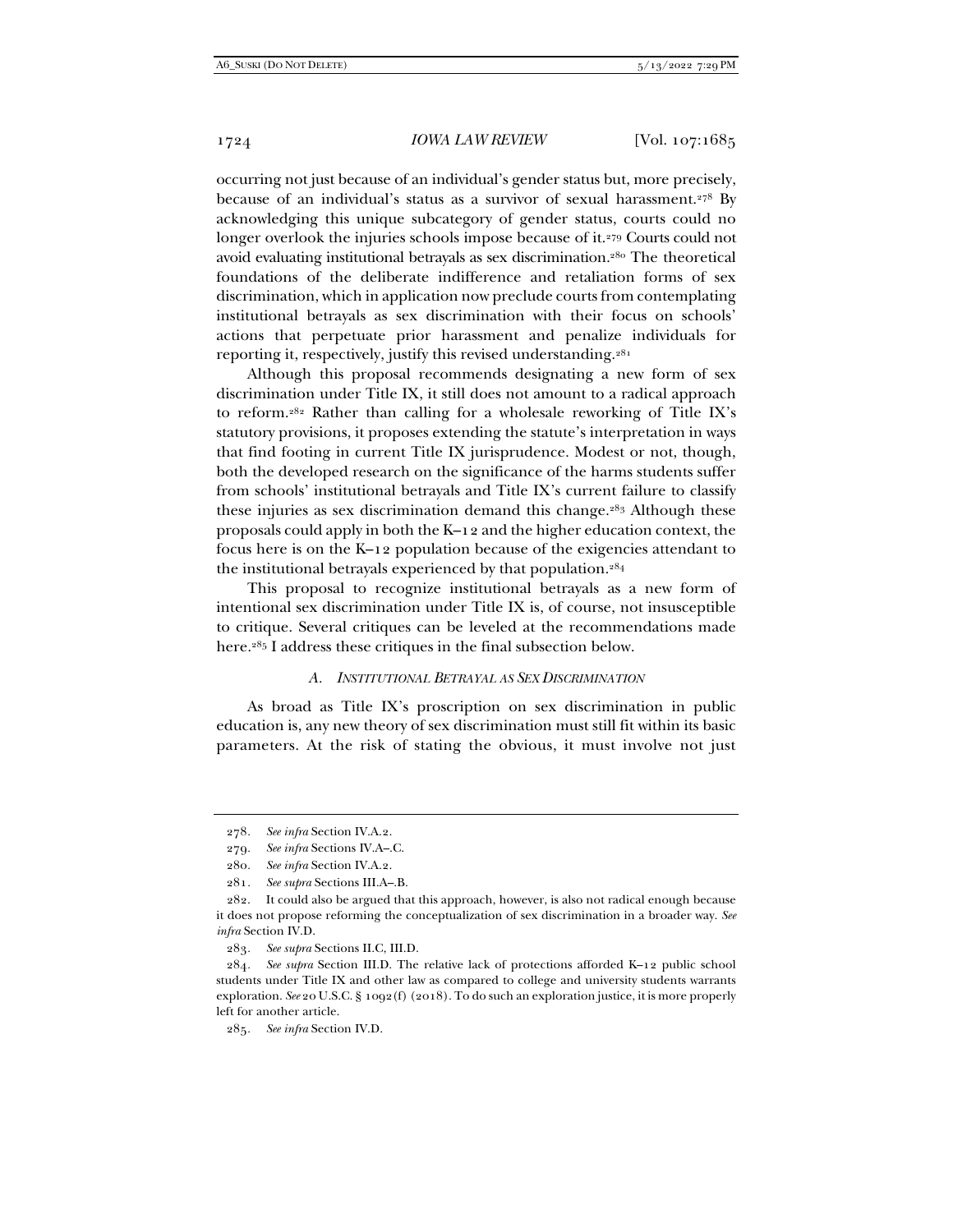discrimination, but also intentional discrimination on the basis of sex.286 The Supreme Court has recognized that both individual gender status-based discrimination and discrimination that furthers structures of gender discrimination constitute discrimination "on the basis of sex" under Title IX.287 New theories of sex discrimination can therefore be either.288 Drawing on the theoretical underpinnings of the recognized forms of sex discrimination to extend the meaning of "on the basis of sex," institutional betrayals are both.289

# 1. The Existing Theoretical Foundations of Intentional Sex Discrimination Under Title IX

The Supreme Court has not theorized at great length about why a school's deliberate indifference to sexual harassment or its retaliation for such harassment constitutes discrimination that both is intentional and based on sex.290 The general theoretical foundations the Court has staked out, however, establish capacious bounds for what it means to intentionally discriminate on the basis of sex under Title IX.<sup>291</sup> First, both of these forms of

287*. See* Jackson v. Birmingham Bd. of Educ., 544 U.S. 167, 174 (2005) ("[Retaliation] is a form of 'discrimination' because the complainant is being subjected to differential treatment."); *Davis*, 526 U.S. at 650 ("The statute makes clear that, whatever else it prohibits, students must not be denied access to educational benefits and opportunities on the basis of gender.").

288*. See infra* Section IV.A.2. Of course, new theories of sex discrimination arguably could be something else entirely without regard for, or any basis in, current theories of sex discrimination under Title IX. *See, e.g.*, Noah D. Zatz, *Managing the Macaw: Third-party Harassers, Accommodation, and the Disaggregation of Discriminatory Intent*, 109 COLUM. L. REV. 1357, 1362 (2009); *infra* notes 316–31 and accompanying text.

*Id.*

<sup>286</sup>*. See infra* Section IV.A.1. Recognizing any form of sex discrimination as intentional sex discrimination is critical. Only when schools intentionally discriminate on the basis of sex can survivors recover in damages. *See, e.g.*, Davis *ex rel.* LaShonda D. v. Monroe Cnty. Bd. of Educ., 526 U.S. 629, 641–42 (1999) (citing Pennhurst State Sch. & Hosp. v. Halderman, 451 U.S. 1 (1981) (citations omitted)) ("We recognized [in our prior Title IX decisions] that the scope of liability in private damages actions under Title IX is circumscribed by *Pennhurst*'s requirement that funding recipients have notice of their potential liability. . . . We also recognized, however, that this limitation on private damages actions is not a bar to liability where a funding recipient intentionally violates the statute.").

<sup>289</sup>*. Infra* Section IV.A.2.

<sup>290</sup>*. See Davis*, 526 U.S. at 645–49; Gebser v. Lago Vista Indep. Sch. Dist., 524 U.S. 274, 281 (1998); Franklin v. Gwinnett Cnty. Pub. Schs., 503 U.S. 60, 74–75 (1992); *Jackson*, 544 U.S. at 173–74; Deborah L. Brake, *Retaliation*, 90 MINN. L. REV. 18, 51 (2005). Expanding on this lack of direction, Deborah Brake has noted:

The *Jackson* Court's "failure to engage or acknowledge the distance between retaliation for a person's actions and the dominant status-based framework of intentional discrimination, the *Jackson* decision is remarkably undertheorized. Neither the *Jackson* majority nor lower court decisions recognizing an implied right of action for retaliation have satisfactorily explained why retaliation counts as a form of intentional discrimination based on protected class status.

<sup>291</sup>*. See supra* Sections III.A–.B.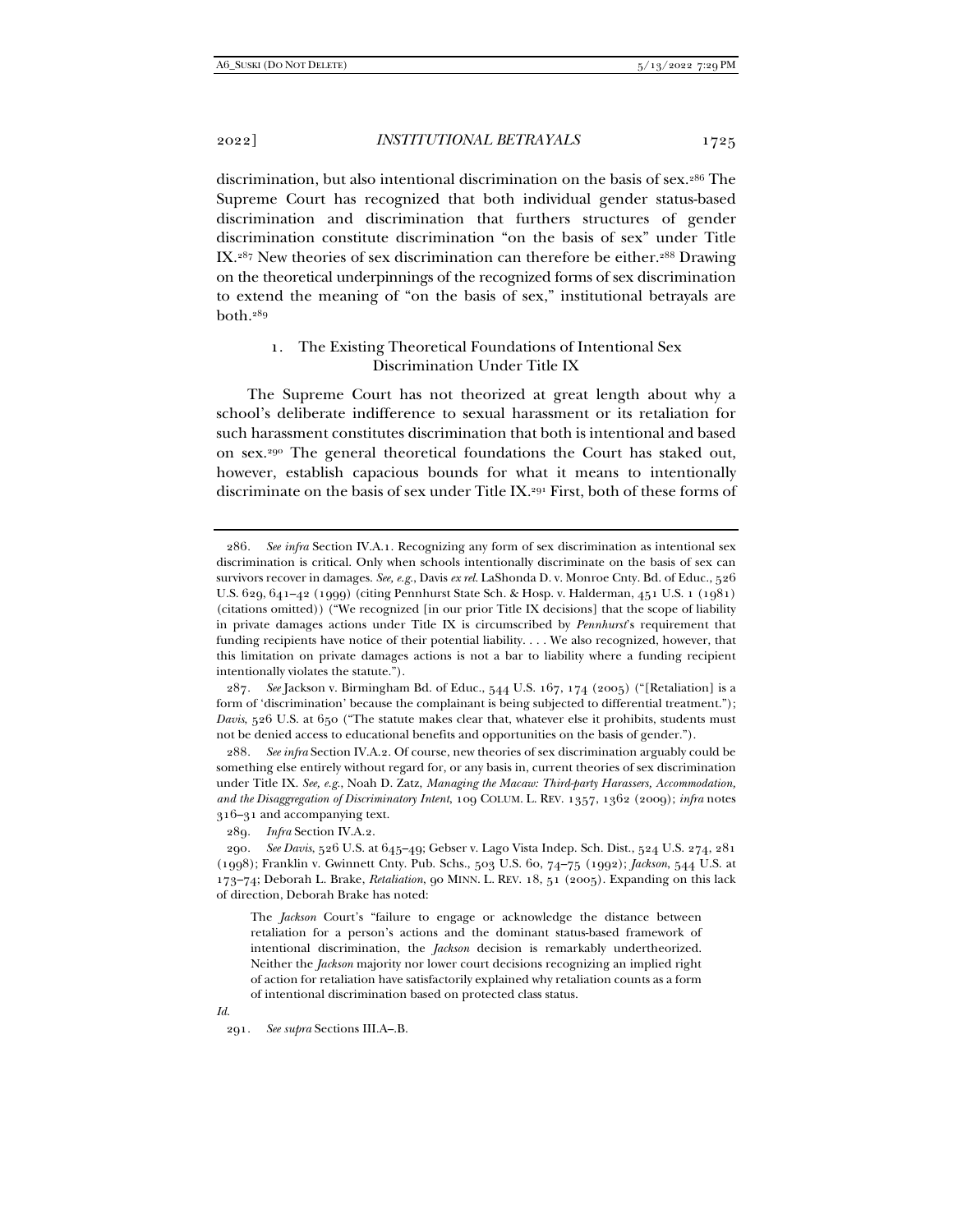recognized sex discrimination consider schools' knowingly injurious conduct to be intentionally discriminatory treatment.<sup>292</sup> Second, the Court has explained such conduct as discriminating on the basis of sex when it occurs because of an individual's gender status or when it perpetuates systems that allow for gender-based harm.293

Both the Supreme Court's Title IX deliberate indifference and retaliation schemes establish that when a school knowingly injures an individual, it intentionally discriminates.294 In *Davis v. Monroe County Board of Education*, the Court concluded "that a [school] intentionally violates Title IX . . . where the [school] is deliberately indifferent to known acts of [sexual harassment,]" and "their own deliberate indifference effectively 'cause[d]' the discrimination" or risked it by "'mak[ing students] liable or vulnerable' to it."295 Schools' actions thus amount to intentional discrimination when they

293*. See Gebser*, 524 U.S. at 275; *Jackson*, 544 U.S. at 179; Brake, *supra* note 290, at 59; *infra* note 325 and accompanying text.

294*. See Jackson*, 544 U.S. at 173–74; *Davis*, 526 U.S. at 643. Scholars have debated the meaning of the Supreme Court's explanations of intentional discrimination in its Title IX decisions, but they generally agree that Title IX does not demand a subjective intent to discriminate on the part of schools. *See* Brake, *supra* note 32, at 18 (explaining intent in the context of a Title IX deliberate indifference claims is not about "a specific state of mind or an intent to violate the rights of others"). Deborah Brake has contended that the Court transformed the intentionality requirement into a causation requirement. *Id.* at 7 ("The *Davis* Court adopted a broad understanding of discrimination, one focused not on intent but causation, and a broad view of causation at that."). Derek Black has argued that the Court expanded the meaning of "intentionality" with its Title IX cases. Derek W. Black, *The Mysteriously Reappearing Cause of Action: The Court's Expanded Concept of Intentional Gender and Race Discrimination in Federally Funded Programs*, 67 MD. L. REV. 358, 379 (2008) ("The *Gebser* line of cases demonstrates that the statutory bar of discrimination in federally funded programs—which the Court has interpreted to mean 'intentional' discrimination—also prohibits volitional actions that effectively perpetuate discrimination, undermine congressional intent, or subject individuals to inequality.").

295*. Davis*, 526 U.S. at 642–43, 645 (fourth alteration in original) (first quoting *Gebser*, 524 U.S. at 291; and then quoting RANDOM HOUSE DICTIONARY OF THE ENGLISH LANGUAGE 1415 (1966)). In *Davis*, the Court adopted its rationale in *Gebser v. Lago Vista Independent School District* in finding the school could be liable under Title IX for a teacher's sexual harassment of a student. *Id.* at 643 ("We consider here whether the misconduct identified in *Gebser*—deliberate indifference to known acts of harassment—amounts to an intentional violation of Title IX, capable of supporting a private damages action, when the harasser is a student rather than a teacher. . . . [I]n certain limited circumstances, it does."). *See also* Suski, *supra* note 32, at 2290 (explaining that deliberate indifference embraces both a causal and a risk component).

<sup>292</sup>*. See Davis*, 526 U.S. at 643; *Gebser*, 524 U.S. at 281; *Franklin*, 503 U.S at 74–75; *Jackson*, 544 U.S. at 173–74. Such knowingly injurious conduct will not always amount to unlawful discrimination. It might amount to morally and socially repugnant intentional injuries, but if it does not occur on the basis of some protected status, then it is not unlawful discrimination. *See* Brake, *supra* note 290, at 48. Take, for example, a scenario in which one student persistently makes fun of another student based on her weight. The school has full knowledge of it. Teachers and staff not only act indifferently to this harmful behavior, but they also encourage it. These actions by the school would be knowingly injurious and so intentionally discriminatory. Because they do not occur on the basis of sex (or any other protected legal status), they are not unlawful sex discrimination.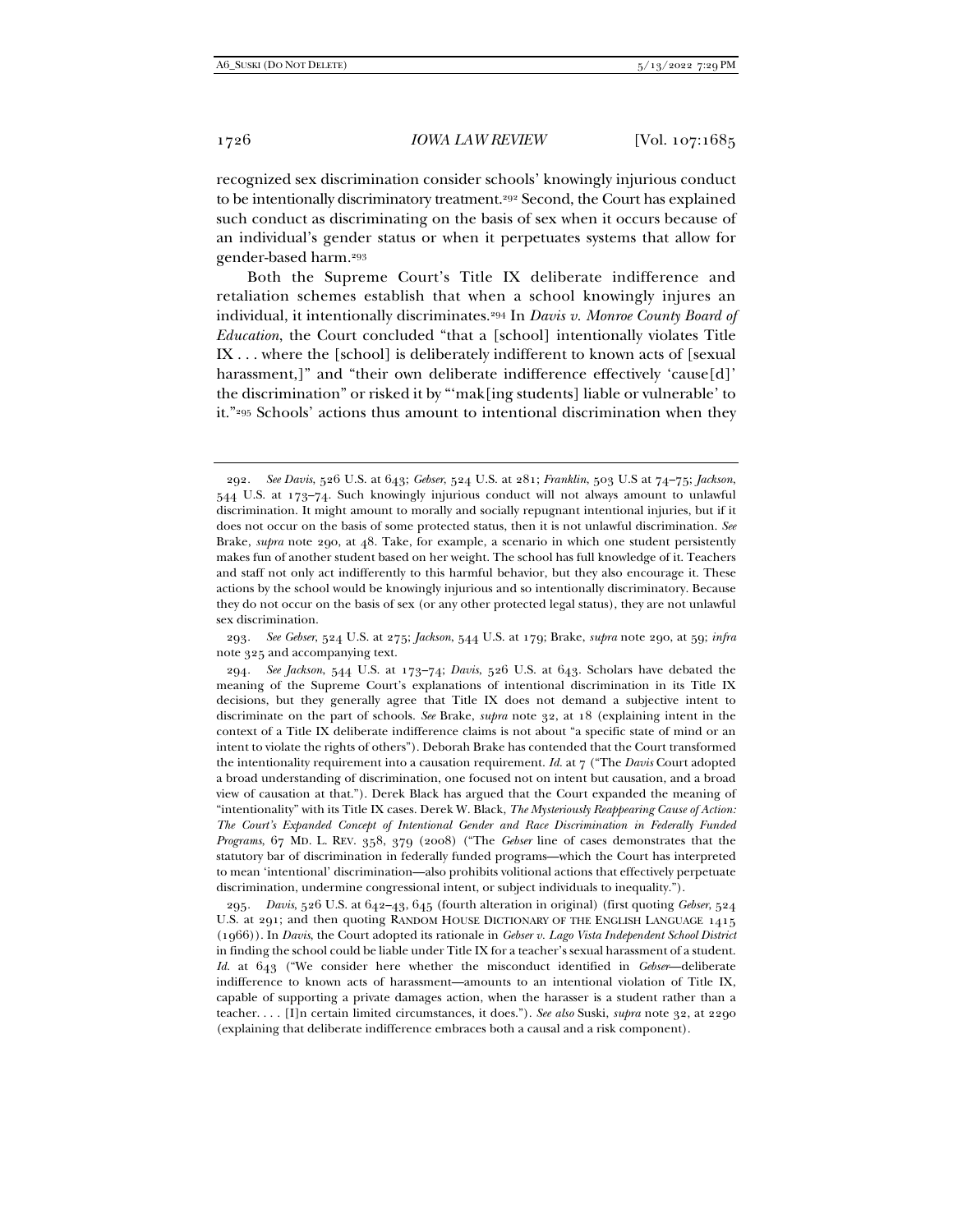knowingly, or deliberately, injure a student in this way.296 In *Jackson v. Birmingham Board of Education*, the Court was no less insistent that a school intentionally discriminates when it knowingly injures a person.297 In this discrimination construct, however, the injury happens because a school's punitive response to a report of sexual harassment is inherently knowingly made.298 The Court said retaliation is a knowing injury "because it is an intentional response to the nature of the complaint: an allegation of sex discrimination."299

The Supreme Court has also described this knowingly injurious conduct as occurring on the basis of sex because it is rooted either in an individual's gender status or in systems that enable individual gender status-based harms.300 In *Gebser v. Lago Vista Independent School District*, the Court identified a student's individual gender status as the basis for the discrimination and therefore Title IX's protection against it.301 To do so, it relied on its Title VII cases prohibiting sexual harassment in employment to conclude that a school's deliberate indifference to a teacher's sexual harassment of a student constitutes discrimination on the basis of sex.302 It said "Title IX placed on the . . . Public Schools the duty not to discriminate on the basis of sex, and 'when a supervisor sexually harasses a subordinate because of the subordinate's sex, that supervisor "discriminate $[s]$ " on the basis of sex.' We

298*. See id.*

299*. Id.* at 174. The debate about whether the Supreme Court's Title IX deliberate indifference jurisprudence expanded the meaning of intent or transformed it into a causal standard, *see supra* note 294 and accompanying text, could also be answered by an analogy on to the Title VII "membership causation" model of discrimination theorized by Noah Zatz. *See* Zatz, *supra* note 288, at 1362. Zatz has argued that the common thread between disparate treatment and discrimination in the Title VII context is that "both accomplish a single end: preventing membership causation." *Id.* Zatz defines this as:

[W]hen an employee suffers workplace harm due to her membership in a protected class. . . . In a disparate treatment case, the employer decides to impose (or not to prevent) workplace harm based on whether the worker belongs to one group or another. In such cases, the employee's protected class membership plays a causal role within the employer's decisionmaking process. . . . [So] membership causation . . . is equivalent to what ordinarily is termed "discriminatory intent."

*Id.* Similarly, a school's indifference to a student's individual status as a member of a protected gender class causes the discrimination and substitutes for or, as Zatz would say, is equivalent to discriminatory intent in other discrimination contexts. *See id.*

300*. Jackson*, 544 U.S. at 174, 179; *Gebser*, 524 U.S. at 282–83.

301*. See Gebser*, 524 U.S. at 281–83 (citing Franklin v. Gwinnett Cnty. Pub. Sch., 503 U.S. 60, 75 (1992)).

<sup>296</sup>*. Davis*, 526 U.S. at 642–43 ("By employing the 'deliberate indifference' theory already used to establish municipal liability . . . we concluded in *Gebser* that recipients could be liable in damages only where their own deliberate indifference effectively 'cause[d]' the discrimination." (alteration in original) (citation omitted) (quoting *Gebser*, 524 U.S. at 291)).

<sup>297</sup>*. See Jackson*, 544 U.S. at 173–74, 179.

<sup>302</sup>*. See id.* (citing *Franklin*, 503 U.S. at 75).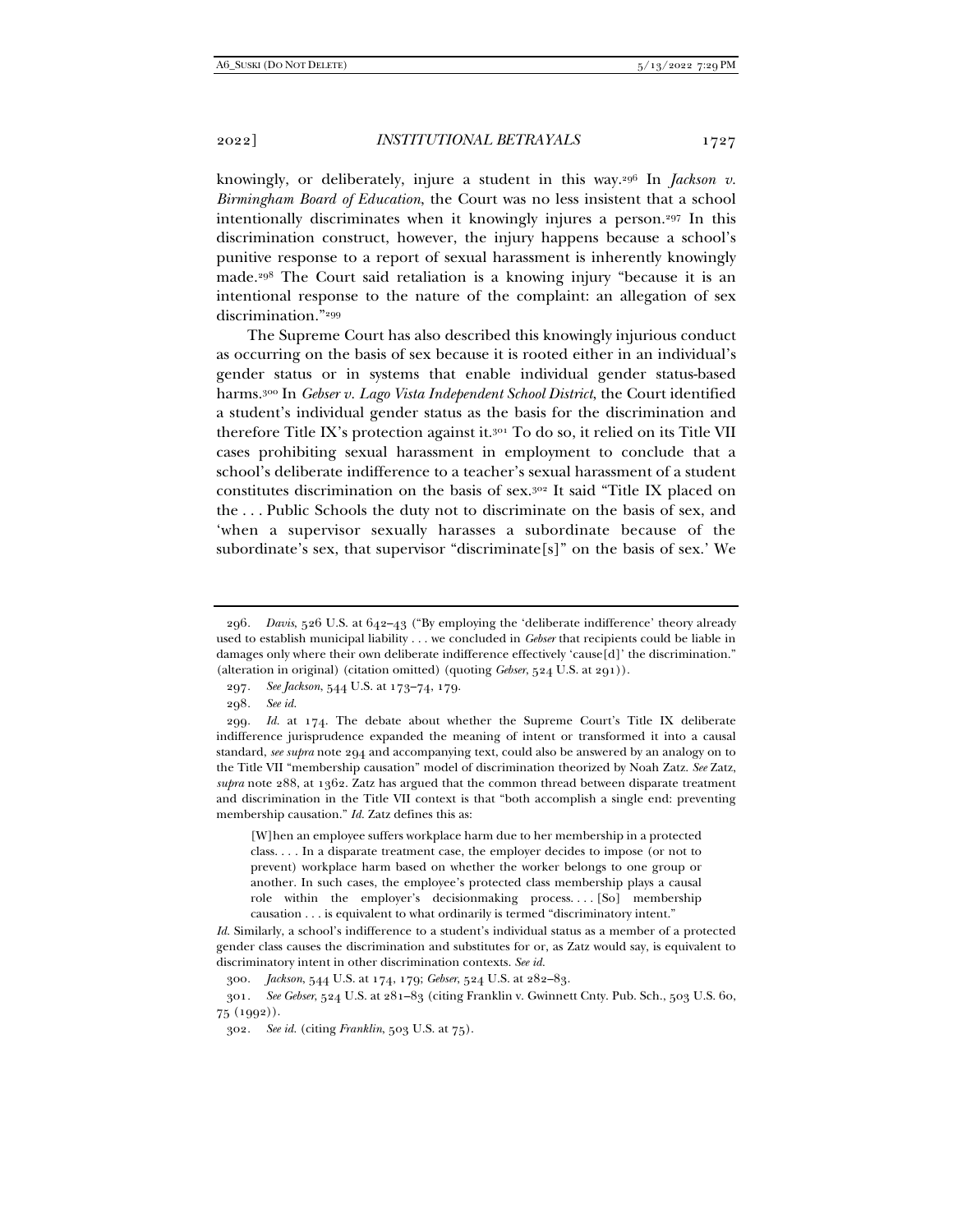believe the same rule should apply when a teacher sexually harasses and abuses a student."303

In contrast, in *Jackson*, the Supreme Court did not center its reasoning on an individual's gender status when it found that retaliation for reporting sex discrimination is also discrimination "on the basis of sex."304 Rather, the Court concluded that schools discriminate on the basis of sex for retaliating against reporters of sexual harassment regardless of whether the reporter personally suffered any harm based on their individual gender status.305 The Court said that "[Title IX] does not require that the victim of the retaliation must also be the victim of the discrimination that is the subject of the original complaint."306 These retaliatory harms constitute discrimination on the basis of sex instead because they perpetuate systems that allow sex discrimination to occur.307 As Deborah Brake has explained in unpacking this theory of retaliation as discrimination, "[t]he touchstone of the retaliation claim . . . is that the complainant was retaliated against for his or her actions opposing discrimination."308 The retaliation operates as a system-level tool for quashing that opposition and, in turn, reinforcing the discrimination.309 In *Jackson*, then, the Court thus adopts a theory of sex discrimination that proscribes injuries that structurally enable sex discrimination.310

305*. See id.* at 179; Brake, *supra* note 290, at 51, 59 ("The Court's primary, if not fully articulated, rationale for situating retaliation under the intentional discrimination umbrella rests on the premise that opposition to intentional discrimination triggered the retaliation.").

306*. Jackson*, 544 U.S. at 179. The Court said that "[i]f the statute provided instead that 'no person shall be subjected to discrimination on the basis of *such individual's* sex,'" then the Court would demand that the person retaliated against for reporting harassment also be the subject of the harassment. *Id. See also* Brake, *supra* note 290, at 51 (noting that the majority opinion in *Jackson* "repeatedly and insistently assert[ed] that retaliation for complaining about sex discrimination is a form of intentional discrimination on the basis of sex").

 307. Brake, *supra* note 290, at 59. As Brake has also pointed out, though, the Court did not thoroughly flesh out this theory. *Id.* She notes that "the majority opinion in *Jackson* . . . [never] fully engaged the complexity of situating retaliation as a form of intentional discrimination." *Id.* She argues that the Court's move to prohibit structural sex discrimination in this way, however, under-theorized as it is, "pushes the boundaries of . . . discrimination law in productive ways, both in terms of the scope of the antidiscrimination project and the values underlying discrimination law." *Id.* at 42.

308*. Id.* at 48.

309*. Id.* at 41 ("Retaliation . . . serves as a mechanism to maintain hierarchies within institutions and restore the social norms that are challenged by claims of wrongdoing....  $[R]$ etaliation is a product of an organization's existing climate and structures.").

310*. See Jackson*, 544 U.S. at 174, 179; Brake, *supra* note 290, at 41.

<sup>303</sup>*. Gebser*, 524 U.S. at 281 (alteration in original) (citation omitted) (first quoting *Franklin*, 503 U.S. at 75; and then quoting Meritor Sav. Bank, FSB v. Vinson, 477 U.S. 57, 64 (1986)). The Court went on, saying that statement "was made with regard to the general proposition that sexual harassment can constitute discrimination on the basis of sex under Title IX . . . ." *Gebser*, 524 U.S. at 283.

<sup>304</sup>*. See Jackson*, 544 U.S. at 173–74 ("Retaliation against a person because that person has complained of sex discrimination is another form of intentional sex discrimination encompassed by Title IX's private cause of action.").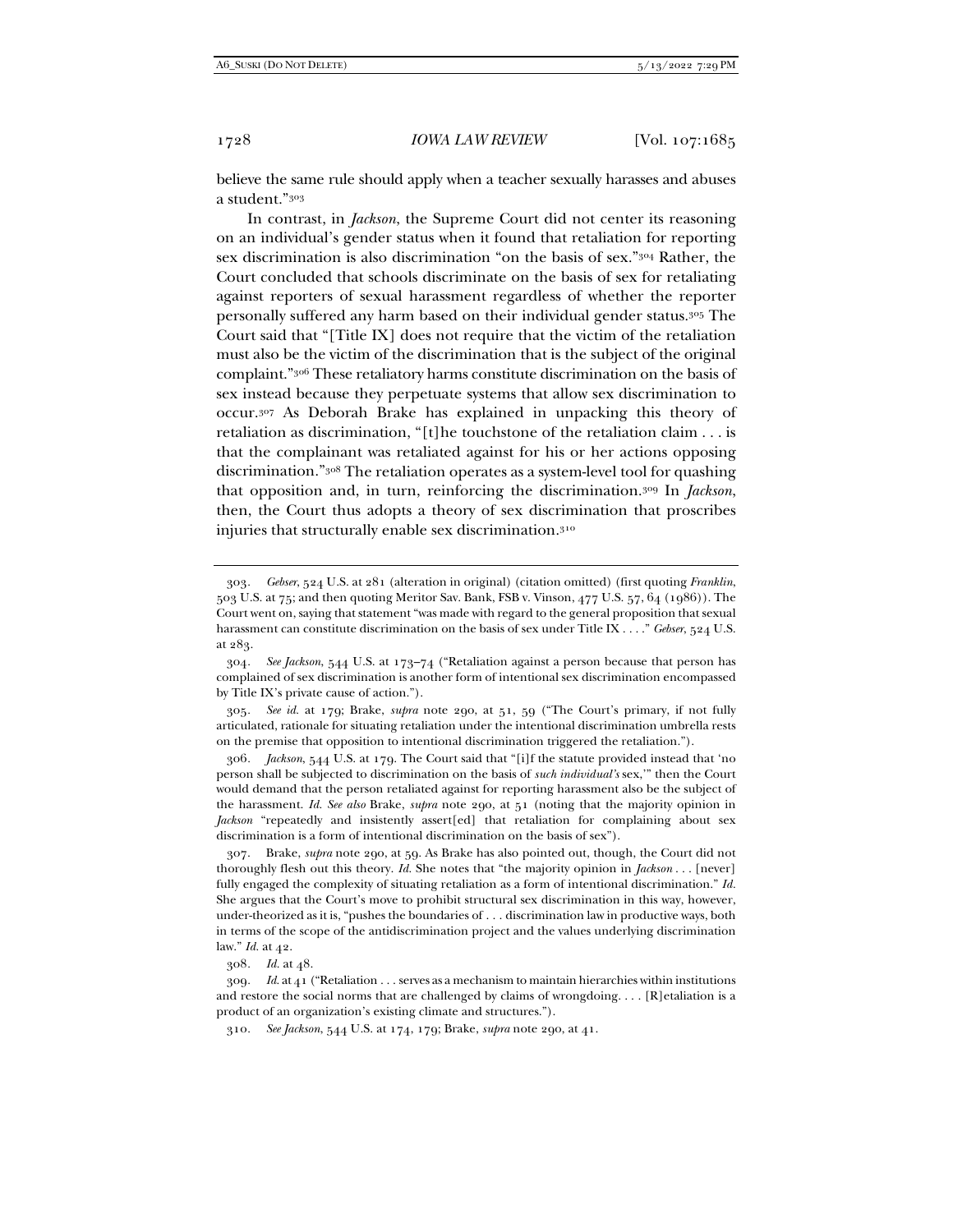# 2. Theorizing Institutional Betrayals as Intentional Discrimination on the Basis of Sex Under Title IX

Although the Supreme Court has conceptualized expansively the fundamental elements of Title IX sex discrimination in these ways, the three cognizable forms of sex discrimination it currently supports are narrowly drawn.311 These recognized forms of sex discrimination thus are almost entirely incapable of understanding institutional betrayals as sex discrimination.312 Extending the meaning of what constitutes discrimination on the basis of sex would correct this failure of Title IX jurisprudence. To that end, courts should deem schools' responses to student sexual harassment that knowingly injure a student because of the student's status as a survivor of sexual harassment as intentional sex discrimination that violates Title IX. More specifically, such responses knowingly injure and therefore constitute intentional sex discrimination because they betray a student's trust or dependency and identify the student's behavior as the problem.313 Understanding discrimination that occurs on the basis of sex in this more specific way, courts could not avoid finding that institutional betrayals constitute intentional sex discrimination in violation of Title IX.314

Significantly, the Supreme Court has already acknowledged that Title IX jurisprudence has room for expansion. The Court has said the forms of sex discrimination Title IX now comprehends do not comprise the outer limits of Title IX's protections.315 It has explained that "[b]ecause Congress did not list *any* specific discriminatory practices when it wrote Title IX, its failure to mention one such practice does not tell us anything about whether it intended that practice to be covered."316 Space thus exists for courts to comprehend intentional discrimination "on the basis of sex" under Title IX more comprehensively than they currently do.317 Courts should consequently extend the understanding of discrimination on the basis of sex under Title IX such that they can effectively recognize institutional betrayals as sex discrimination.

Although designating institutional betrayals as sex discrimination requires broadening the current meaning of what constitutes discrimination "on the basis of sex" under Title IX, it does not require adjusting Title IX's

317*. See id.* at 175; *see also* Brake, *supra* note 290, at 59 (noting "the malleability of intentional discrimination in legal discourse").

<sup>311</sup>*. See supra* Sections III.A–.C.

<sup>312</sup>*. See supra* Sections III.A–.C.

<sup>313</sup>*. See supra* Section II.A.

<sup>314</sup>*. See supra* Part IV.

<sup>315</sup>*. See Jackson*, 544 U.S. at 174–75; *infra* note 316 and accompanying text.

<sup>316</sup>*. Jackson*, 544 U.S. at 175. The Court repeatedly emphasized the wide scope of Title IX's protections in *Jackson*. It also said as it compares to Title VII. "Title IX, which, subject to a list of narrow exceptions not at issue here, broadly prohibits a funding recipient from subjecting any person to 'discrimination' 'on the basis of sex.'" *Id.* at 173.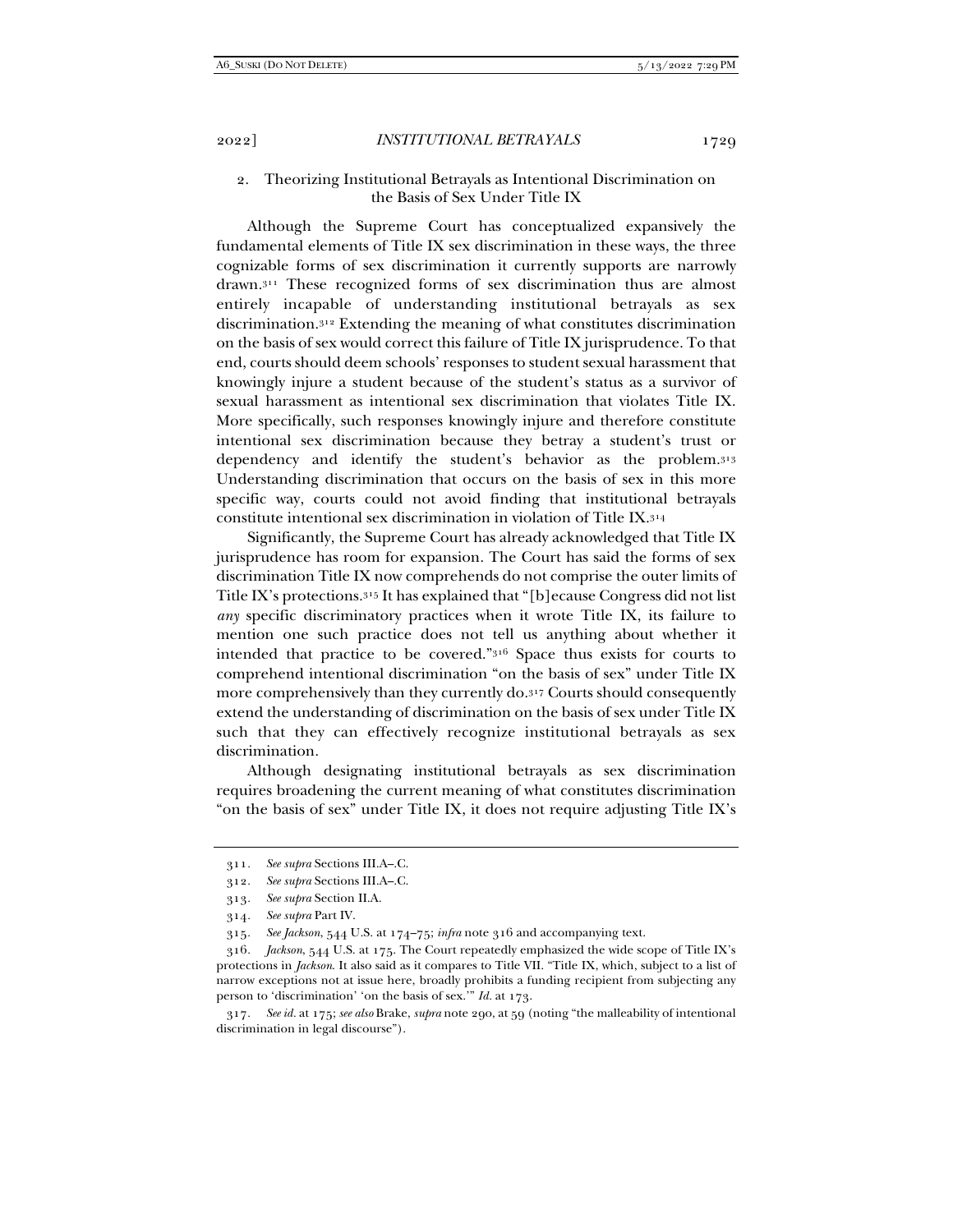present theories regarding what amounts to intentionally discriminatory conduct.318 Institutional betrayals already fit within the auspices of Title IX's conception of intentional discrimination for two reasons.319 First, when schools punish and blame survivors of sexual harassment and immediately discredit them, they do not act inadvertently.<sup>320</sup> Even when schools express disbelief of students' sexual harassment, their responses by nature necessitate an intentional action—that is, the expression itself cannot happen without some intent to act.321 All such acts by schools thus are inherently "intentional responses" to gender-based complaints of the type that the Supreme Court has already determined to be sufficient to establish intentional discrimination under its retaliation theory of Title IX liability.322 Second, because the empirical literature and guidance on institutional betrayals specifically and trauma responses generally is broad and widely available, when schools respond to student sexual harassment in ways that locate the problem of sexual harassment in the survivors' behavior, schools can readily be deemed to have knowingly risked or caused injury in the form of institutional betrayals.323

Title IX jurisprudence's present conceptualizations of discrimination "on the basis of sex," however, do need to be adjusted to include a more specific understanding of gender status-based discrimination than it currently contemplates.324 More specifically, courts need to recognize the harms that schools impose because of an individual's status as a survivor of sexual harassment as discrimination on the basis of sex. Extant Title IX theory, however, does not need to be stretched far for courts to embrace this more precise gender status-based category. Institutional betrayals following sexual harassment are inherently gender-based because they would not happen

<sup>318</sup>*. See supra* notes 292, 294–95, 299 and accompanying text.

<sup>319</sup>*. See infra* notes 320–23 and accompanying text.

<sup>320</sup>*. See, e.g.*, Stiles *ex rel.* D.S. v. Grainger Cnty., 819 F.3d 834, 844 (6th Cir. 2016) (noting that the school resource officer threatened to put student D.S. in jail if he was concocting tales of his multi-year experiences with harassment); K.S. v. Nw. Indep. Sch. Dist., 689 F. App'x 780, 782 (5th Cir. 2017) (detailing student K.S.'s suspension following his harassment); KF *ex rel.* CF v. Monroe Woodbury Cent. Sch. Dist., 531 F. App'x 132, 133 (2d Cir. 2013) (describing the circumstances of a school referral for student CF to attend a disciplinary alternative school following her harassment, effectively punishing her). While these acts may sometimes implicitly punish, the acts themselves, including sending students to alternative disciplinary placements, are intrinsically intentional. *See CF*, 531 F. App'x at 133. Even communicating disbelief automatically or by default is still a necessarily intentional act in much the same way that retaliation is because, as the Supreme Court said, such acts are "intentional response[s] to the nature of the [sexual harassment] complaint." *Jackson*, 544 U.S. at 174.

<sup>321</sup>*. Jackson*, 544 U.S. at 174.

<sup>322</sup>*. Id.*

<sup>323</sup>*. See* Jacoby et al., *supra* note 57, at 264; Gómez, *supra* note 95, at 324; Minahan, *supra* note 105, at 31–35; Venet, *supra* note 105; *Support for Students Exposed to Trauma*, *supra* note 105.

<sup>324</sup>*. See* Franklin v. Gwinnett Cnty. Pub. Schs., 503 U.S. 60, 75 (1992); *supra* note 299 and accompanying text.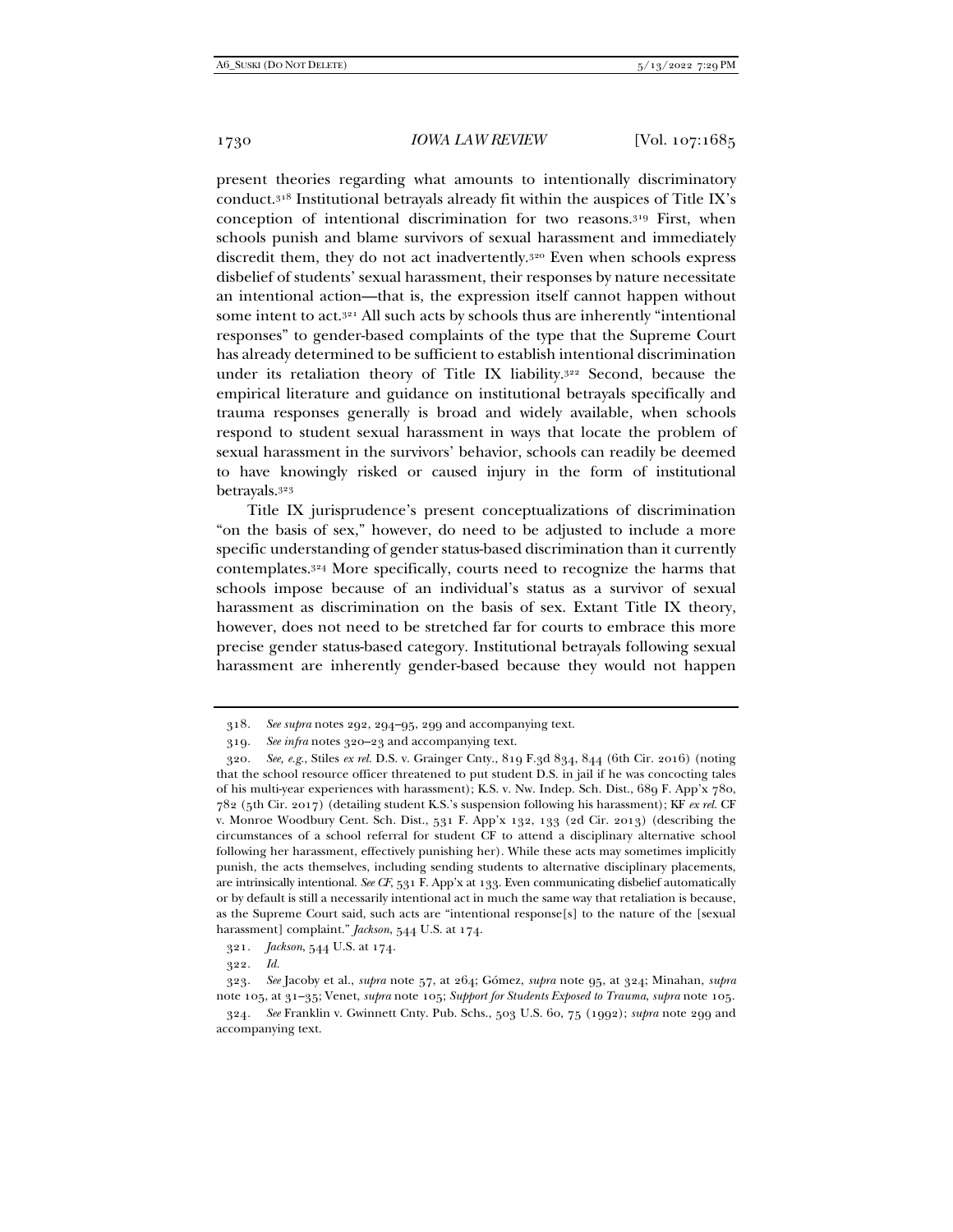absent the gender status-based harm of sexual harassment.325 Institutional betrayals, therefore, constitute a particular subcategory of gender status-based harms.326 If harming individuals because of their gender status constitutes an injury based on sex, then it follows that harming them because of their consequent status as survivors of such gender-based harm is also an injury based on sex.327 By embracing this particular subcategory of gender status, courts can evaluate institutional betrayals as intentionally injurious conduct that occurs on the basis of sex.328 That is, they can recognize institutional betrayals as sex discrimination under Title IX.329

Recognizing institutional betrayals as discrimination in this way would also allow courts to denote institutional betrayals as a form of structural sex discrimination.330 When schools impose institutional betrayals by punishing, blaming, or disbelieving by default a survivor of sexual harassment, they train their attention on survivors' roles in their own sexual harassment, to the partial or total exclusion of focusing on the causes of that harassment.331 Thus,

326*. See* Gebser v. Lago Vista Indep. Sch. Dist., 524 U.S. 274, 281 (1998) (citing Meritor Sav. Bank, FSB v. Vinson, 477 U.S. 57, 64 (1986)).

327*. See id.*

328*. See id.*; Brake, *supra* note 290, at 48; *infra* text accompanying notes 334–37.

 329. Democratic theory also supports this notion of protecting students from institutional betrayals as sex discrimination. Some scholars of democratic theory recognize that when vulnerable populations cannot exit a context, government protections of those populations should strengthen. *See, e.g.*, Ian Shapiro, *On Non-Domination*, 62 U. TORONTO L.J. 293, 333 (2012) ("[T]here is a trade-off between the importance of enhancing democratic voice and that of reducing the costs of exit for the vulnerable. In employment relations, for instance, I argue that where exit costs for the vulnerable are high due to the lack of a robust social wage, then government should insist on more voice within the firm: stronger safeguards for unions and other protections for workers."). Students in school have no exit strategy. They are legally required to attend school. *See Table 5.1*, *supra* note 98. Therefore, under this vision of democratic theory, they are particularly vulnerable to harms imposed by schools and deserve strong protections from them.

330*. See infra* text accompanying notes 334–39.

 331. For example, in *K.S. v. Northwest Independent School District*, student K.S. was suspended for defending himself against sexual harassment by another student, but the "record is unclear whether and to what extent the other student was disciplined." K.S. v. Nw. Indep. Sch. Dist., 689 F. App'x 780, 782 (5th Cir. 2017). Similarly, in *Rost v. Steamboat Springs*, student K.C. was sexually assaulted by students at her school. Although the school subjected K.C. to hours of questioning about the incident, it neither questioned her assailants nor punished them. Rost *ex rel.* K.C. v. Steamboat Springs RE-2 Sch. Dist., 511 F.3d 1114, 1123 (10th Cir. 2008). Consequently, K.C. did not return to school, and, as the dissent notes, "[t]he record suggests that it was the

<sup>325</sup>*. See* Smith & Freyd, *Insult, then Injury*, *supra* note 18, at 1118. Gender-based harm, including sexual harassment, injures because, among other things, it reinforces gender hierarchies. *See* Brian Soucek & Vicki Schultz, *Sexual Harassment by Any Other Name*, 2019 U. CHI. LEGAL F. 227, 232 ("[S]exual harassment law should aim at gender hierarchy, not sexuality alone."); *see also* Vicki Schultz, *Reconceptualizing Sexual Harassment*, 107 YALE L.J. 1683, 1762 (1998) ("The definition of a hostile work environment should be broadened to cover all conduct that is rooted in gender-based expectations—not simply conduct that is sexual in nature."); Brake, *supra* note 290, at 51; *infra* text accompanying notes 334–37 (discussing how unpunished institutional betrayal can reenforce gender-based hierarchies).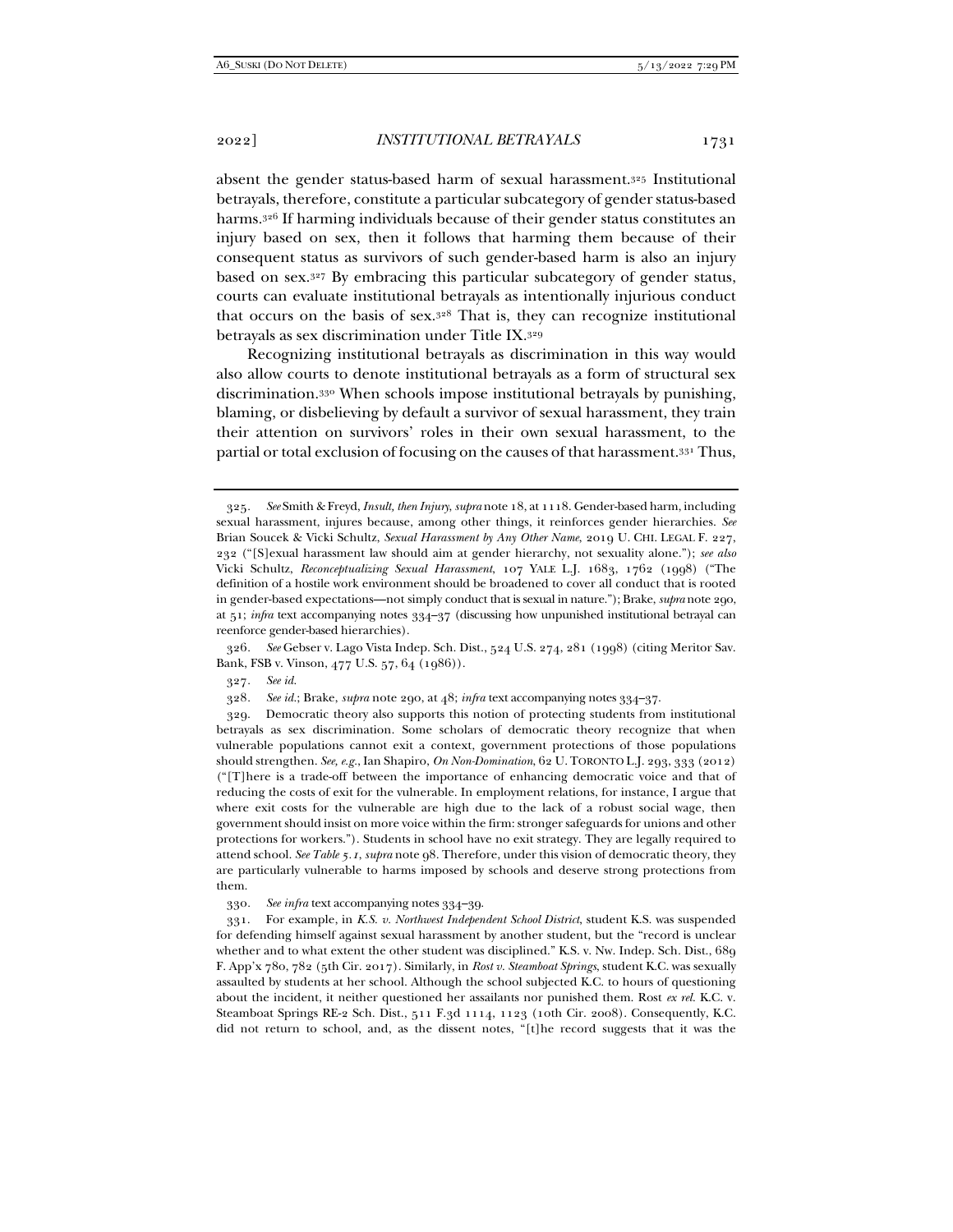the very systems that should protect students instead allow their sexual harassment, not to mention any additional institutional betrayals, to continue virtually unimpeded.332 Schools' institutional betrayals, then, advance sex discrimination on a structural, as well as an individual, level.333

One could reasonably question whether separating an individual's status as a survivor of sexual harassment from the individual's more general gender status makes a distinction without a difference. If this distinction made no difference to students' claims of sex discrimination, though, then current Title IX theory and doctrine should have already recognized institutional betrayals and the injuries they cause because a student has suffered sexual harassment as discrimination based on an individual's gender status.334 However, it has not.335 Eliding the distinctions between gender status generally and an individual's status as a survivor of gender-based harm specifically, courts recognize only three narrow forms of sex discrimination and therefore routinely find students' claims based on institutional betrayals do not amount to sex discrimination.336 They thus allow schools to impose institutional betrayals without transgressing Title IX.337 These distinctions between the harm students suffer because of their student gender status, including sexual harassment, and the harm they suffer because they are survivors of sexual harassment are, therefore, necessary. Recognizing these distinctions, courts will no longer be able to overlook the unique added injuries schools impose on students in the forms of institutional betrayals.338 By recognizing these injuries, Title IX can then provide students remedies for them.339

## *B. A FRAMEWORK FOR ANALYZING INSTITUTIONAL BETRAYALS AS SEX DISCRIMINATION*

Theorizing institutional betrayals as a form of sex discrimination and evaluating them as such are of course two different matters. A framework for assessing institutional betrayals as sex discrimination therefore is required. This framework should understand that schools intentionally discriminate against students when they know about their sexual harassment and then

336*. See supra* Sections III.A–.C.

338*. See infra* Section IV.C.

339*. See* Gebser v. Lago Vista Indep. Sch. Dist., 524 U.S. 274, 288–89 (1998); Franklin v. Gwinnett Cnty. Pub. Schs., 503 U.S. 60, 75–76 (1992); *supra* note 286 and accompanying text.

undeterred presence of the boys that kept K.C. from returning to school." *Id.* at 1131 (McConnell, J., dissenting).

<sup>332</sup>*. See, e.g.*, *Rost*, 511 F.3d at 1131 (McConnell, J., dissenting); *supra* note 331 and accompanying text.

<sup>333</sup>*. See, e.g.*, *Rost*, 511 F.3d at 1131 (McConnell, J., dissenting); *K.S.*, 689 F. App'x at 782; *supra* note 331 and accompanying text.

<sup>334</sup>*. See* Smith & Freyd, *Institutional Betrayal*, *supra* note 14, at 577; Smith et al., *supra* note 15, at 459.

<sup>335</sup>*. See supra* Sections II.A–.C, III.A–.C.

<sup>337</sup>*. See supra* Sections II.C, III.A–.C.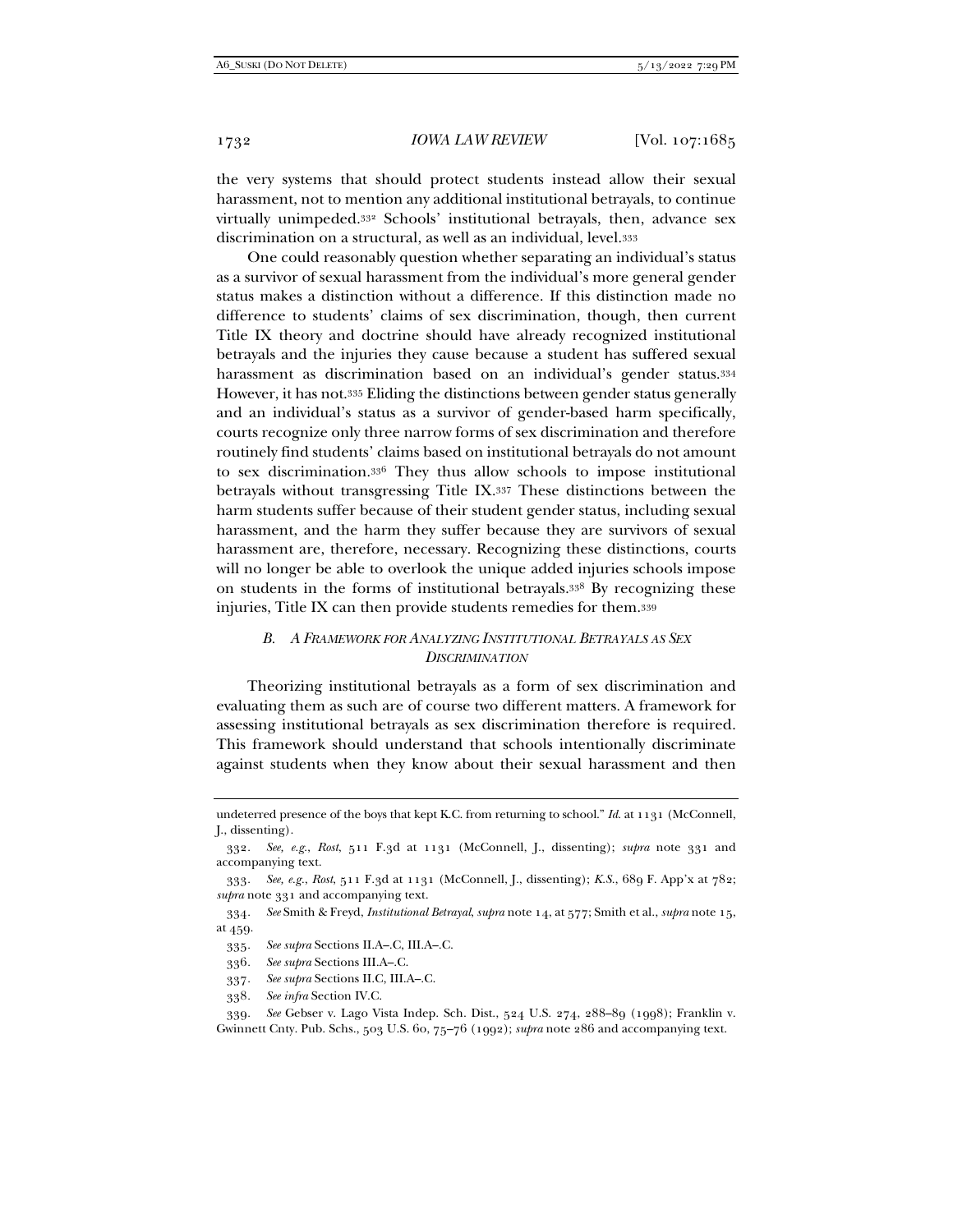injure them by unjustifiably treating the problem as having to do with the survivor's behavior. Such responses betray students' dependency on schools for help in the face of their harassment.340

However, such injuries do not occur simply because a school responds to student sexual harassment by, for example, investigating a report. The fact that a school conducted such an investigation does not constitute an institutional betrayal.341 When investigations and other schools' responses to student sexual harassment unjustifiably focus on survivors' role in their harassment, however, they do.342

Courts, therefore, need to make this distinction. To that end, courts first must determine if schools have some knowledge of a student's sexual harassment. Second, courts should assess whether schools focused their responses on the survivor's behavior without reasonable justification. Third, courts must find that the institutional betrayals caused discernible harm.

This framework and its elements allow courts to distinguish between schools' responses that constitute institutional betrayals and their necessary investigations into and their inadequate responses to student sexual harassment. In addition, this evaluation framework has the capacity to disaggregate procedural and substantive institutional betrayals. While both forms cause substantive harm, including depression, anxiety, and suicidality, distinguishing them as procedural or substantive singles them out and prevents courts from failing to perceive them.343

1. Knowledge of the Sexual Harassment

First, this framework should require that courts determine whether a school has some knowledge of a student's sexual harassment. Absent some knowledge of a student's sexual harassment, a school cannot impose an institutional betrayal.344 Institutional betrayals necessarily occur as a response to harassment or other trauma.345 Thus, courts should inquire into whether a student has reported some sexual harassment or schools have otherwise learned about a student's sexual harassment. Because some knowledge of sexual harassment is sufficient to trigger a response that causes institutional

343*. See supra* Section II.C.

345*. See id.*

<sup>340</sup>*. See* Smith & Freyd, *Institutional Betrayal*, *supra* note 14, at 577; Smith et al., *supra* note 15, at 459.

<sup>341</sup>*. See* Smith & Freyd, *Institutional Betrayal*, *supra* note 14, at 577–78; Smith et al., *supra* note 15, at 459–60.

<sup>342</sup>*. See* Smith & Freyd, *Institutional Betrayal*, *supra* note 14, at 577–79; Smith et al., *supra* note 15, at 459–61.

 <sup>344.</sup> Institutional betrayal occurs as a function of a school's response to sexual harassment and so follows knowledge of the harassment. *See* Smith & Freyd, *Dangerous Safe Havens*, *supra* note 20, at 123 ("[B]etrayal necessarily occur[s] apart from the sexual assault itself . . . in events . . . following it.").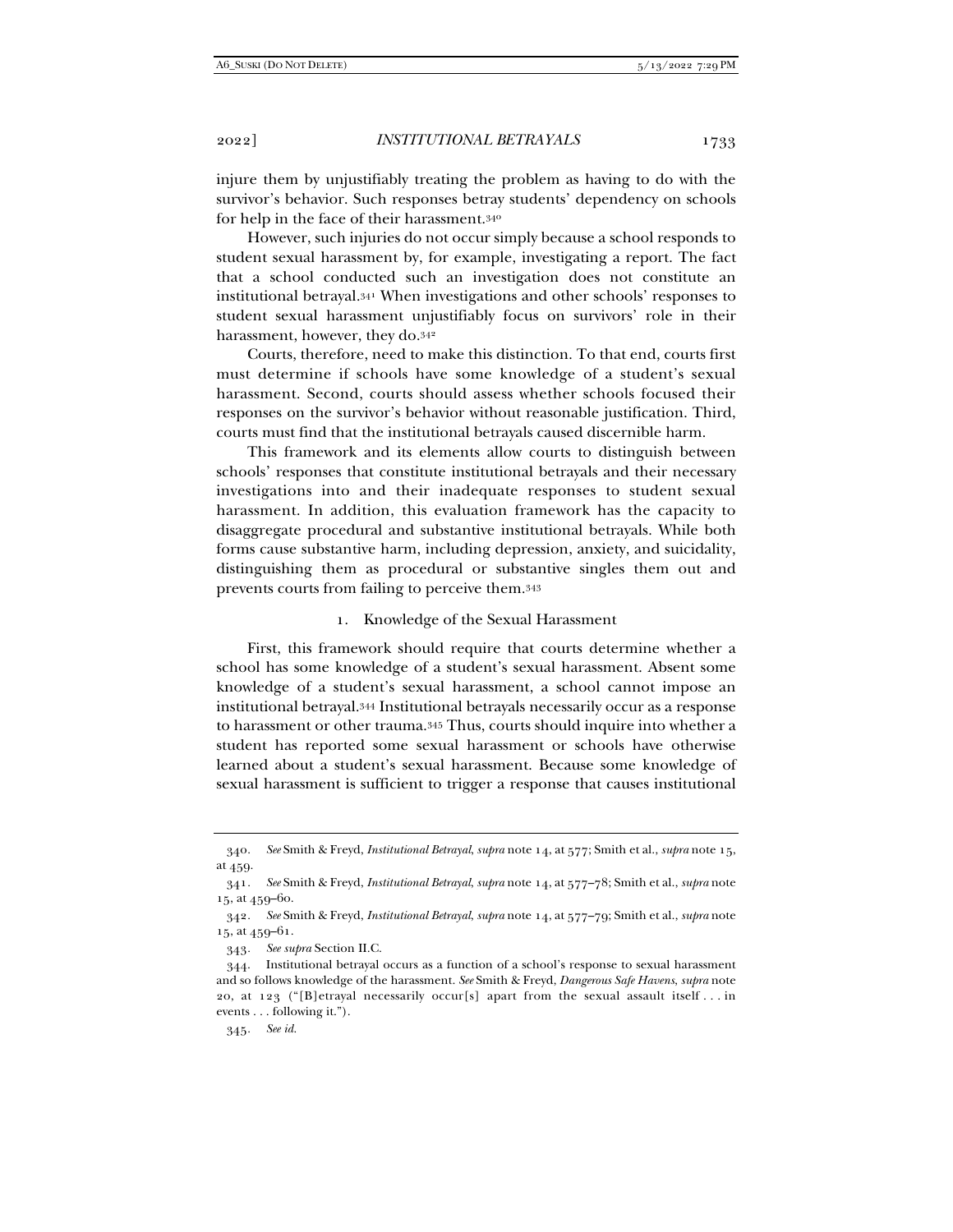betrayals, courts need not look for actual knowledge or any other heightened standard of knowing.346

Further, courts do not need to interrogate whether students have in fact suffered sexual harassment in violation of Title IX to evaluate for institutional betrayals. They happen because of a survivor's subjective experience of sexual harassment, not because it legally constitutes such harassment.347 Courts therefore need not assess for the legal sufficiency of the underlying harassment in this framework.348 Rather, courts should assess whether schools were responding to students' accounts of what students earnestly believed to be sexual harassment.

# 2. Responses to Sexual Harassment that Unjustifiably Focus on the Survivor's Behavior

Second, courts will need to identify schools' responses that constitute institutional betrayals because they focus on the survivor's behavior without reasonable justification. Such responses betray students' dependency on or trust in the schools because they communicate that the problem is not the harassment but the survivor of it.349 At the very least, therefore, courts should determine whether a school's response to a student's sexual harassment concentrated on the survivor's role in or responsibility for the harassment, including by punishing, blaming, or signaling a default disbelief of survivors' accounts of their harassment, without reasonable justification. In identifying these institutional betrayals, courts should also recognize that they happen as a matter of process in addition to schools' substantive responses.350

Under this framework, then, when schools subject students to investigatory procedures that unjustifiably focus on their role in their own harassment,

 <sup>346.</sup> Thus, this framework would avoid the many problems involved in Title IX's actual notice standard for evaluating a school's deliberate indifference to sexual harassment under Title IX. *See* MacKinnon, *supra* note 203, at 2078; *supra* note 203 and accompanying text; *see also* Suski, *supra* note 40, at 1169–86 (explaining why children struggle to report sexual harassment in a manner that complies with courts' Title IX notice requirements).

<sup>347</sup>*. See* Smith & Freyd, *Institutional Betrayal*, *supra* note 14, at 576–78 (explaining that institutional betrayals are "individual experiences").

<sup>348</sup>*. See* Davis v. Monroe Cnty. Bd. of Educ., 526 U.S. 629, 650 (1999) ("We thus conclude that funding recipients are properly held liable in damages only where they are deliberately indifferent to sexual harassment, of which they have actual knowledge, that is so severe, pervasive, and objectively offensive that it can be said to deprive the victims of access to the educational opportunities or benefits provided by the school.").

<sup>349</sup>*. See* Smith & Freyd, *Institutional Betrayal*, *supra* note 14, at 578–79, 583; Reinhardt et al.,  $\frac{\text{supp} \cdot \text{supp} \cdot \text{supp} \cdot \text{supp} \cdot \text{supp} \cdot \text{supp} \cdot \text{supp} \cdot \text{supp} \cdot \text{supp} \cdot \text{supp} \cdot \text{supp} \cdot \text{supp} \cdot \text{supp} \cdot \text{supp} \cdot \text{supp} \cdot \text{supp} \cdot \text{supp} \cdot \text{supp} \cdot \text{supp} \cdot \text{supp} \cdot \text{supp} \cdot \text{supp} \cdot \text{supp} \cdot \text{supp} \cdot \text{supp} \cdot \text{supp} \cdot \text{supp} \cdot \text$ intersectionality between military sexual trauma solders may experience and the institutional betrayal survivors may endure); Smith et al., *supra* note 15, at 459; Gómez, *supra* note 17, at 126, 130; *supra* note 17 and accompanying text.

 <sup>350.</sup> Schools perpetrate institutional betrayals both when they communicate their default disbelief of students' sexual harassment in the process of investigating that sexual harassment and as a substantive matter when they punish students for their own sexual harassment. *See supra* Sections II.B.1–.3.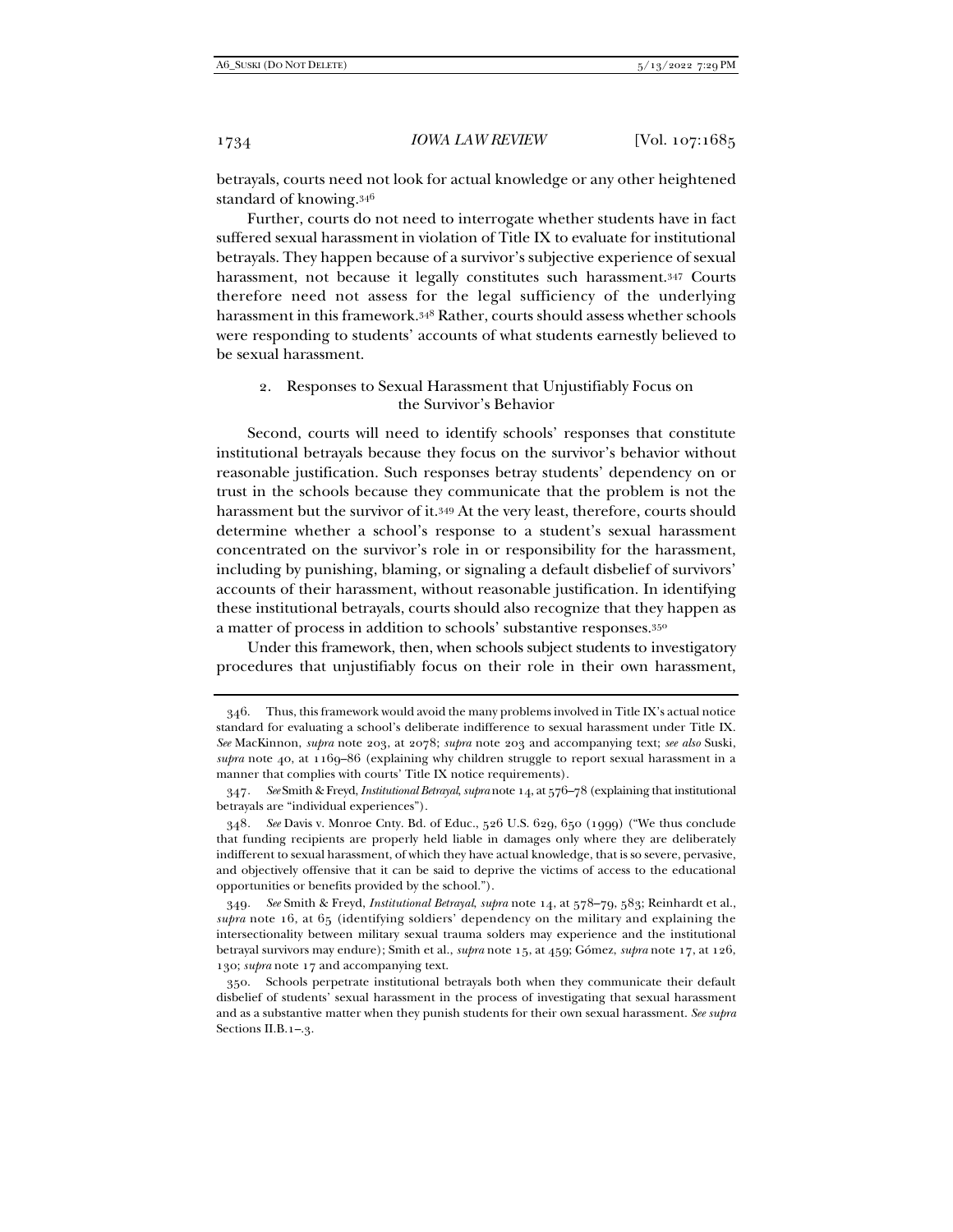including by communicating a default, or automatic, disbelief of their accounts of the harassment, they have perpetrated institutional betrayals.351 That said, assessing these process harms as institutional betrayals does not mean that schools can never investigate whether the student played some role in their own harassment or question the veracity of a student's report. A proscription on defaulting to disbelief does not mean schools must instead automatically believe student accounts of their sexual harassment. To the contrary, schools often have good reason to investigate students' accounts of harassment. Upon learning of sexual harassment, a school can have ample justification to question students, including the survivor of that harassment, about sexual harassment it knows about.352 Questioning a survivor alone does not express a default disbelief. When that questioning communicates that the school's starting point is rank incredulity, though, it would. Such responses might be warranted if false reports of sexual harassment were a common phenomenon. However, false reports are rare.353

When the school in *Rost ex rel. K.C. v. Steamboat Springs RE-2 School District* questioned student K.C. for one to two hours about her rape but never questioned the boys who raped her, it expressed just this kind of unwarranted

 352. Procedural due process may demand these actions. A school cannot discipline by way of suspending or expelling a student perpetrator of sexual harassment without any process, and such process might very reasonably require questioning the survivor to understand from the survivor's perspective what occurred. *See* Goss v. Lopez, 419 U.S. 565, 581 (1975) (finding that the Fourteenth Amendment requires "at least . . . rudimentary precautions against unfair or mistaken findings of misconduct and arbitrary exclusion from school").

<sup>351</sup>*. See supra* Section II.A. Although institutional betrayals in the form of a total failure by a school to respond at all to a student report of sexual harassment can, if the school had sufficient knowledge of the harassment, constitute deliberate indifference and therefore sex discrimination under Title IX, they would also constitute sex discrimination in the form of an institutional betrayal under this framework. *See, e.g.*, Stinson *ex rel.* K.R. v. Maye, 824 F. App'x 849, 854 (11th Cir. 2020); *supra* text accompanying note 216. When a school fails to respond to students' sexual harassment, that non-response can communicate not only that the problem does not warrant a response but that the student who suffered the harassment should manage the problem. It thus locates both the problem and the responsibility for its solution with the student survivor. As such, it would qualify as sex discrimination under this proposed paradigm. Further, because this proposal does not have the exacting notice requirements of the deliberate indifference framework, courts could more readily find schools' inaction in the face of student sexual harassment is sex discrimination. *See* Suski, *supra* note 40, at 1157–66.

 <sup>353.</sup> No more than two to ten percent of all *reported* sexual assaults are false. NAT'L SEXUAL VIOLENCE RES. CTR., FALSE REPORTING 3 (2012), https://www.nsvrc.org/sites/default/files/ 2012-03/Publications\_NSVRC\_Overview\_False-Reporting.pdf **[**https://perma.cc/KGD4-C298]. However, most sexual assaults go unreported. Cameron Kimble & Inimai M. Chettiar, *Sexual Assault Remains Dramatically Underreported*, BRENNAN CTR. FOR JUST. (Oct. 4, 2018), https://www. brennancenter.org/our-work/analysis-opinion/sexual-assault-remains-dramaticallyunderreported [https://perma.cc/JJN6-YGAN] (noting 80 percent of rapes go unreported). Therefore, accounting for total reported and unreported assaults, the number of false reports is closer to .002 to .008 percent. Jackie Fielding, *Men Fear False Allegations. Women Fear Sexual Misconduct, Assault, and Rape*, MINN. L. REV.: DE NOVO BLOG (Nov. 25, 2018), https://minnesotalawreview .org/2018/11/25/men-fear-false-allegations-women-fear-sexual-misconduct-assault-and-rape [https://perma.cc/Y4R8-KCYD].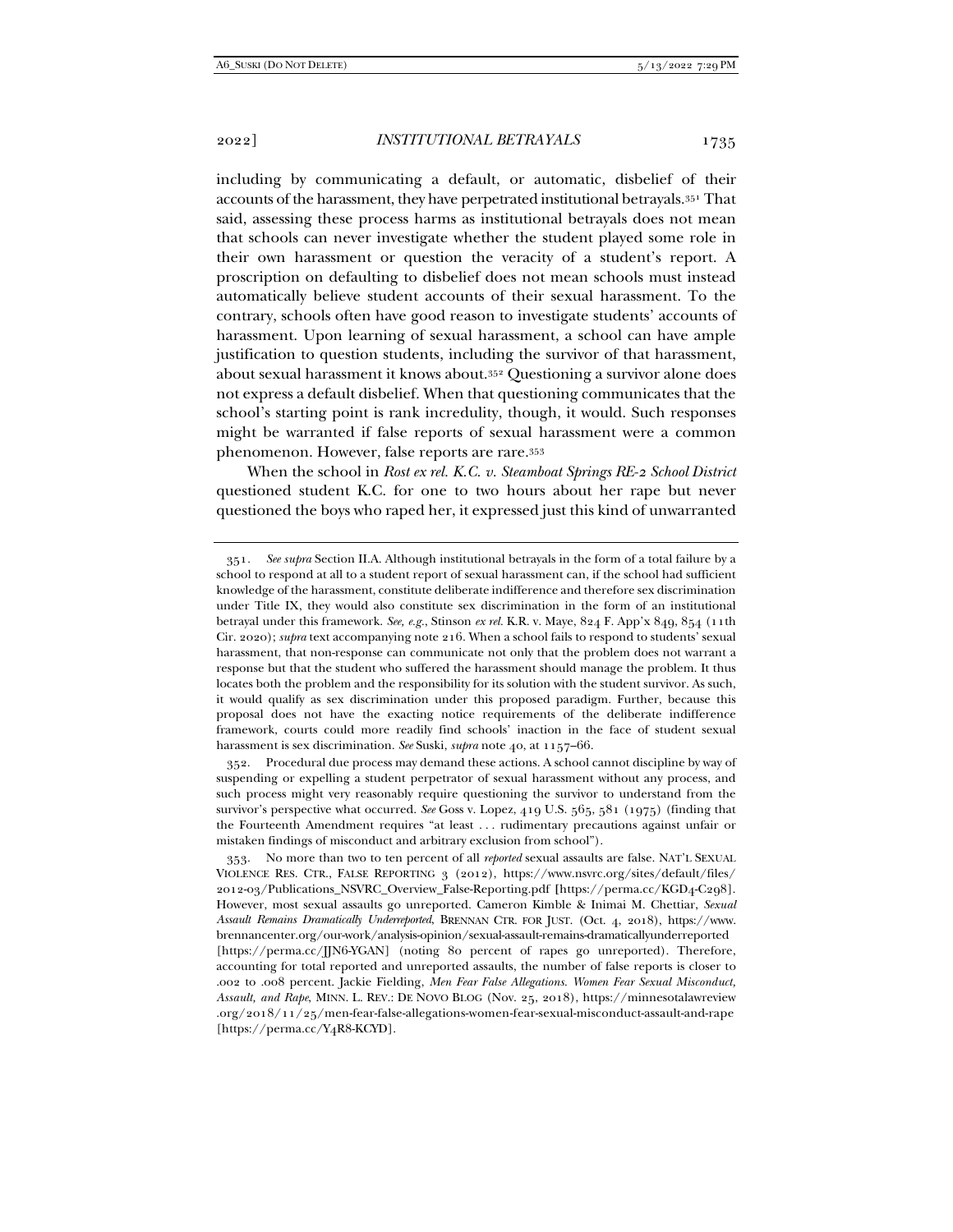default blatant disbelief.354 The school had no reason for not questioning the boys other than it found K.C.'s claims incredible.355 The school's protracted questioning of K.C., coupled with its failure to question her rapists, indicated its disbelief of K.C.'s claims despite its lack of any basis for that disbelief.356 As the partial dissent in *Rost* noted, "[i]t is a bit unclear why the majority concludes that this total inaction was reasonable under the circumstances."357 The school's immediate disbelief would have been warranted if the school had a reasonable justification, for instance, that K.C. had unequivocally lied about prior sexual harassment. As it was, though, no such justification existed.358 When schools express default disbelief without reasonable justification, that disbelief constitutes institutional betrayals that discriminate against students on the basis of their status as survivors of sexual harassment.

Schools' substantive responses to student sexual harassment can likewise constitute institutional betrayals under this paradigm. They do so as a matter of course when they penalize and blame students because they have suffered sexual harassment.359 Punishing and blaming a student for their own sexual harassment by definition focuses on the survivor's role in and responsibility for their own harassment.<sup>360</sup>

It does not matter in this evaluation if the school has some justification for such punishment or blame, including, for example, that the student physically defended against the harassment and so violated school rules.361 As the Supreme Court noted in *Bostock v. Clayton County*, a landmark Title VII case, when an employer discriminates on the basis of sex, it is not relevant that an employer can identify "other factors [that] may contribute to the decision. . . . If an employer would not have discharged an employee but for

- 357*. Id.* at 1129.
- 358*. Id.* at 1129–30.
- 359*. See supra* Sections II.A–.B.2.

 360. Merriam-Webster defines a "punishment" as "suffering, pain, or loss that serves as retribution" for prior conduct. *Punishment*, MERRIAM WEBSTER, https://www.merriam-webster .com/dictionary/punishment [https://perma.cc/Y8YN-ALWR]. Many school discipline practices constitute just that, despite the problems they create—including the now infamous school-toprison pipeline. *See* CHRISTOPHER A.MALLETT,THE SCHOOL-TO-PRISON PIPELINE:ACOMPREHENSIVE ASSESSMENT 1, 4 (2016) ("[O]ver the past 30 years, a partnership between schools and courts has developed through a punitive and harmful framework, to the detriment of many vulnerable children and adolescents. This phenomenon is often referred to as the 'school-to-prison pipeline' . . . . [I]n the 2011 to 2012 academic year, 3.5 million students experienced in-school detention, 1.9 million students were suspended for at least 1 day, 1.6 million students were suspended more than once, and 130,000 students were expelled." (citation omitted)).

361*. See, e.g.*, K.S. v. Nw. Indep. Sch. Dist., 689 F. App'x 780, 782 (5th Cir. 2017).

 <sup>354.</sup> Rost *ex rel.* K.C. v. Steamboat Springs RE-2 Sch. Dist., 511 F.3d 1114, 1118 (10th Cir. 2008).

<sup>355</sup>*. Id.* at 1129–30 (McConnell, J., concurring in part and dissenting in part). To be fair, at first the school held off questioning the boys until a criminal investigation was complete. *See id.* However, even after it was complete, the school still declined to question, let alone impose consequences, on K.C.'s rapists. *Id.*

<sup>356</sup>*. Id.*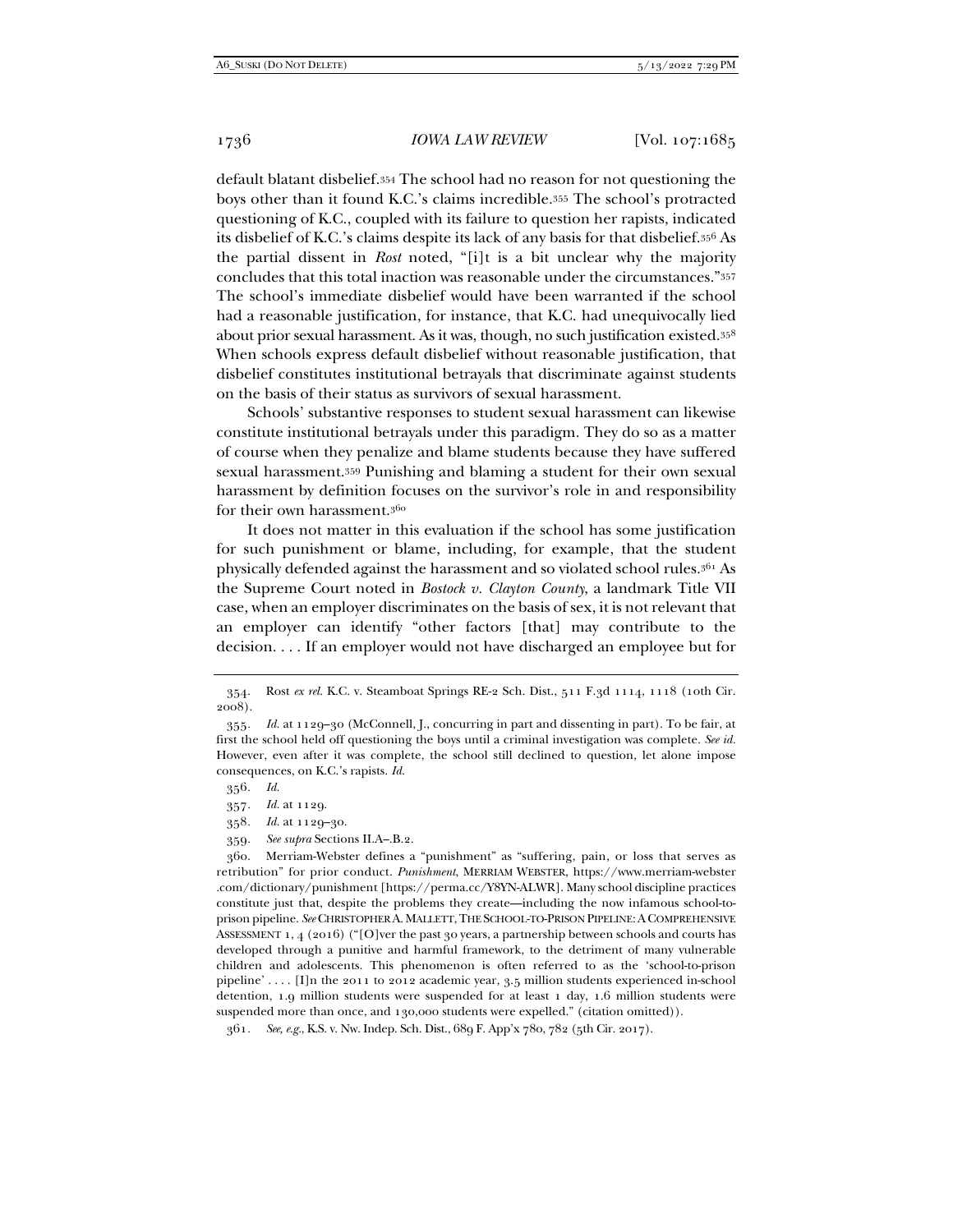that individual's sex, the statute's causation standard is met, and liability may attach."362 In the case of T.M., for example, who was raped at school and suspended as a result, it would not matter, therefore, that the school could point to a rule prohibiting involvement in sexual activity on campus as justification for its decision to punish her for her rape.<sup>363</sup> Because such punishments focus on the survivors' involvement in their own harassment, and the punishment would not occur but for the student's status as a survivor of sexual harassment, they would constitute sex discrimination in violation of Title IX.364

If, however, a school could show that it punished a student for behavior that can be clearly distinguished from the sexual harassment claim, then that punishment would not constitute sex discrimination under this paradigm. Such a punishment would be justified as having been imposed for behavior separate from the harassment. Take, for example, a scenario in which two students leave the school building during school hours to sit in a car in the school parking lot to avoid class. While in the car, one of the students sexually assaults the other. The survivor of the assault could reasonably be punished for skipping class because that behavior can be clearly distinguished from the sexual assault.

#### 3. Causing Discernable Harm

Finally, courts will need to determine whether schools' institutional betrayals caused a discernable harm. To make this assessment, courts will need to distinguish between schools' merely inadequate responses to sexual harassment and their injurious and harmful ones. Inadequate responses might do little to address the effects of harassment, but they do not cause harm. For example, a school might offer a survivor of sexual harassment counseling to address the effects of the harassment that does little to that end. If that counseling does not unjustifiably focus on the survivor's role in the harassment and therefore cause harm, though, then it would represent no more than an inadequate response to the sexual harassment.365 If, however, the approaches used in that counseling caused new traumas by almost exclusively focusing on the survivor's role in the harassment with little or no

<sup>362</sup>*. See* Bostock v. Clayton Cnty., 140 S. Ct. 1731, 1742 (2020).

 <sup>363.</sup> *See* Caplan-Bricker, *supra* note 1.

<sup>364</sup>*. See id.*

 <sup>365.</sup> As such, it likely would not violate Title IX as things currently stand or under this proffered new theory of institutional betrayals as sexual harassment. Courts repeatedly emphasize that schools' responses do not violate Title IX simply because they are ineffective. *See, e.g.*, JP *ex rel.* GP v. Lee Cnty. Sch. Bd., 737 F. App'x 910, 915 (11th Cir. 2018) ("A school is not deliberately indifferent if it takes remedial measures and those measures are ultimately ineffective."); *K.S.*, 689 F. App'x at 786–87 ("'Title IX does not require flawless investigations or perfect solutions.' Even when a school's efforts are ineffective, the responses need to have been clearly unreasonable in light of the allegations." (citation omitted) (quoting Sanches v. Carrollton-Farmers Branch Indep. Sch. Dist., 647 F.3d 156, 170 (5th Cir. 2011))).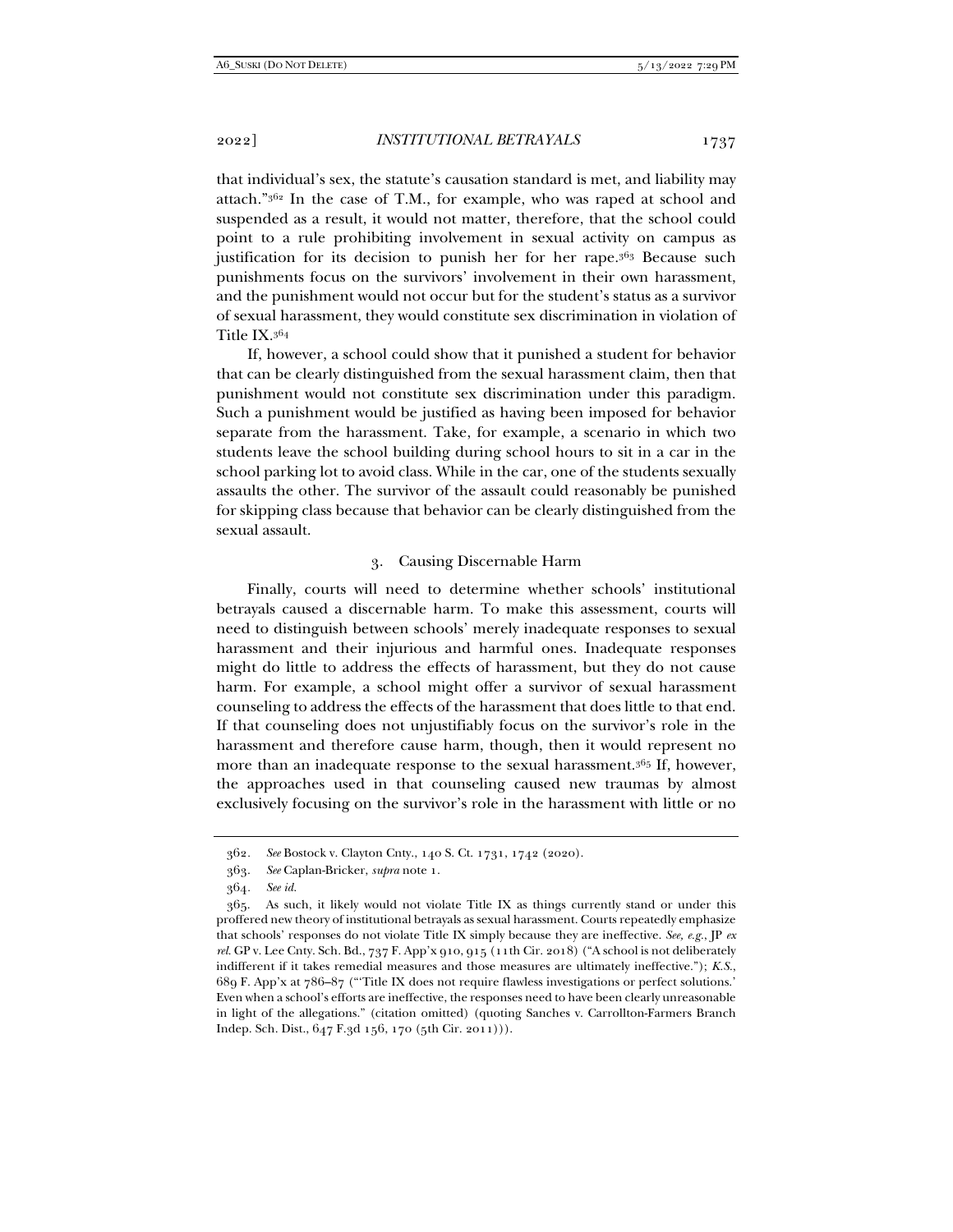basis for doing so, then that response would be more than inadequate.In that case, it would communicate the "deep . . . [in]validation" of the student's account that would amount to an "institutional betrayal."366

Further, the causal connection between a school's unjustified focus on the survivor's role in or responsibility for the harassment and the harm is critical. Any investigation into a student's sexual harassment could involve retraumatizing the student and causing harm, no matter how carefully a school might conduct its process.<sup>367</sup> The fact that a student suffered harm is, therefore, a necessary, but not a sufficient, factor in the determination of whether a school caused a student an institutional betrayal. If courts also find that schools caused that harm because their responses to student sexual harassment unjustifiably focused on the survivor's role in the harassment, then they will have harmed them because of their status as survivors of sex discrimination. Therefore, these schools will have imposed an institutional betrayal in violation of Title IX.

#### *C. CHANGED OUTCOMES*

If courts adopted this new sex discrimination paradigm, it would change the outcomes of some Title IX claims based on schools' institutional betrayals. At the very least, courts would be constrained to find that when schools punish, blame, and by default disbelieve students following knowledge of their sexual harassment, those institutional betrayals violate Title IX. For example, in *K.S. v. Northwest Independent School District*, middle school student K.S. endured repeated sexual harassment by other students.368 When he tried to defend himself against it, he was suspended for his involvement in the incidence of his harassment.369 K.S. consequently became depressed and suicidal because of the school's responses to his sexual harassment.<sup>370</sup> The school thus knew about and responded to K.S.'s harassment in a way that focused on his role in the harassment and ultimately injured him. Because a school never has a reasonable basis for punishing a student for their own sexual harassment, this institutional betrayal would transgress Title IX.

Similarly, in *Stiles ex rel. D.S. v. Grainger County*, a court would be constrained to find that the school's responses to middle school student D.S.'s sexual harassment violated this new form of sex discrimination under Title IX.371 Among other things, teachers blamed D.S. for his harassment, suggesting that he provoked some of it, and the school resource officer who investigated

 <sup>366.</sup> Smith & Freyd, *Institutional Betrayal*, *supra* note 14, at 578.

<sup>367</sup>*. See, e.g.*, Carello & Butler, *supra* note 49, at 263 (explaining retraumatization happens because of an experience that "reactivate[s] trauma-related symptoms . . . by exposure to material reminiscent of an earlier traumatic event").

<sup>368</sup>*. See K.S.*, 689 F. App'x at 784.

<sup>369</sup>*. Id.* at 782.

 <sup>370.</sup> K.S. Brief, *supra* note 170, at \*8.

 <sup>371.</sup> *See* Stiles *ex rel.* D.S. v. Grainger Cnty., 819 F.3d 834, 840–45 (6th Cir. 2016).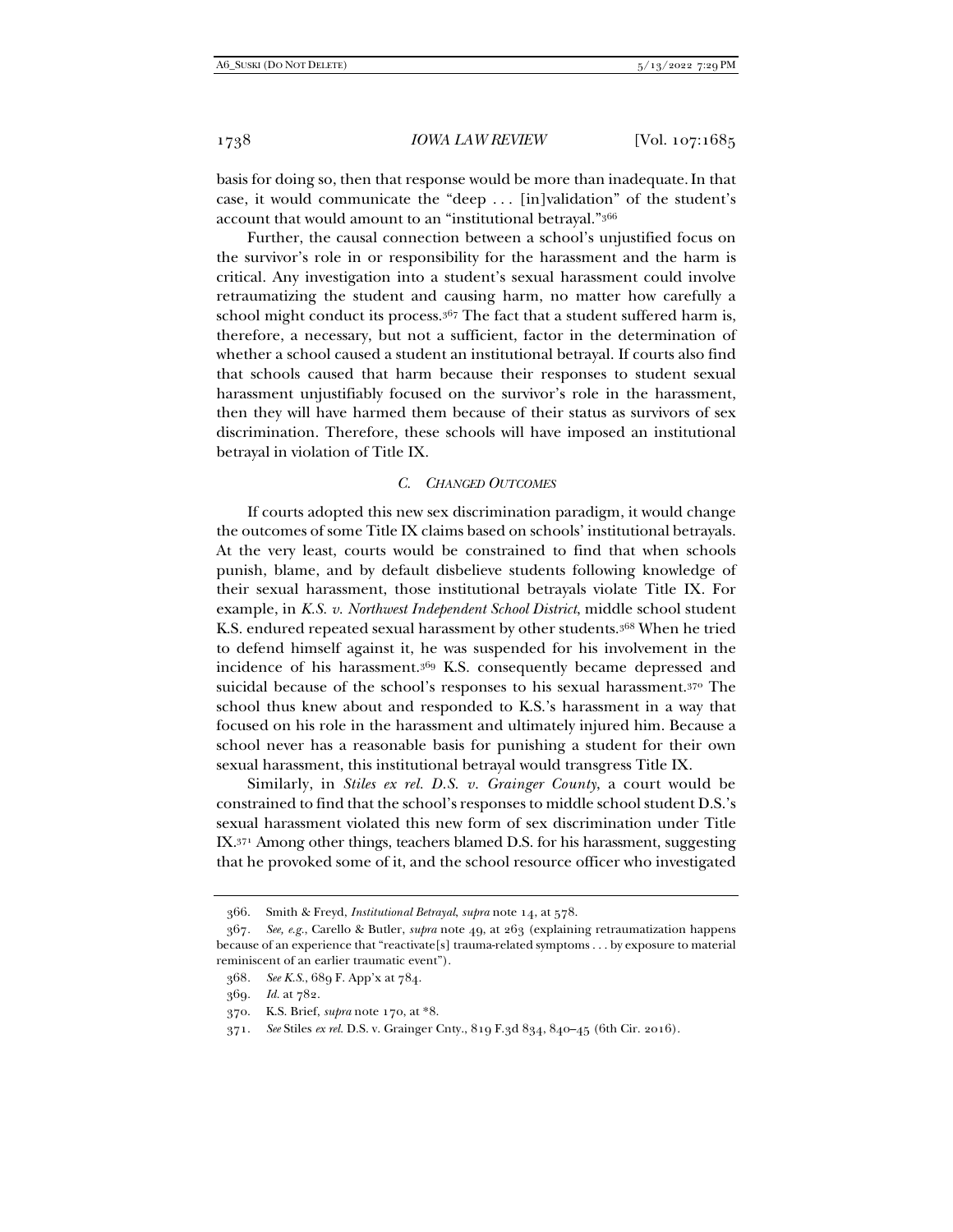his harassment threatened to prosecute D.S. because he disbelieved D.S.372 By pointing to D.S.'s provoking behaviors as a rationalization for D.S.'s harassment, the school unjustifiably blamed D.S. for it.373 Even assuming the school rightly concluded that D.S. provoked other students, such provocation does not justify or excuse consequent sexual harassment. If a student's actions could justify their harassment, then Title IX would prohibit sexual discrimination except on such a condition.374 It does not.375 In addition, the school resource officer had no basis for disbelieving D.S. To the contrary, the repeated sexual harassment D.S. suffered bolstered the credibility of his report.376 As a consequence of these wholly unjustified responses by the school, D.S. suffered school avoidance, depression, and his mother feared he would commit suicide.377 As in *K.S.*, this school, then, knew about the harassment, and its responses to it focused on D.S.'s role in his harassment without any basis and so caused him concrete injuries.378 These injuries thus constitute institutional betrayals that would violate the reconceptualized version of Title IX sex discrimination proposed here.

That is not to say, though, that anytime a school harms a student who has suffered sexual harassment, including by punishing the student, it would violate Title IX. If a school could demonstrate a reasonable basis for its action that caused harm, such as that the punishment was for behavior clearly distinguishable from the harassment, then it would not. In *Gordon v. Traverse City Area Public Schools*, for instance, student Keegan Gordon was punished following his sexual harassment by a teacher, and Gordon's school knew about the harassment.379 Among other things, Gordon's school suspended him.380 Although Gordon claimed his suspension constituted retaliation for his prior report of sexual harassment, the school could show that it did not suspend Gordon as retaliation in violation of Title IX.381 Gordon's suspension occurred because of an incident wholly unrelated to the harassment by his teacher.382 Gordon was suspended for chewing tobacco in school with another student.383 Gordon's school could thus demonstrate, even under the revised of sex discrimination proposed here, that it had a reasonable justification for

- 377. Stiles *ex rel.* D.S. Brief, *supra* note 170, at 5.
- 378*. Id.*
- 379. Gordon v. Traverse City Area Pub. Schs., 686 F. App'x 315, 322–23 (6th Cir. 2017).

382*. Id.* at 317.

<sup>372</sup>*. Id.* at 843–44.

<sup>373</sup>*. Id.*

 <sup>374.</sup> *But see supra* text accompanying note 28 ("Title IX's purpose is to protect students from sex discrimination in the public schools, and it prohibits such discrimination without limitation.").

<sup>375</sup>*. See supra* note 28 and accompanying text.

<sup>376</sup>*. Stiles*, 819 F.3d at 843–44.

<sup>380</sup>*. Id.* at 317.

<sup>381</sup>*. See id.* at 322.

<sup>383</sup>*. Id.*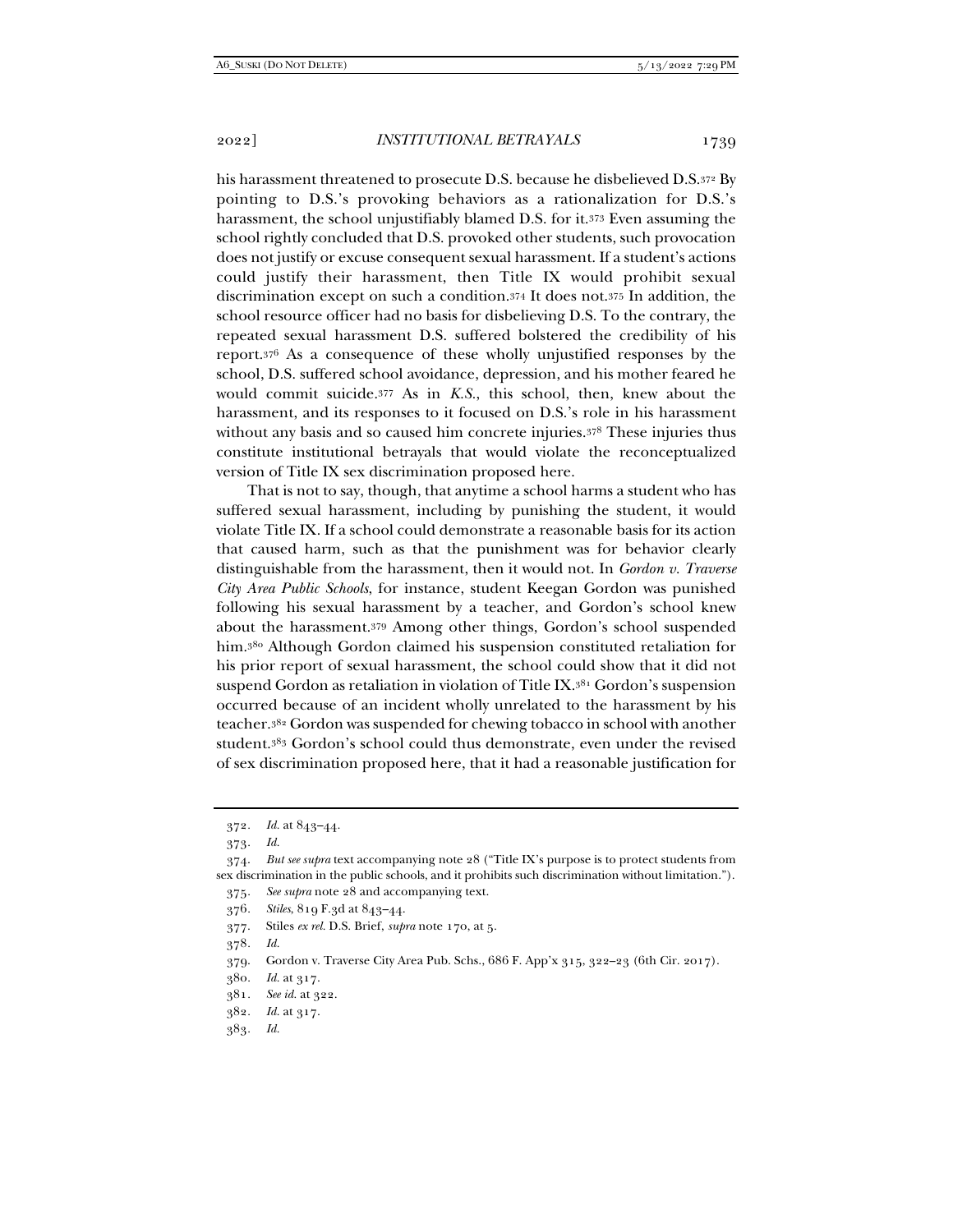this punishment.384 This punishment, therefore, still would not amount to sex discrimination and so would not violate Title IX.

#### *D. CRITIQUES AND RESPONSES TO THEM*

Any proposal that recommends a new conceptualization of discrimination cannot escape critique. This proposal is no different. Reconceptualizing sex discrimination such that courts recognize institutional betrayals as violating Title IX can be critiqued in multiple ways.

First, these proposed changes can be critiqued as misidentifying the problem with Title IX jurisprudence and as therefore unnecessary. This critique takes two separate but closely related forms. It identifies Title IX's current failure to recognize institutional betrayals as either a problem with the reach of current standards for assessing schools' responses to sexual harassment or with courts' application of those standards.385 The former iteration of this critique contends that if Title IX embraced a stronger, more comprehensive standard than deliberate indifference for evaluating schools' responses to past sexual harassment, then courts would be better equipped to recognize institutional betrayals as violating it. Certainly, calls for changes to Title IX's current standards of evaluation have been made.386 For example, Catharine MacKinnon has persuasively argued that courts should use a due diligence, rather than a deliberate indifference, standard for assessing schools' responses to sexual harassment.387 However, even that more rigorous standard concentrates courts' inquiries on the adequacy of schools' responses to prior sexual harassment.388 It, therefore, cannot be relied on to recognize the new injuries they impose in responding to that harassment as independent forms of sex discrimination.389

The latter version of this critique suggests that if courts properly applied current theories of sex discrimination under Title IX, they would be more

<sup>384</sup>*. See id.* at 322.

 <sup>385.</sup> Certainly, problems exist with courts' applications of Title IX doctrine. *See* MacKinnon, *supra* note 203, at 2041; Suski, *supra* note 32, at 2263. *See generally* Suski, *supra* note 40 (applying empirical research to expose flaws on Title IX doctrine and policy). Addressing those problems would improve Title IX's protective capacity but would not require courts to recognize institutional betrayals as independent forms of sex discrimination. *See* Suski, *supra* note 32, at 2315–16.

<sup>386</sup>*. See, e.g.*, MacKinnon, *supra* note 203, at 2041.

<sup>387</sup>*. Id.* ("The 'due diligence' standard as applied in international human rights law, including in international law against violence against women, provides a promising doctrine for institutional liability for sexual harassment in schools.").

<sup>388</sup>*. See id.* ("Due diligence, adopted as a liability standard, would hold schools accountable to survivors for failure to prevent, adequately investigate, effectively respond to, and transformatively remediate sexual violation on campuses, so that sex equality in education is delivered in reality.").

<sup>389</sup>*. See id.* at 2100–04.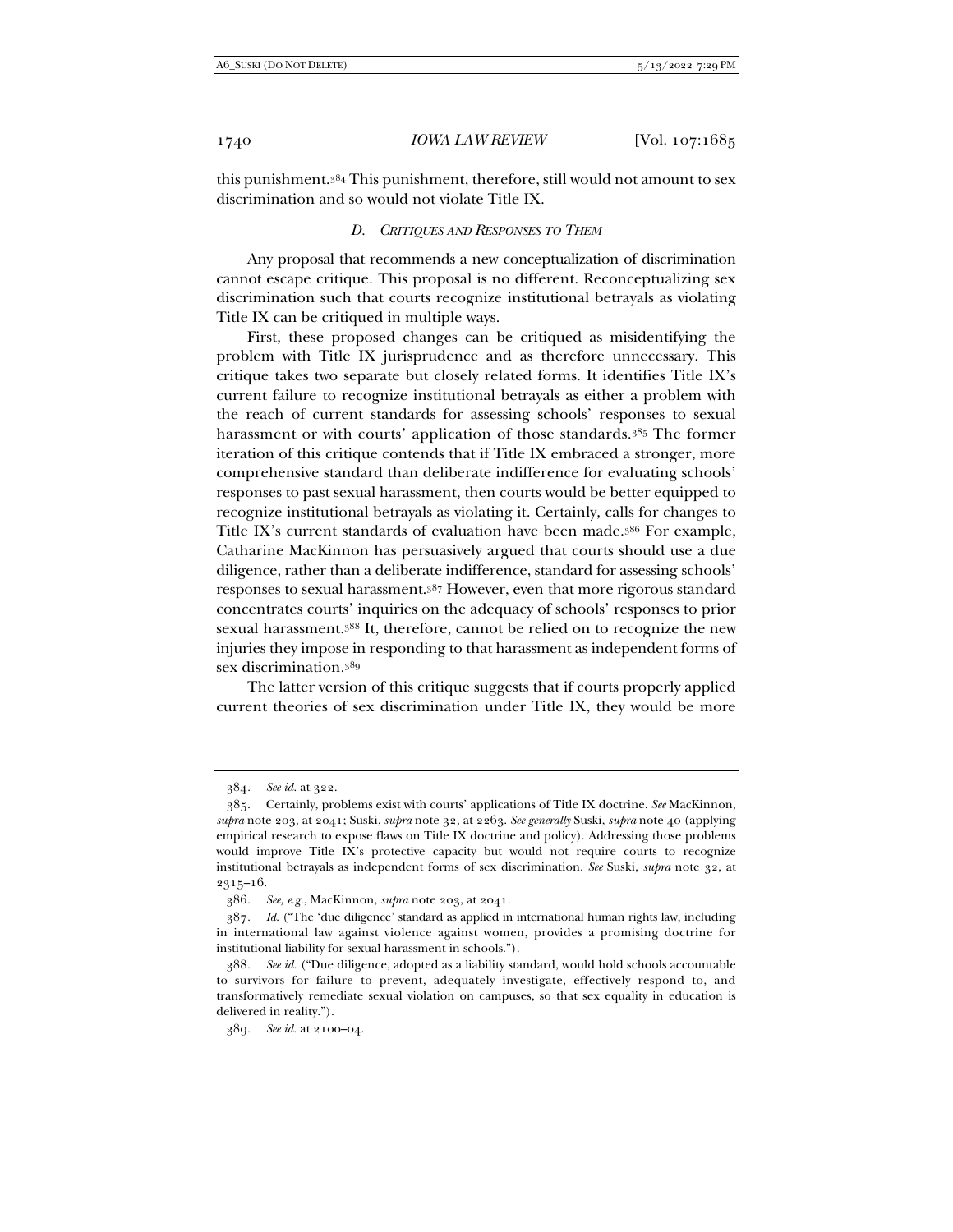able to recognize institutional betravals as violating Title IX.390 Recommendations for such reforms have also been made.391 These include calls for courts to apply the deliberate indifference standard with fidelity to the Supreme Court's complete explanation of its meaning.392 Like the former version of this critique, this version also misses the point that institutional betrayals do not conform to extant theories of sex discrimination because they constitute new, original harms not contemplated by these theories.393 Standards that better or more scrupulously evaluate whether schools' deliberate indifference to sexual harassment risked a recurrence of prior sexual harassment, though needed, would still strain to recognize these unique harms. Likewise, a more rigorous application of the retaliation framework that would interrogate schools' pretextual reasons for penalizing students who report their sexual harassment would also not fully capture institutional betrayals.394 Such inquiries could designate some institutional betrayals as sex discrimination, but they would still not effectively capture all institutional betrayals, including those that schools impose when students do not report their own sexual harassment.395 Thus, only a new conceptualization of sex discrimination based on a student's status as a survivor of sexual harassment can fully comprehend institutional betrayals.396

394*. See* Jackson v. Birmingham Bd. of Educ., 544 U.S. 167, 179 (2005); Sanchez v. Brawley Elementary Sch. Dist., No. 14-cv-0564, 2016 WL 2997036, at \*3–4 (S.D. Cal. May 25, 2016); Saphir *ex rel.* Saphir v. Broward Cnty. Pub. Schs., 744 F. App'x 634, 639 (11th Cir. 2018); Gordon v. Traverse City Area Pub. Schs., 686 F. App'x 315, 320 (6th Cir. 2017).

395*. See Jackson*, 544 U.S. at 171.

 396. A related critique is that tort law could remedy students' claims of harassment. Tort law, however, is an almost useless vehicle for achieving this end. Students' claims against schools for personal injuries of any sort often do not succeed for at least two reasons. First, tort law offers schools immunity from many such claims. *See* JAMES A. RAPP, EDUCATION LAW § 12.07(2)(a) (2021). Second, it provides generous defenses that allow schools to avoid liability. In negligent supervision claims, for instance, schools defend against students' claims by asserting a lack of foreseeability of the harm. For example, in *Conklin v. Saugerties Central School District*, a school knew that one student had threatened to fight another. Conklin v. Saugerties Cent. Sch. Dist., 966 N.Y.S.2d 575, 576 (App. Div. 2013). When the school failed to protect the other student and the fight happened, the school successfully defended against a negligent supervision claim based on lack of foreseeability. *Id.* at 577–78. Schools find equally effective defenses against claims based on sexual harassment. *See generally, e.g.*, Doe 1 v. Bd. of Educ. of Greenport Union Free Sch. Dist., 955 N.Y.S.2d 600 (App. Div. 2012) (finding no liability on the part of the school where a teacher's aide engaged in a sexual relationship with a student because it was outside the scope of employment). For more thorough explorations of these limits of tort law. *See* Ari Ezra Waldman, *Tormented: Antigay Bulling in Schools*, 84 TEMP. L. REV. 385, 410 (2012); Daniel B. Weddle, *Bullying in Schools: The Disconnect Between Empirical Research and Constitutional, Statutory, and Tort Duties to Supervise*,

 <sup>390.</sup> Scholars have stringently critiqued courts' evaluations of extant forms of sex discrimination under Title IX. *See, e.g.*, Mackinnon, *supra* note 203, at 2085–96; Cantalupo, *supra* note 214, at 224–44.

 <sup>391.</sup> *See* Suski, *supra* note 32, at 2265.

<sup>392</sup>*. See id.* at 2327.

<sup>393</sup>*. See* Smith & Freyd, *Insult, Then Injury*, *supra* note 18, at 1126; *supra* note 91 accompanying text.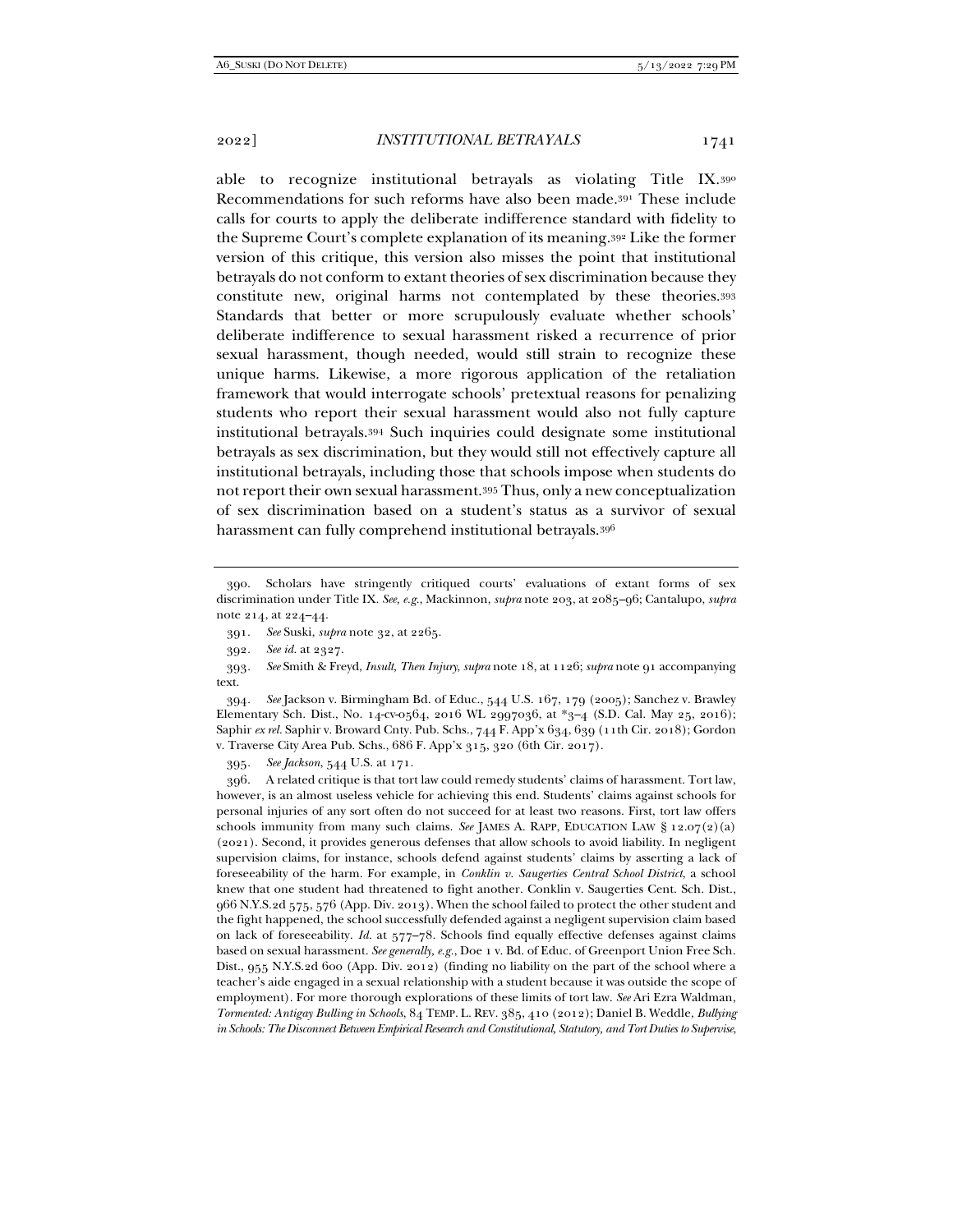Second, these recommendations could be criticized as hamstringing schools' powers to investigate and address sexual harassment. If these proposals prevented schools from making any inquiries into students' claims of harassment, then this worry would be justified.397 Instead, they only preclude schools from responding to students in ways that unreasonably focus on survivors' own roles in their sexual harassment and so cause them harm. Avoiding these approaches, schools still have wide berth to make justified inquiries into and take steps to meaningfully address the causes and harms of sexual harassment.398 In any event, current Title IX theory and doctrine provides so little in the way of protecting to K–12 students, that any changes run little risk of going too far.399

In addition, the changes proposed here could be accused of not going far enough. Reconceiving of sex discrimination in education more broadly than in the ways proposed here to include, for example, any harm that reinforces a gender hierarchy of any sort, would capture institutional betrayals and arguably do more to protect students.400 These proposals here, though, do not preclude these kinds of more expansive changes. They do, however, take a more incremental approach because of the urgencies attendant to institutional betrayals.401 By focusing initially on how Title IX can recognize and remedy those harms, these recommendations take steps in the direction of and do not preclude more wide-sweeping reforms.402

Further, revising sex discrimination theory and doctrine based on social science research could render Title IX susceptible to the need for ongoing change based on developments in that research. This proposed theory of

398*. See* Suski, *supra* note 32, at 2318; Black, *supra* note 397, at 889–92; *supra* notes 331–42 and accompanying text.

399*. See* Mackinnon, *supra* note 203, at 2085; Suski, *supra* note 32, at 2287–88; Suski, *supra* note 40, at 1169–70.

<sup>77</sup> TEMP. L. REV. 641, 682–83 (2004). *See generally* Mark C. Weber, *Disability Harassment in the Public Schools*, 43 WM. & MARY L. REV. 1079 (2002) (describing patterns of harassing behavior targeting the disabled in public schools).

 <sup>397.</sup> This critique echoes the critique Justice Kennedy made of imposing any Title IX liability on schools for peer sexual harassment. In *Davis*, Kennedy worried about the constraints this liability placed on schools that already have to operate under the constraints "federal law imposes . . . on school disciplinary actions." Davis v. Monroe Cnty. Bd. of Educ., 526 U.S. 629, 665 (1999) (Kennedy, J., dissenting). Justice Kennedy's concerns were unfounded. In the twenty years since the *Davis* decision, schools have had no trouble exacting punishments for all manners of student disciplinary problems. *See* Suski, *supra* note 205, at 751. S*ee generally* Derek W. Black, *The Constitutional Limit of Zero Tolerance in Schools*, 99 MINN. L. REV. 823 (2015) (explaining the constitutional implications of the zero-tolerance policy in schools).

 <sup>400.</sup> Vicki Schultz has persuasively argued for decades that workplace sexual harassment needs to be broadly understood not merely as "unwanted sexual advances" or other sexualized behavior, but as "a wide range of nonsexual actions . . . used to denigrate women and label them as 'different' because of their sex." Vicki Schultz, *Reconceptualizing Sexual Harassment, Again*, 128 YALE L.J. F. 22, 33 (2018).

<sup>401</sup>*. See supra* Section III.D.

<sup>402</sup>*. See supra* Section III.D.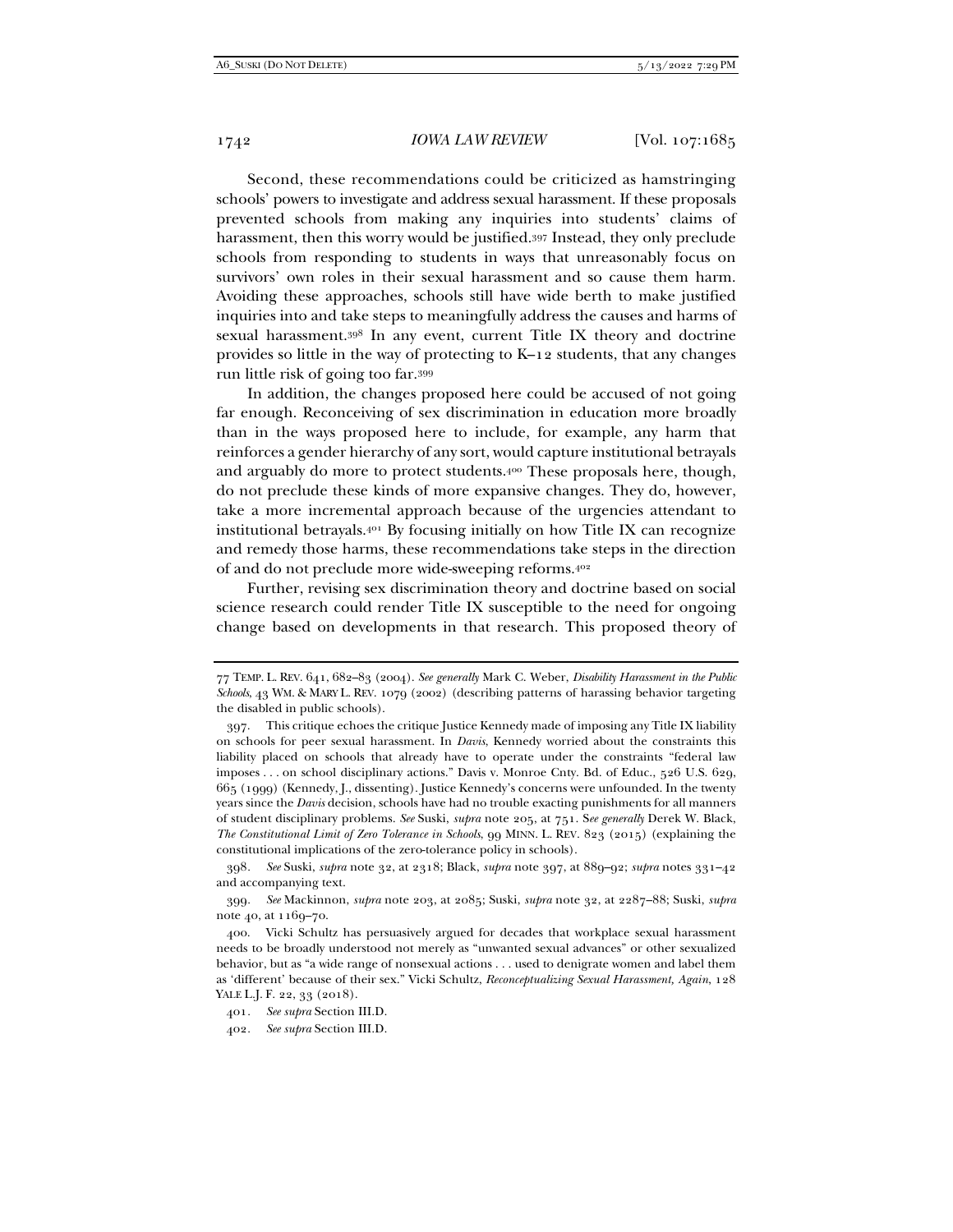institutional betrayals as sex discrimination, however, does not depend on the most recent developments in the empirical data on institutional betrayals but on well-established understandings about it.403 Because those understandings stand on firm, decades-long research grounds, so too do any changes to Title IX jurisprudence based on them.404

Finally, because expanding the conceptualization of sex discrimination in the ways proposed here would enable new Title IX claims based on schools' institutional betrayals, these changes would expand the scope of schools' potential Title IX liability. That in turn risks something of a moral hazard.405 Such a moral hazard-like effect could occur if a school's need to pay damages to a student for imposing institutional betrayals reduces the resources it has available for its student population as a whole.406 This critique, though, falters for at least two reasons. First, it suggests that schools should be allowed to discriminate against students who already have suffered sexual harassment because of schools' financial concerns. Title IX's unconditional proscription on such discrimination, not to mention any questions about the morality of such reasoning that would permit severe uncompensated state harms, undermines this contention.407 Second, public schools carry liability insurance to offset the financial impact of this very kind of liability.408 Imposing such liability, then, would pose little likelihood of causing such moral hazard–like effects.409

407. *See* 20 U.S.C. § 1681(a) (2018); *supra* note 28 and accompanying text.

 <sup>403.</sup> Although this research, like any social science research, is evolving, its foundations are over two decades old. *See, e.g.*, Goodman et al., *supra* note 57, at 255–59.

<sup>404</sup>*. See id.*

 <sup>405.</sup> Tom Baker has defined a "moral hazard" as "the perverse consequences of wellintentioned efforts to share the burdens of life." Tom Baker, *On the Genealogy of Moral Hazard*, 75 TEX. L. REV. 237, 239 (1996).

<sup>406</sup>*. See id.*

 <sup>408.</sup> *See* Malia Herman, *Threat of Data-Privacy Litigation Fuels District Insurance Purchases*, EDUC. WK. (Oct. 19, 2015), https://www.edweek.org/technology/threat-of-data-privacy-litigation-fuels-distr ict-insurance-purchases/2015/10?qs=liability%20insurance [https://perma.cc/NUR2-6QB9]; Dave Arnold, *Insuring Your Good Name*, NAT'L EDUC. ASS'N, http://www.nea.org/home/14629.htm [https://perma.cc/P7D2-9PKP]; *Risk Management Fund*, GA. SCH. BDS. ASS'N, https://gsba.com/mem ber-services/risk-management/about-rms/risk-management-fund/#school [https://perma.cc/N6J2 -VS6L] ; *Errors & Omissions/General Liability Fund*, N.C. SCH. BDS. ASS'N, http://www.ncsba.org/riskmanagement/errors-omissionsgeneral-liability-fund [https://perma.cc/3VLD-S3YG].

 <sup>409.</sup> In the context of police regulation, John Rappaport has explained by analyzing original empirical data that private insurance can have a significant role in offsetting these concerns partly because the insurer "develops a financial incentive to reduce . . . risk [of liability] through loss prevention." John Rappaport, *How Private Insurers Regulate Public Police*, 130 HARV. L. REV. 1539, 1543 (2017). In other words, the private insurance companies can regulate institutional behavior by requiring them to act in ways to reduce the risk of insurance. *See id.* at 1543–44. Given that schools carry liability insurance, exploring the ways insurance companies could regulate schools so they more effectively protect students from sexual harassment would be a worthy project, as I have previously noted. *See* Suski, *supra* note 40, at 1166–70. Now as then, though, it is beyond the scope of this Article.